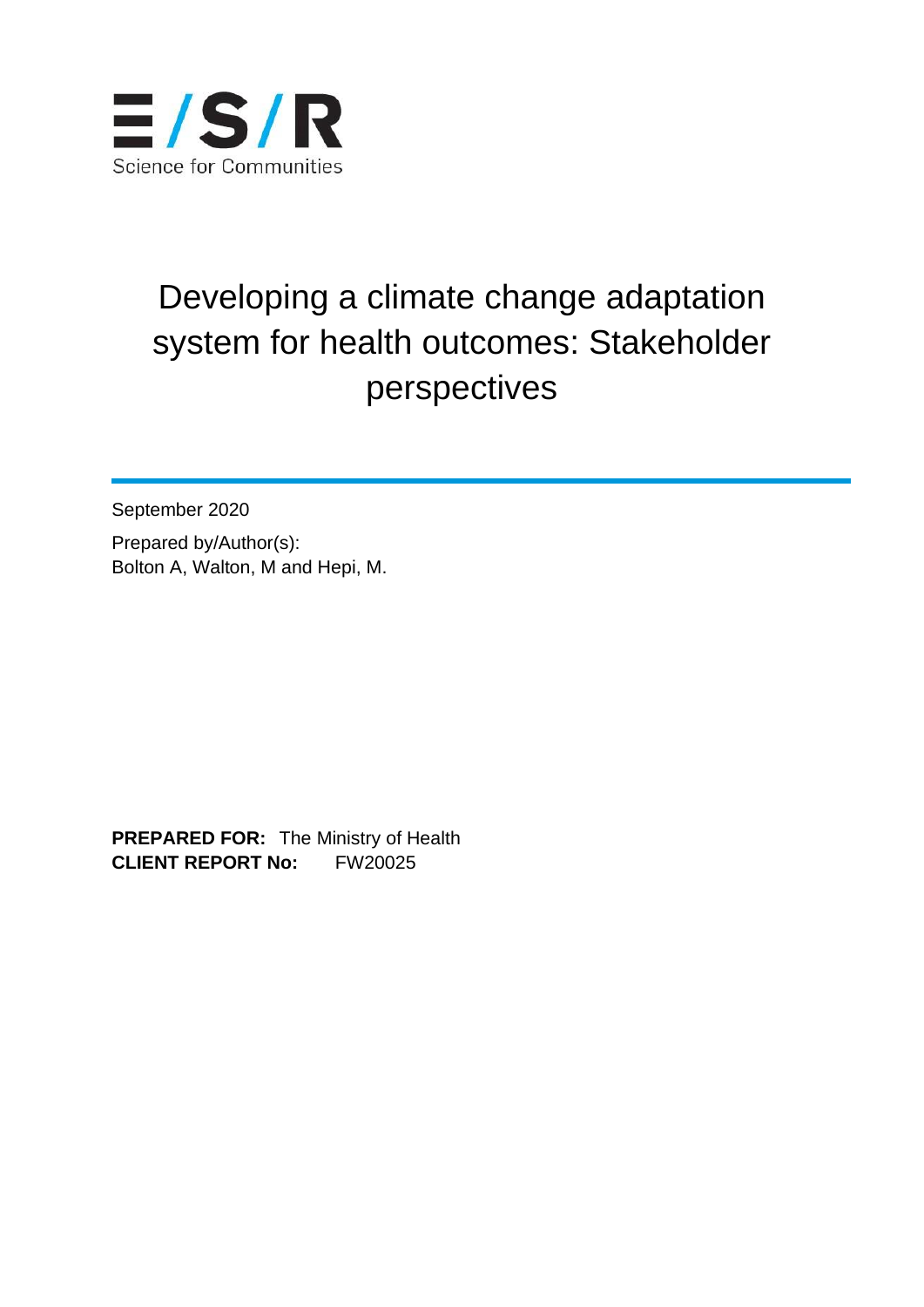## Acknowledgements

The project team would like to thank all those who gave their time to participate in the workshops and interviews to share their insights and perspectives.



Manager Peer reviewer Author

Chris Nokes **Jan Gregor** Annette Bolton

Technical Lead, Water

and Environment Technical Lead, Pacific Senior Scientist

Author Author

MWa

Mat Walton Maria Hepi

Technical Lead, Social Systems Senior Scientist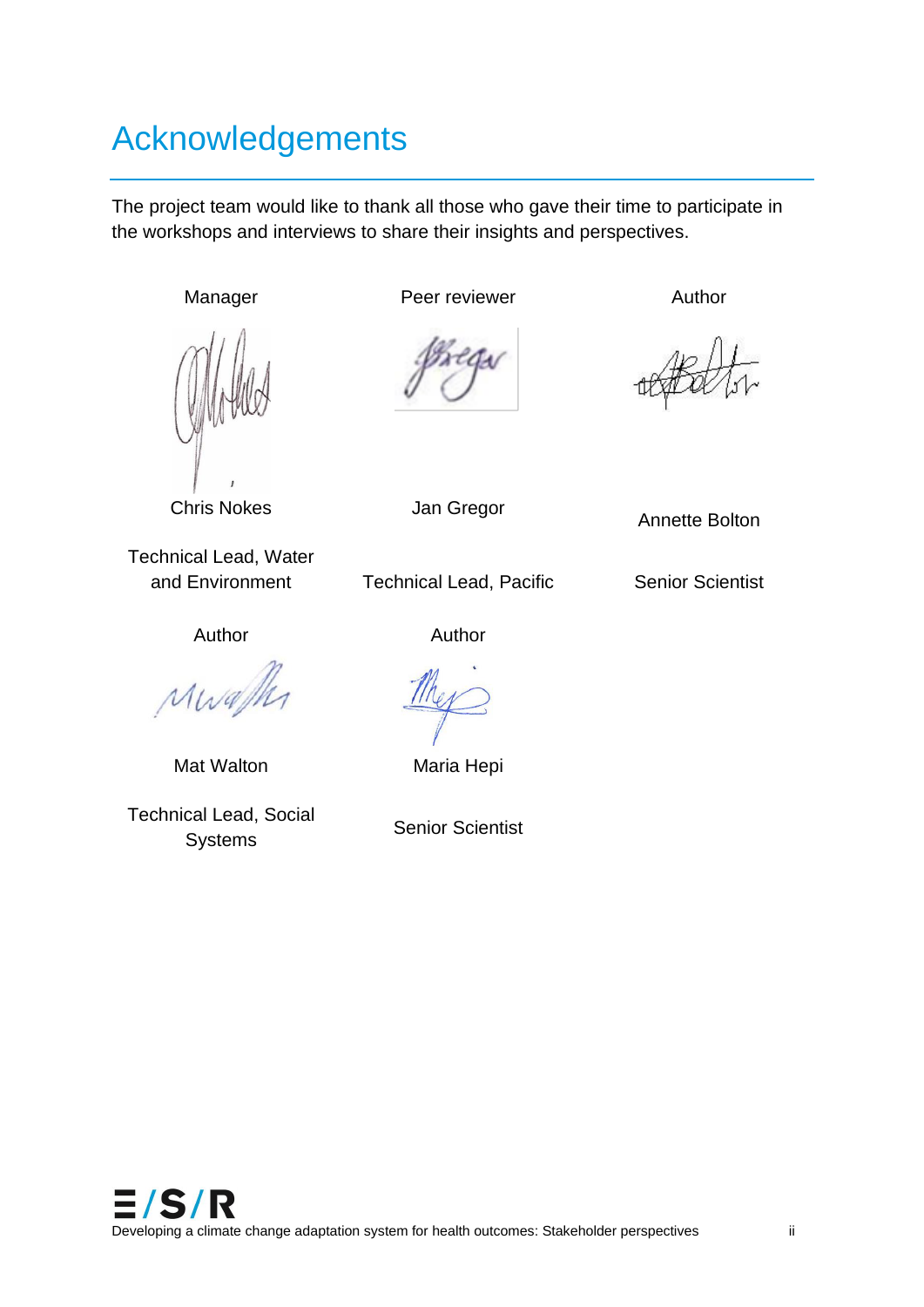## **Contents**

| 1.             |     |                                                                           |  |  |  |
|----------------|-----|---------------------------------------------------------------------------|--|--|--|
|                | 1.1 |                                                                           |  |  |  |
|                | 1.1 |                                                                           |  |  |  |
|                | 1.2 | Adaptation planning - Aotearoa New Zealand health context 6               |  |  |  |
|                | 1.3 |                                                                           |  |  |  |
| 2.             |     |                                                                           |  |  |  |
|                | 2.1 | Using a viable systems model to frame health adaptation to climate change |  |  |  |
|                | 2.2 |                                                                           |  |  |  |
|                |     |                                                                           |  |  |  |
|                |     |                                                                           |  |  |  |
| 3 <sub>1</sub> |     |                                                                           |  |  |  |
|                | 3.1 |                                                                           |  |  |  |
|                | 3.2 |                                                                           |  |  |  |
|                | 3.3 |                                                                           |  |  |  |
|                | 3.4 |                                                                           |  |  |  |
|                | 3.5 |                                                                           |  |  |  |
|                | 3.6 |                                                                           |  |  |  |
|                | 3.7 |                                                                           |  |  |  |
| 4.             |     |                                                                           |  |  |  |
| 5.             |     | 25<br><b>References</b>                                                   |  |  |  |
|                |     | <b>Appendix A: Detailed central government and regional participants</b>  |  |  |  |
|                |     |                                                                           |  |  |  |
|                | A.1 |                                                                           |  |  |  |
|                |     |                                                                           |  |  |  |
|                |     |                                                                           |  |  |  |
|                |     |                                                                           |  |  |  |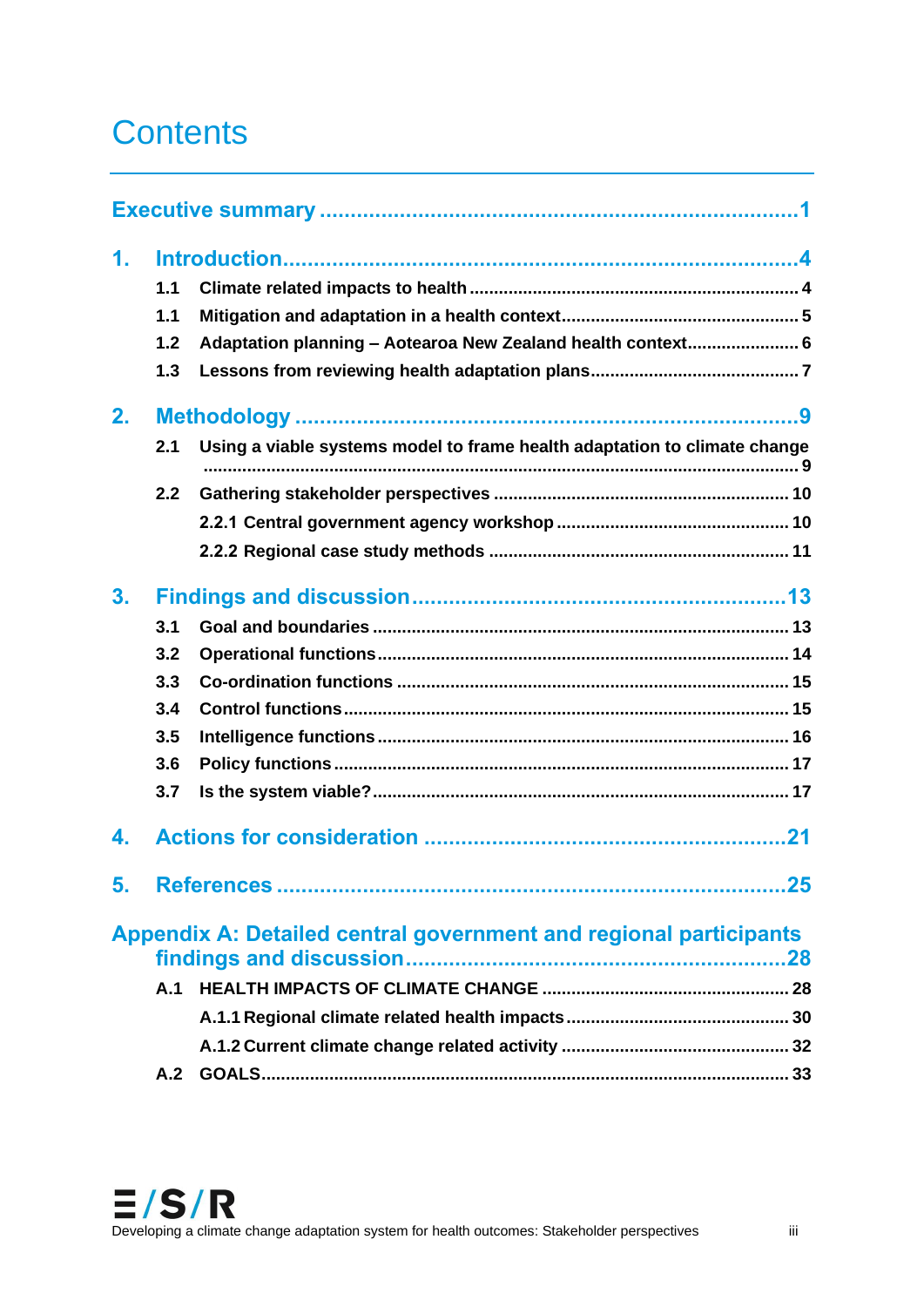| A.3 | BOUNDARIES OF A HEALTH ADAPATION SYSTEM FOR CLIMATE |  |
|-----|-----------------------------------------------------|--|
|     |                                                     |  |
|     |                                                     |  |
|     |                                                     |  |
| A.5 |                                                     |  |
|     |                                                     |  |
|     |                                                     |  |
| A.6 |                                                     |  |
|     |                                                     |  |
|     |                                                     |  |
|     |                                                     |  |
|     |                                                     |  |
|     |                                                     |  |
| A.8 |                                                     |  |
|     |                                                     |  |
|     |                                                     |  |
|     |                                                     |  |
|     | 57<br><b>Appendix C: Relevant Legislation </b>      |  |
|     |                                                     |  |
|     |                                                     |  |
|     |                                                     |  |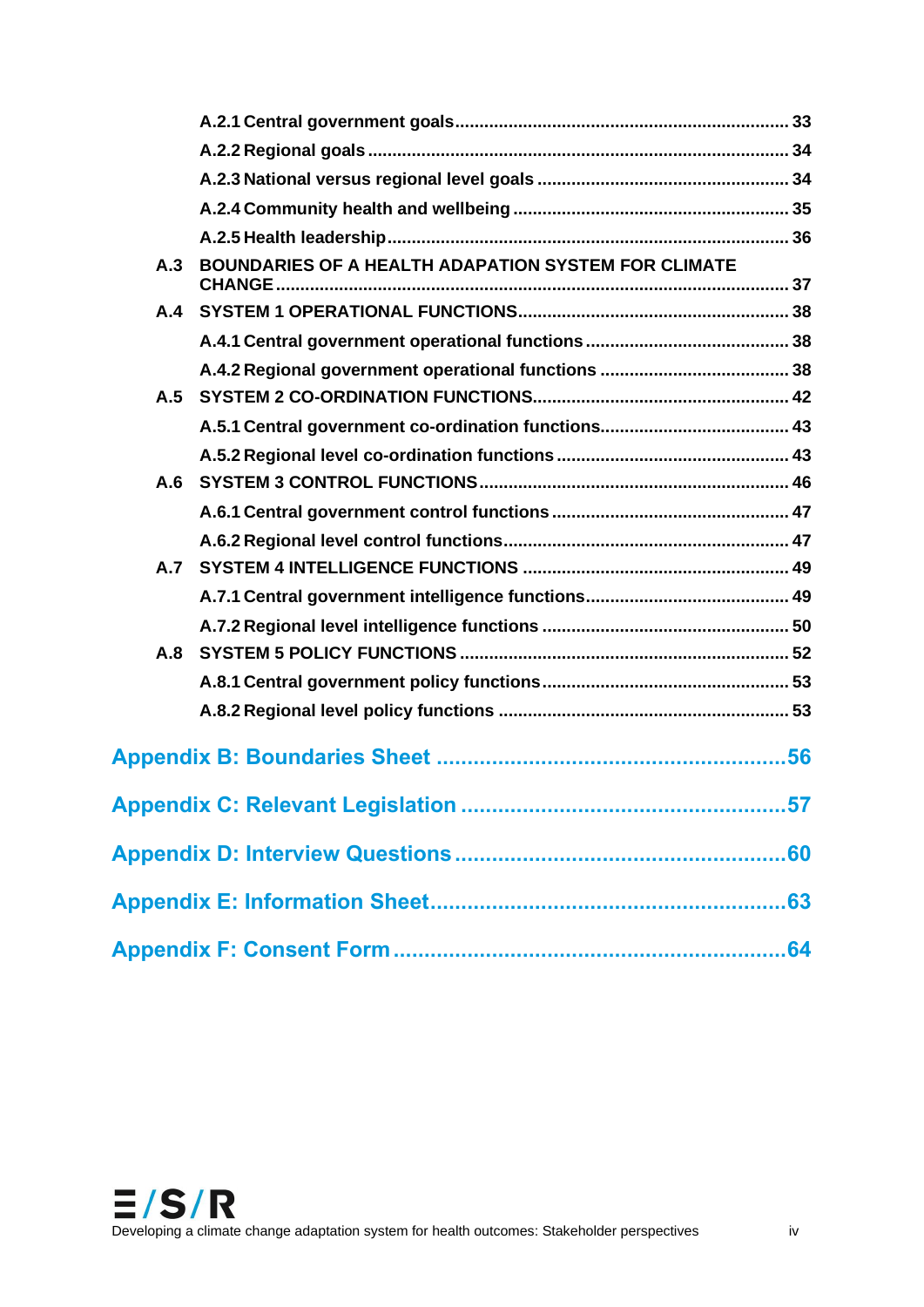## Tables and Figures

#### List of Tables

| Table 1: Examples of direct and indirect functions that support climate change adaptation for |  |
|-----------------------------------------------------------------------------------------------|--|
| Table 2: Example activities to support adaptation to climate change for health and wellbeing  |  |

#### List of Figures

[Figure 1: Schematic diagram of pathways by which climate change affects health, and](#page-9-0)  [concurrent direct-acting and modifying \(conditioning\) influences of environmental, social and](#page-9-0)  [health-system factors, modified from ipcc 4th assessment report 2007.................................](#page-9-0) 5

[Figure 2: Simplified schematic of the viable system model using climate change as the](#page-13-0)  [changing operating environment and the functions within the health system.........................](#page-13-0) 9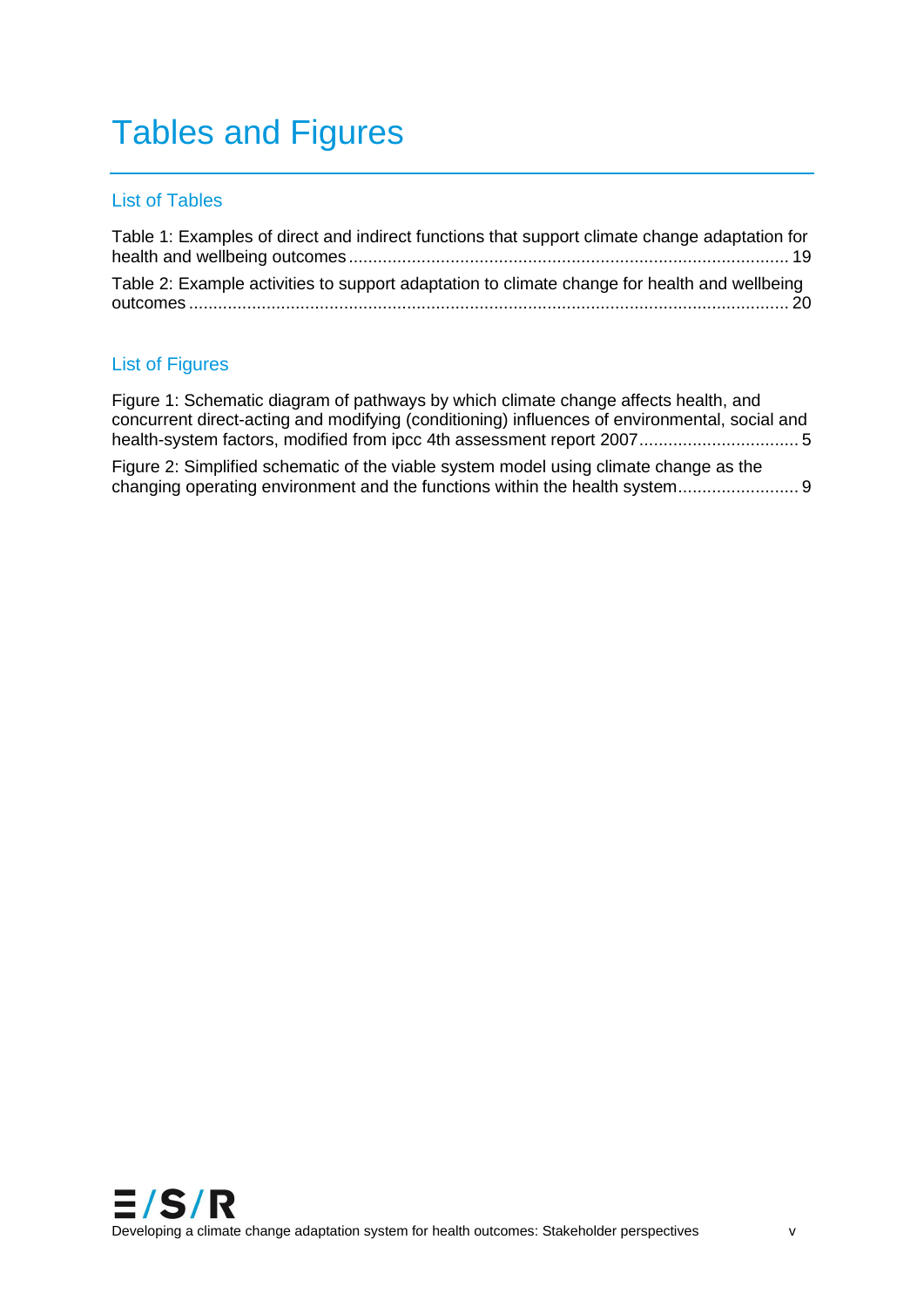## Executive summary

This is an explorative qualitative study to determine stakeholder views and expert knowledge on climate change related adaptation planning for health. It builds upon a previous report that outlined a number of considerations scoping a process for climate related health adaptation planning. This study aimed to identify the components of an adaptation 'system' for health by drawing upon an understanding of the Viable System Model (VSM). By considering health adaptation to climate change using this system, we provide a view of the organisation of agencies and activities in order to provide context and structure for adaptation planning and implementation.

Key insights from a central government agency workshop were used to frame semistructured interviews from a range of health and health-determining sectors (sectors that influence health status) from one region of Aotearoa New Zealand. The wide range of perspectives from these interviews were then presented at a second regional workshop for review. Use of this structure allowed comparison of both central and regional perspectives framed using the VSM.

Observations about health adaptation planning for climate change in this report are that:

- Mana whenua are partners in decision making
- community voices are included that enable effective action; local action should therefore reflect diverse community needs
- the goal of any national adaptation plan for health should be for health gains and relate to wellbeing, rather than only health care services
- health and wellbeing outcomes can be achieved through minimising negative impact of climate change eg, health impacts of heat; and by maximising health gains from mitigation activities eg, active transport options
- many influences on health are outside health sector control but may impact on health services
- many influences and decision-makers on climate change mitigation and adaptation are outside the health sector
- a health response to climate change adaptation should be 1) how health care services need to adapt to meet demand generated from climate change; 2) supporting health and wellbeing outcomes from decisions and actions of others
- clear national direction setting enabling policy that includes principles and resources to support local action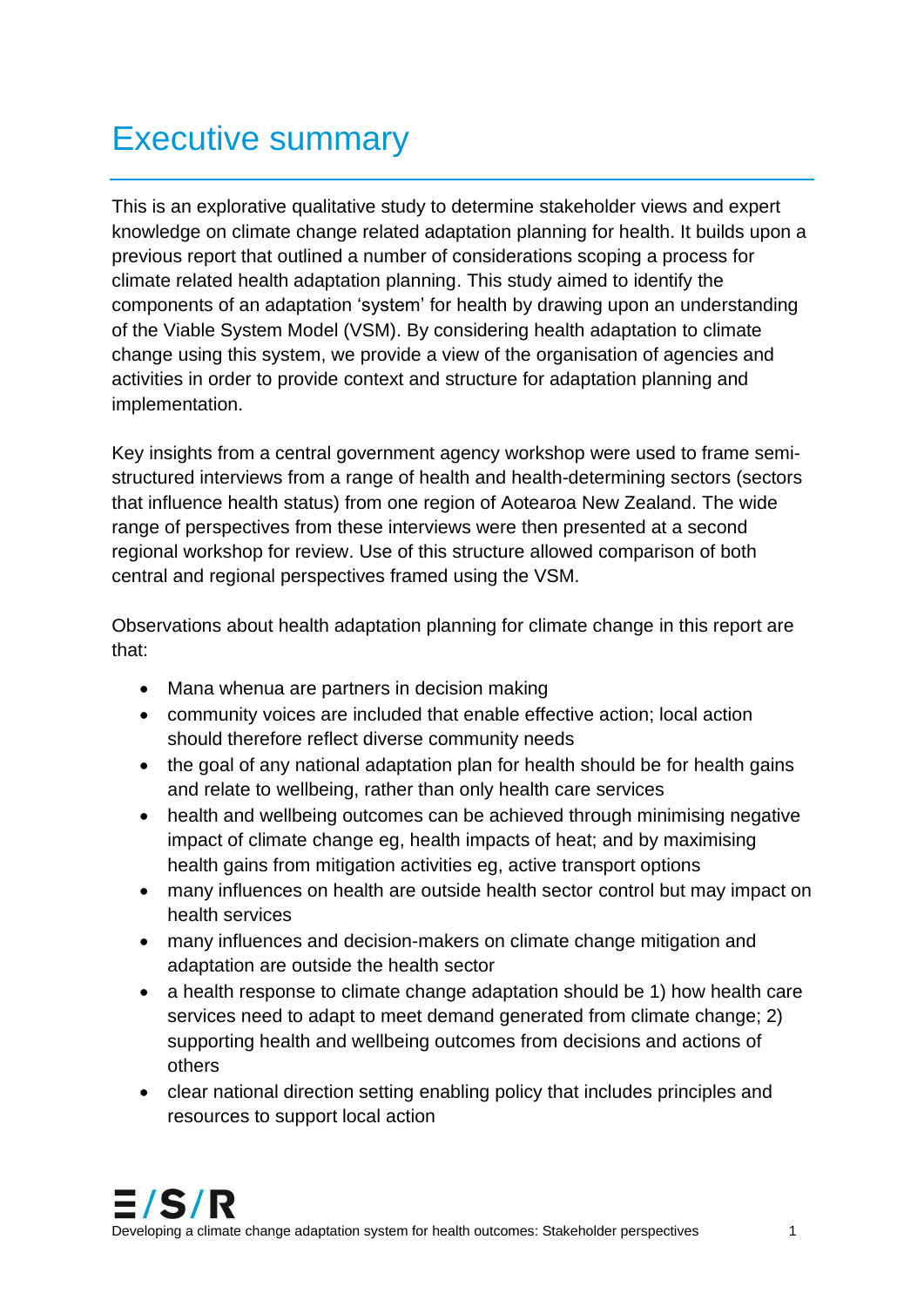Effective adaptation actions that support health and wellbeing outcomes will require shared goals and understanding of the boundaries for health-led adaptation. The central and regional insights show a role for health agencies in numerous climate adaptation activities, decisions and responses, including the ability of the health sector to set its own adaptation actions. Key activities that should be led by the health sector include health infrastructure planning, health education and training (public and industry education), health sector capacity building and providing health expertise (a health lens) across climate change related adaptation activities. However, as many health impacts identified are likely to be outside the control or remit of health and the health sector, many adaptation responses will likely be led by non-health agencies.

The study found consistency in health adaptation co-ordinating activities across both local and national agencies was important. In particular, with health and healthdetermining sectors. Co-ordination is needed to ensure that agencies work together to generate more effective positive health and wellbeing opportunities and outcomes. Resourcing for health co-ordination to climate change at national and regional level will support the operational functions which currently do not match well with the current capacity and capability of the health system. An important consideration is that without adequate health representation in climate adaptation activities, there is a risk of transferring hidden costs to the health system.

There was some uncertainty in who made decisions that related to climate change and health adaptation activities. There was general agreement that health adaptation planning should be centrally led but that it allow for flexibility of implementation at the local level. There also needs to be iwi co-ordination across all of these functions as well as co-ordination with health, non-health agencies or health-determining sectors to avoid adaptation decisions made outside the health sector that could indirectly impact health outcomes.

Current intelligence systems are mostly designed for other purposes, although intelligence data could be used to inform climate adaptation health planning. It is not clear whether there are any systems in place that monitor the adequacy of services or interventions for supporting health outcomes in response to changing climate.

Many policy functions are already in place but are not being used to specifically consider climate related health impacts. These functions include much of the public administration structure such as Te Tiriti o Waitangi and the Resource Management Act.

Five actions for consideration are provided in this report that individually or collectively can support health adaptation to climate change. They are:

• development of a health national adaptation plan for climate change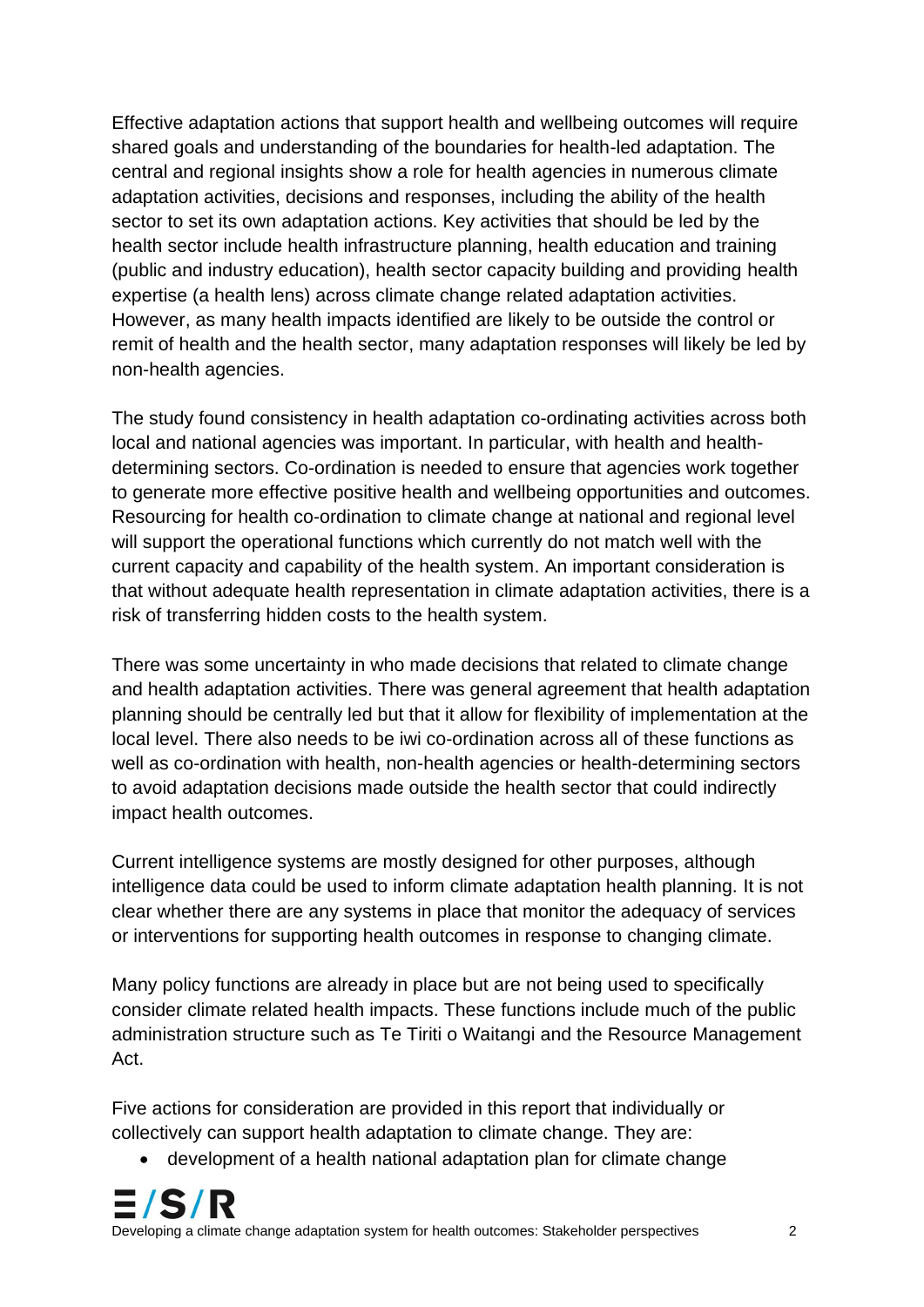- Te Tiriti o Waitangi led health adaptation planning for climate change
- support equitable outcomes for wellbeing and population health that relate to climate change adaptation planning and action
- enacting enabling policy
- providing a clear role for the health sector and health care services to support climate change adaptation planning and action.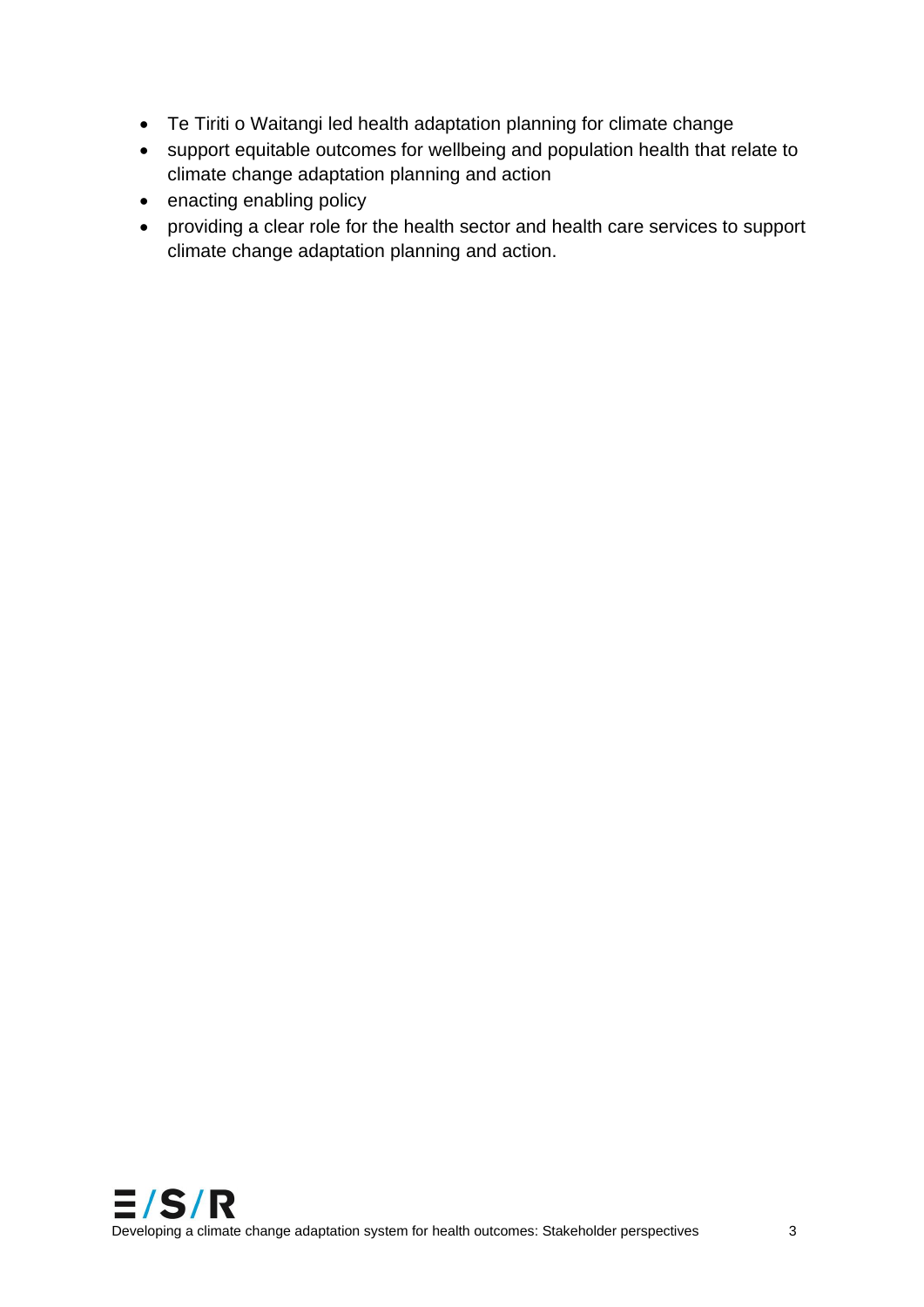## 1. Introduction

## **1.1 Climate related impacts to health**

Even if heat trapping greenhouse gas emissions (GHG) ceased today, the slow response times of the oceans and ice sheets will still result in changes to climate<sup>1</sup> in the future that cannot be avoided. It will result in increased global temperatures above pre-industrial levels that will continue for some centuries as well as changes to weather systems, sea level rise and other indirect impacts (IPCC 2014; The Royal Society of New Zealand 2016, 2017). Anticipating and addressing the adverse effects of anthropogenic climate change (hereafter climate change) will become increasingly important to prevent or minimise any health and health system<sup>2</sup> impacts.

Health and health system impacts are likely to fall unevenly upon different groups and communities such as the old and the young, those with chronic illness, those socially excluded and refugees and immigrants, as they may have insufficient means to adapt. For Te Tiriti o Waitangi to be upheld, Iwi/Māori must be considered, and adaptation may need to take on a different form to address distinctly Māori health impacts and actions. Adapting to climate change is now a major challenge faced by health sectors globally and a serious threat to sustainable development. Excluding the health sector in climate related adaptation planning can miss critical actions to protect population health and can result in policies and programmes in other sectors inadvertently causing or contributing to adverse health impacts.

<sup>&</sup>lt;sup>1</sup> Changes in the mean climate and/or variability of the climate that persist over long periods, in response to human activities (Intergovernmental Panel on Climate Change 2014). <sup>2</sup> As defined by the Ministry of Health, see [https://www.health.govt.nz/new-zealand-health-](https://www.health.govt.nz/new-zealand-health-system)



Developing a climate change adaptation system for health outcomes: Stakeholder perspectives 4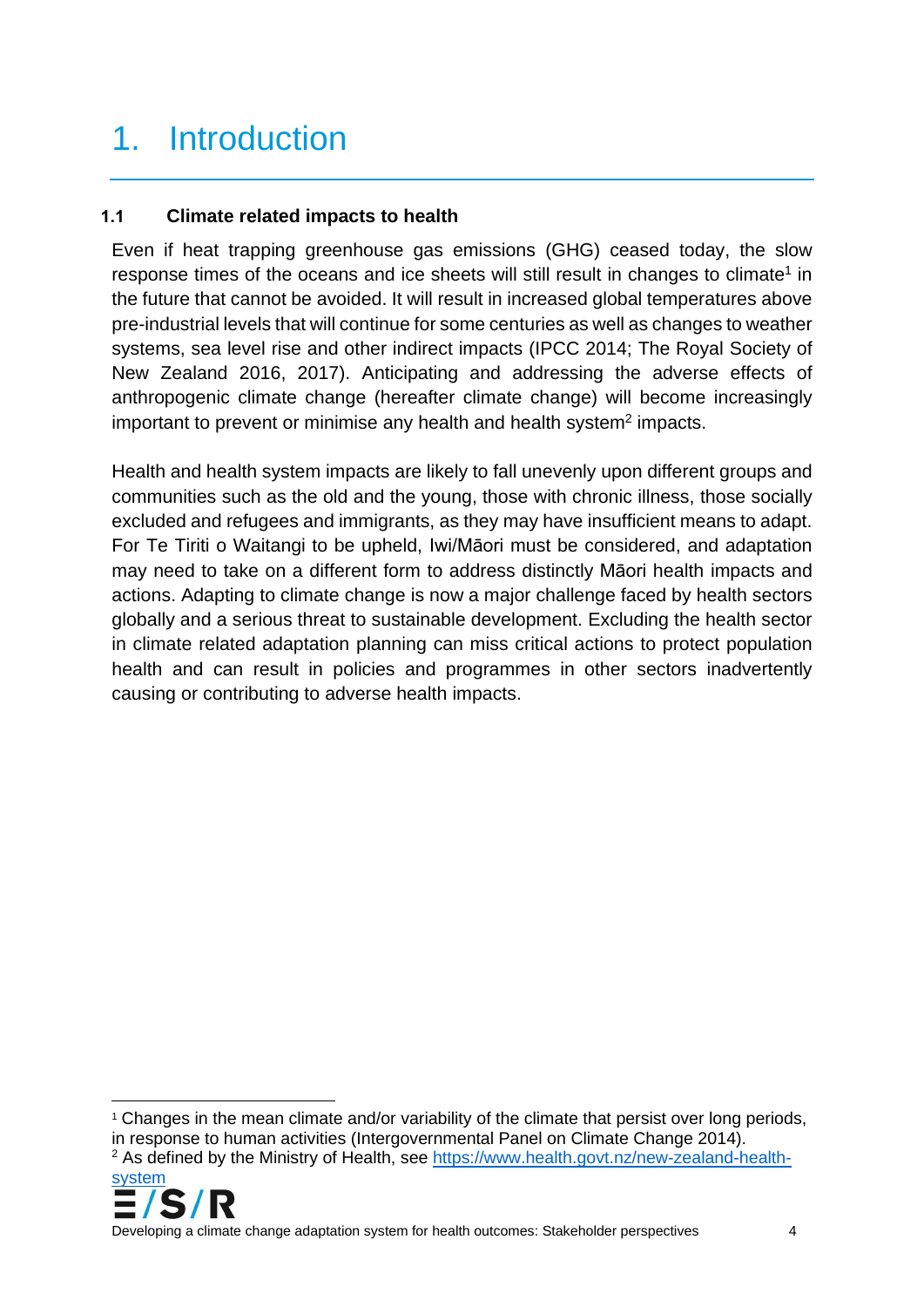

<span id="page-9-0"></span>Figure 1: Schematic diagram of pathways by which climate change affects health, and concurrent direct-acting and modifying (conditioning) influences of environmental, social and health-system factors, modified from IPCC 4th Assessment Report 2007

Figure 1 displays the links between climate change on direct and indirect acting exposures, and social and economic disruption that can impact health (health impacts). Direct action refers to the ability of the health system (eg, health care and public health capacity and capability) to respond to health impacts from direct and indirect exposures as well as interconnected social and economic disruption. Environmental, and social conditions directly act on health impacts and health system conditions. Each of these conditions also act as a modifying influence. There is a growing amount of literature that discusses the co-benefits of climate action (mitigation of greenhouse gases) that could bring beneficial health outcomes. For example, measures to support active travel (eg, walking and cycling), reducing emissions from vehicles, and increasing physical activity that are correlated with a protective effect on multiple chronic conditions (Macmillan et al., 2014).

## **1.1 Mitigation and adaptation in a health context**

Mitigation addresses the causes of climate change. In a health planning context it would focus on the reduction of greenhouse gas emissions including those from the health sector. Adaptation however is referred to as 'the process of adjustment to actual or expected climate and its effects resulting from greenhouse gas emissions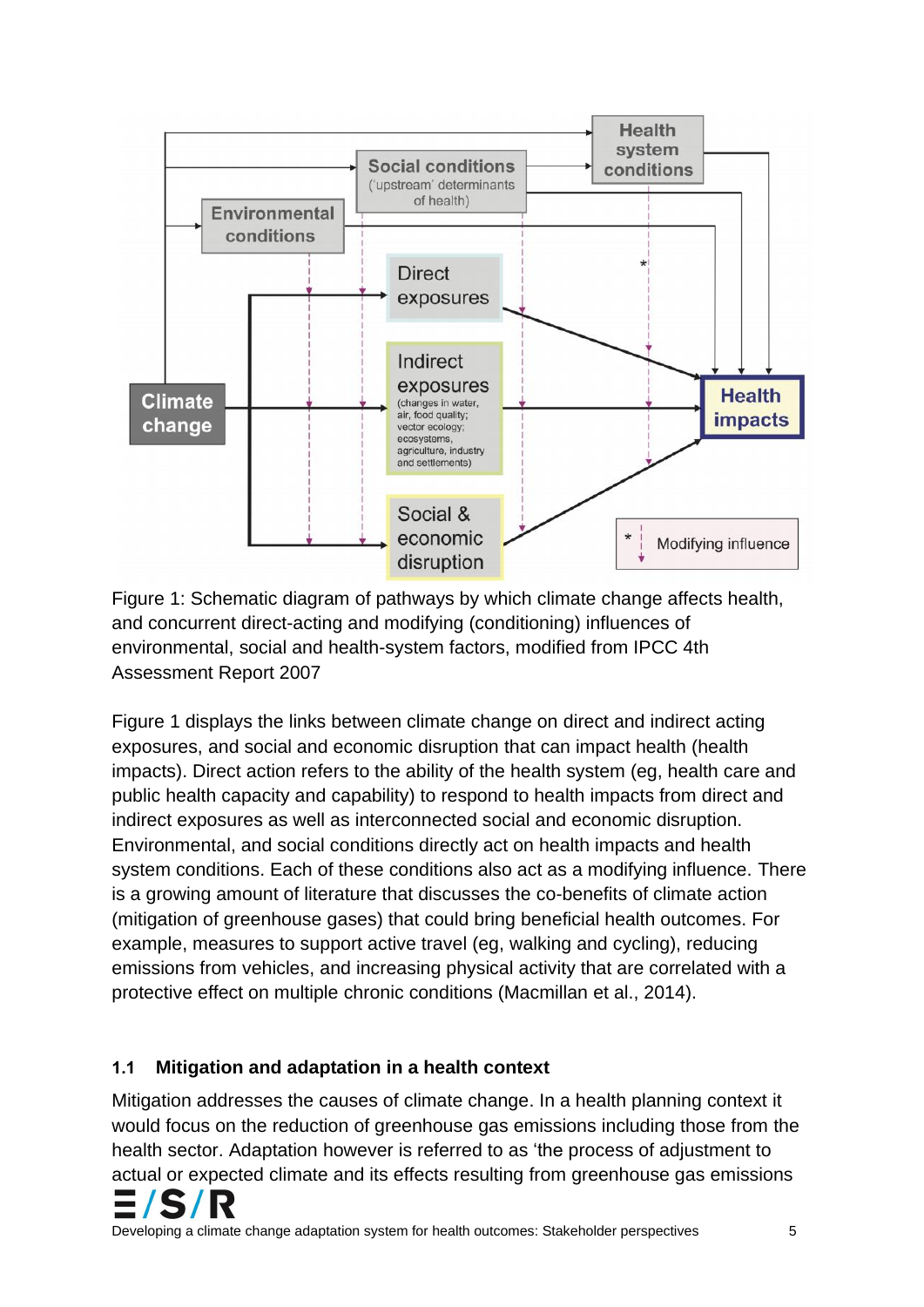already released into the atmosphere and those that may be released in the future' (Climate Change Adaptation Technical Working Group 2017). The IPCC Fifth Assessment Report defines adaptation as 'the process of adjustment to actual or expected climate and its effects. In human systems, adaptation seeks to moderate or avoid harm or exploit beneficial opportunities. In some natural systems, human intervention may facilitate adjustment to expected climate and its effects' (IPCC, 2014). Health adaptation may even be considered as equal to prevention (Ford et al 2014). Given recognition of the health risks posed by climate change, adaptation has emerged as a key component to reduce risk (Watts et al 2015).

More generally, the New Zealand climate change technical advisory committee has defined effective adaptation to mean:

'…..that New Zealand's current and future communities are able to reduce the risks from climate change impacts over the medium and long term by:

- reducing the exposure and vulnerability of our natural, built, economic, social and cultural systems
- maintaining or improving the capacity of our natural, built, economic and social and cultural systems to adapt' (Climate Change Adaptation Technical Working Group 2018).

All of these definitions are relevant in the context of health adaptation to climate change. However, for clarity in this work, we define adaptation as 'the process of adjustment to actual or expected climate and its effects in human systems: adaptation seeks to moderate or avoid harm or take advantage of beneficial opportunities.'

## **1.2 Adaptation planning – Aotearoa New Zealand health context**

There are some legislative frameworks that guide climate change risks, for example, The Climate Change (Zero Carbon) Act 2019, the Resource Management Act (RMA) and other local government Acts (see Section 4.10 and Appendix C). The Zero Carbon Act must consider health effects amongst environmental, social, ecological and cultural effects, and must also consider those effects in the preparation of a national adaptation plan. The RMA states that local government must have regard to the effects of climate change, with a specific focus on adaptation.

From a health perspective the recent health and disability review remarks that in addition to demographic changes, the impact of climate change, technological and research advances, evolving consumer expectations, and social and cultural changes, provide both opportunities and pressure for New Zealand's population and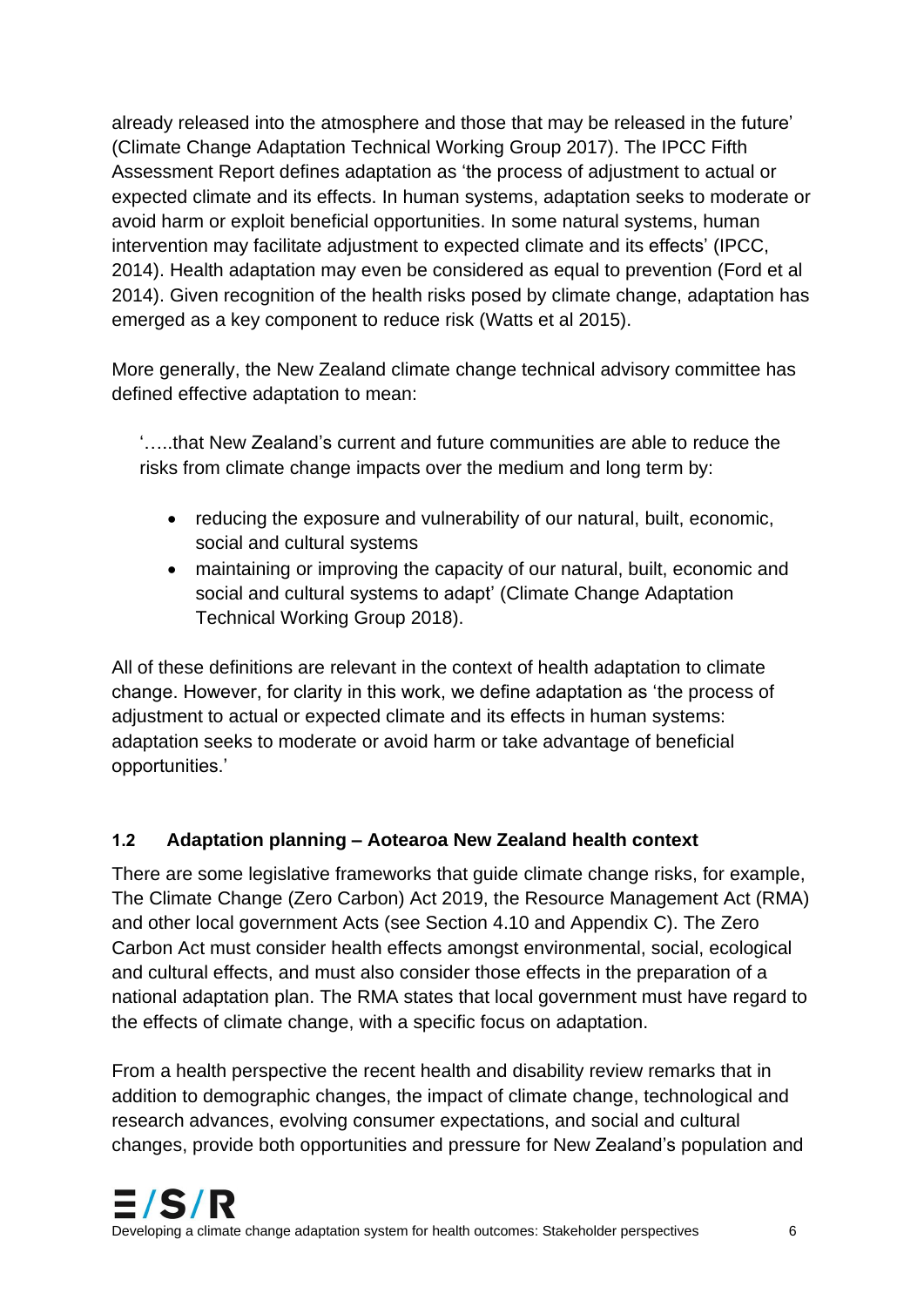wellbeing (Health and Disability System Review 2020). The advantages of early adaptation to benefit health appear not to be mentioned by the review.

At the time of writing this report, the Ministry for the Environment (MfE) was leading the first national risk assessment process and preparing for the first national adaptation plan as required under Zero Carbon Act.

It is within this context that ESR has undertaken the research included in this report. It builds upon a previous report, Bolton et al (2019) that outlined a number of considerations for scoping a process for climate related health adaptation planning. This report supports health adaptation to climate change by:

- identifying the role of the Ministry of Health and health sector agencies in leading and supporting strategies and activities related to adaptation to climate change for health outcomes
- clarifying the roles, responsibilities and organisation of central government and regional agencies to support joined-up adaptation planning and action for health outcomes
- analysing the relationship between the national risk assessment, national adaptation plan and national health adaptation plan
- determining the goals and objectives of a health national adaptation plan (HNAP).

## **1.3 Lessons from reviewing health adaptation plans**

An ESR review of health in adaptation plans (Bolton et al 2019) found that there was no common framework or process in their development. However, existing health adaptation and general adaptation frameworks did contain consistent elements. Among some of them were governance, policy and management that integrates adaptation into decision making; research, monitoring and management of data and information, including the use of indigenous knowledge and application of the best available evidence; building climate and response capabilities and adaptation to health risks; consideration of vulnerable groups and communities; communication and knowledge sharing across sectors.

The review also identified several key considerations that are applicable to HNAP development for New Zealand. Some of these were: whether a HNAP considers both 'health' and 'well-being' and what comprises 'health' and 'well-being' in health adaptation planning; how should the HNAP be co-ordinated from national to regional or local level; the need to consider how iwi/Māori would be active participants within NZ HNAP development; should mitigation and adaptation for health be considered in the same plan; how are other sectors co-ordinated and included in health adaptation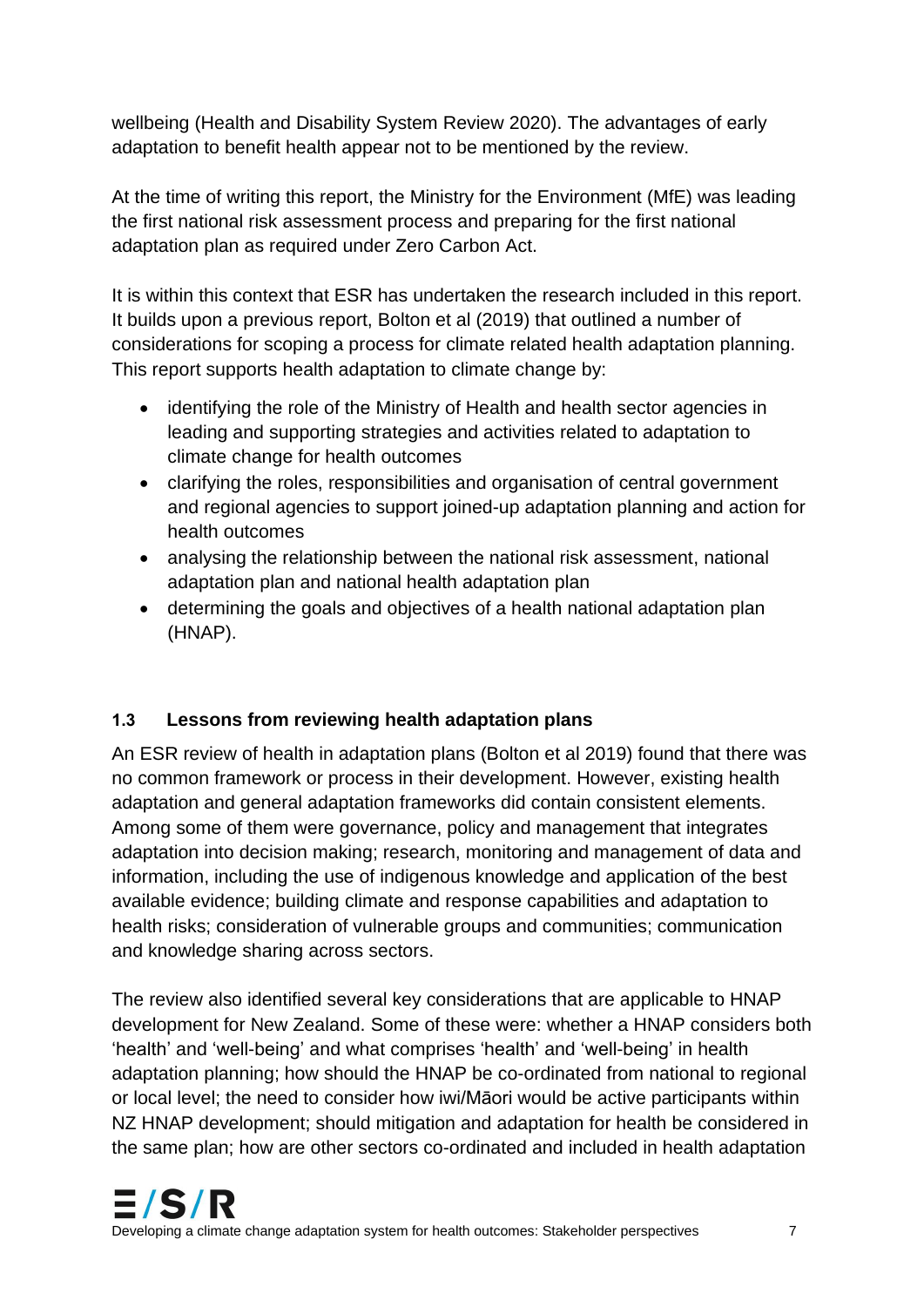planning and vice versa; and how health actions or implementation of actions are financed and prioritised.

The next section describes how this study was used to determine stakeholder views and expert knowledge on climate change related adaptation planning and action for health. The study aimed to identify the components of an adaptation 'system' for health.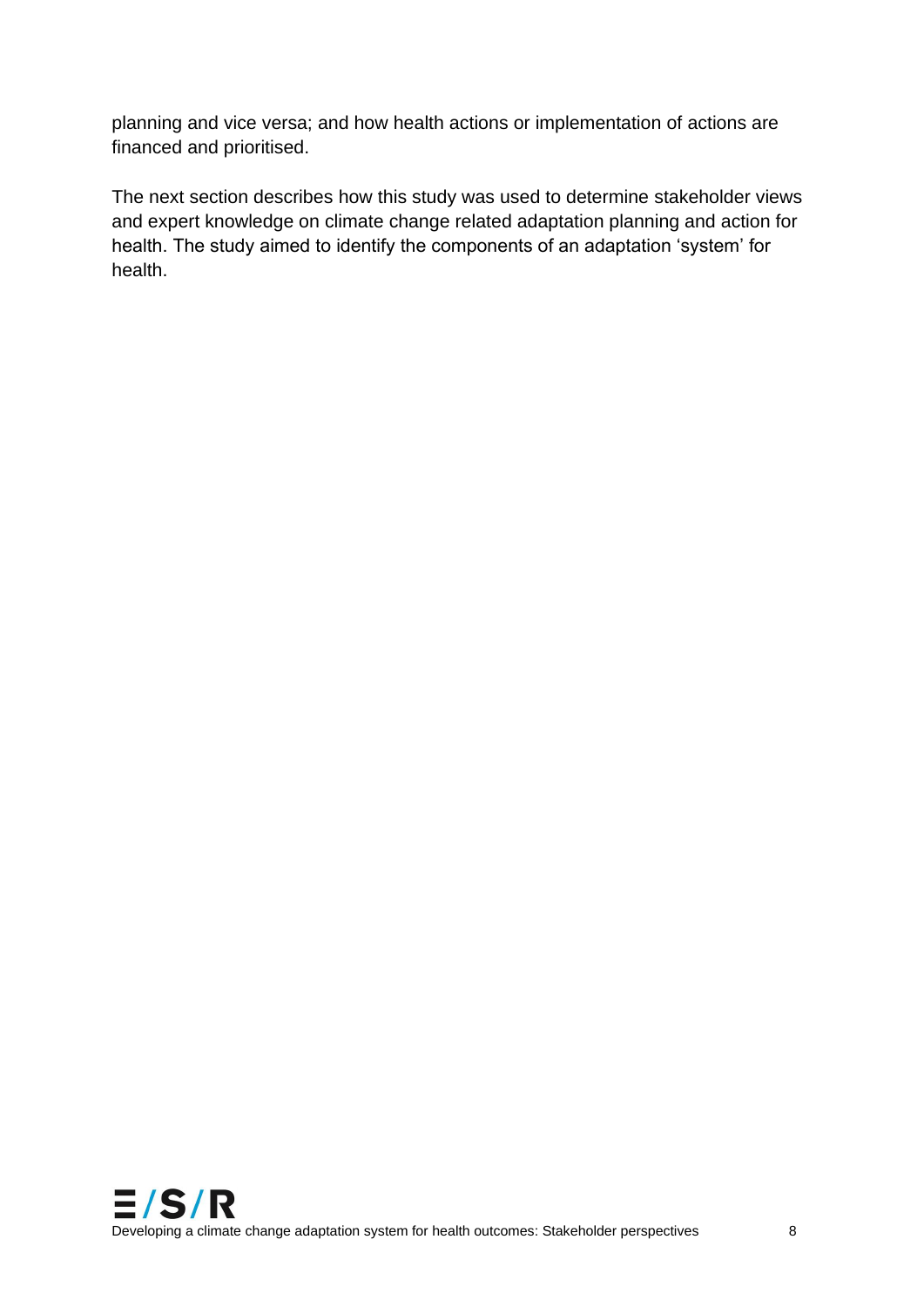# 2. Methodology

#### **2.1 Using a viable systems model to frame health adaptation to climate change**

This study has drawn upon the understanding of a 'system' from The Viable System Model (VSM). The VSM developed by Stafford Beer is located within the cybernetics branch of systems thinking (Beer 1985). Cybernetics centres around the study of organisations as interacting systems. Beer identified several functions (called systems) and relationships between these functions, required for an organisation to remain viable within a changing operating environment. The systems of VSM include operations, co-ordination, control, intelligence and policy (Jackson, 2019; Leonard, 2008; Ríos, 2012; Walker, 2017). In this report, the VSM has been used as a framework for both understanding current organisations and systems (made up of multiple organisations), and for designing organisations and systems.



<span id="page-13-0"></span>Figure 2: Simplified schematic of the viable system model using climate change as the changing operating environment and the functions within the health system

Conceptualising adaptation to climate change for health as a viable system, draws attention to functions across all of the five types of system (policy, intelligence, control, co-ordination and operations) as well as their interaction with the external influencing environment (operating environment). Using a VSM framing, research questions relate not only to 'what' actions are needed, but also 'who' does these actions, and 'how' are actions identified as the right choice for the time. VSM pays attention to changes in the external environmental in which it operates, for example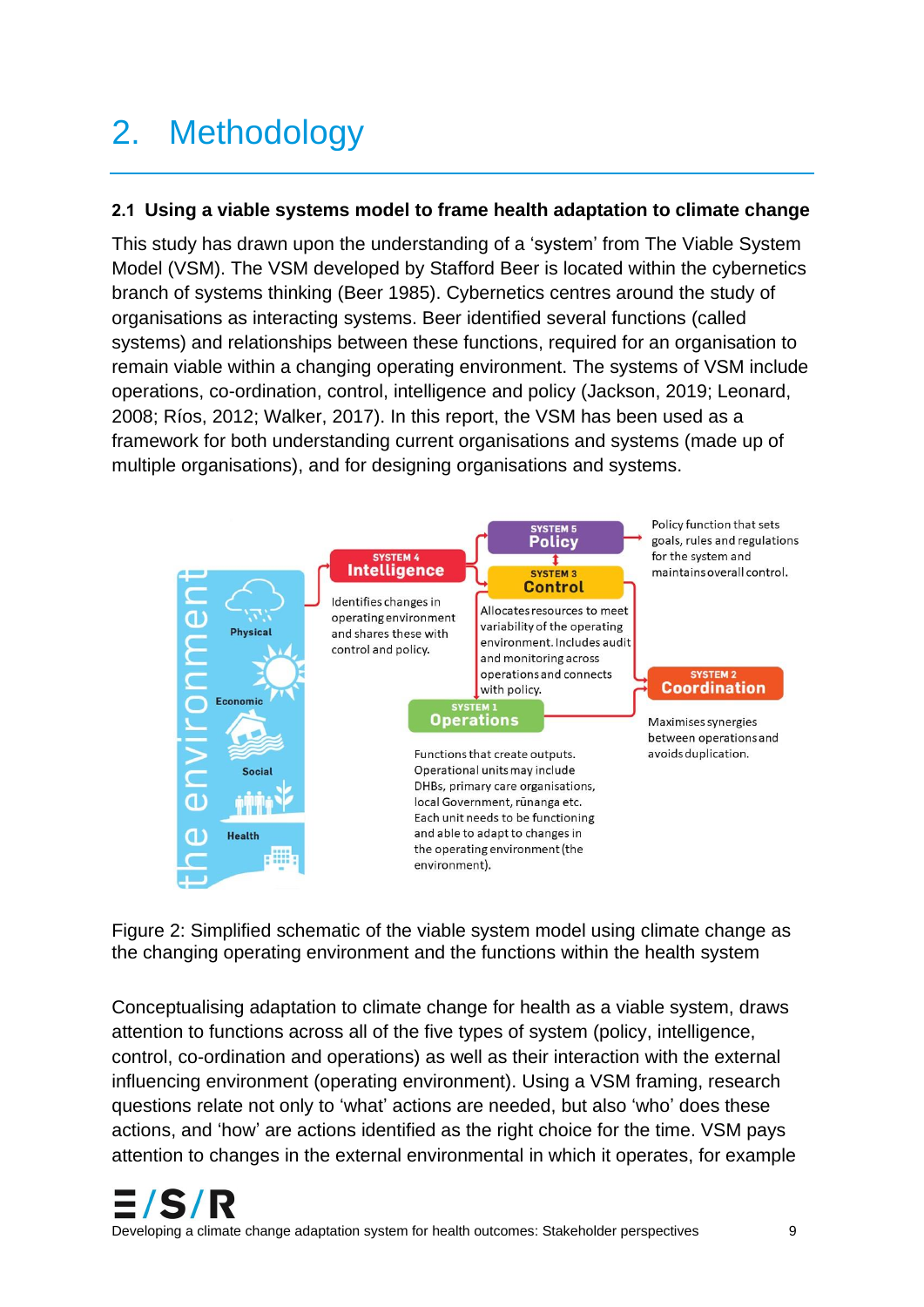physical, economic, social, health that are influenced by changing climate (Figure 2). That system is made up of sub-systems, each of which in itself seeks to adapt and remain viable within a changing environment, emphasising the importance of coordination, policy and intelligence. For adapatation to climate change, the VSM highlights the need to consider the interaction of adaptation efforts across social and economic policy domains, organisational boundaries and governance jurisdictions, within an uncertain yet changing operating environment.

## **2.2 Gathering stakeholder perspectives**

Two sets of stakeholder perspectives were sought. First, those from across central government agencies and second, those from across regional agencies.

## **2.2.1 Central government agency workshop**

A workshop was held in July 2019 that sought to identify key issues and options for climate related adaptation planning for health. Informed by the VSM, the workshop was structured to consider the requirements for a climate change adaptation system for health:

- **goals** and **boundaries**
- **operational** functions
- **co-ordination** functions
- **intelligence** functions
- **control** functions
- **policy** functions.

The workshop was attended by 17 people from eight Government ministries and departments:

- Ministry of Health
- MfE
- Ministry for Primary Industries
- Ministry for Civil Defence and Emergency Management
- Ministry for Business, Innovation and Employment
- Ministry of Transport
- Treasury
- Department of Conservation.

A series of group activities were used to illicit ideas about functions across the five systems of the VSM. The ideas were then grouped, themed and presented within the VSM model. Findings and discussion from the workshop are presented in section 3 and a more detailed description in the appendices (Appendix A, D-E). The insights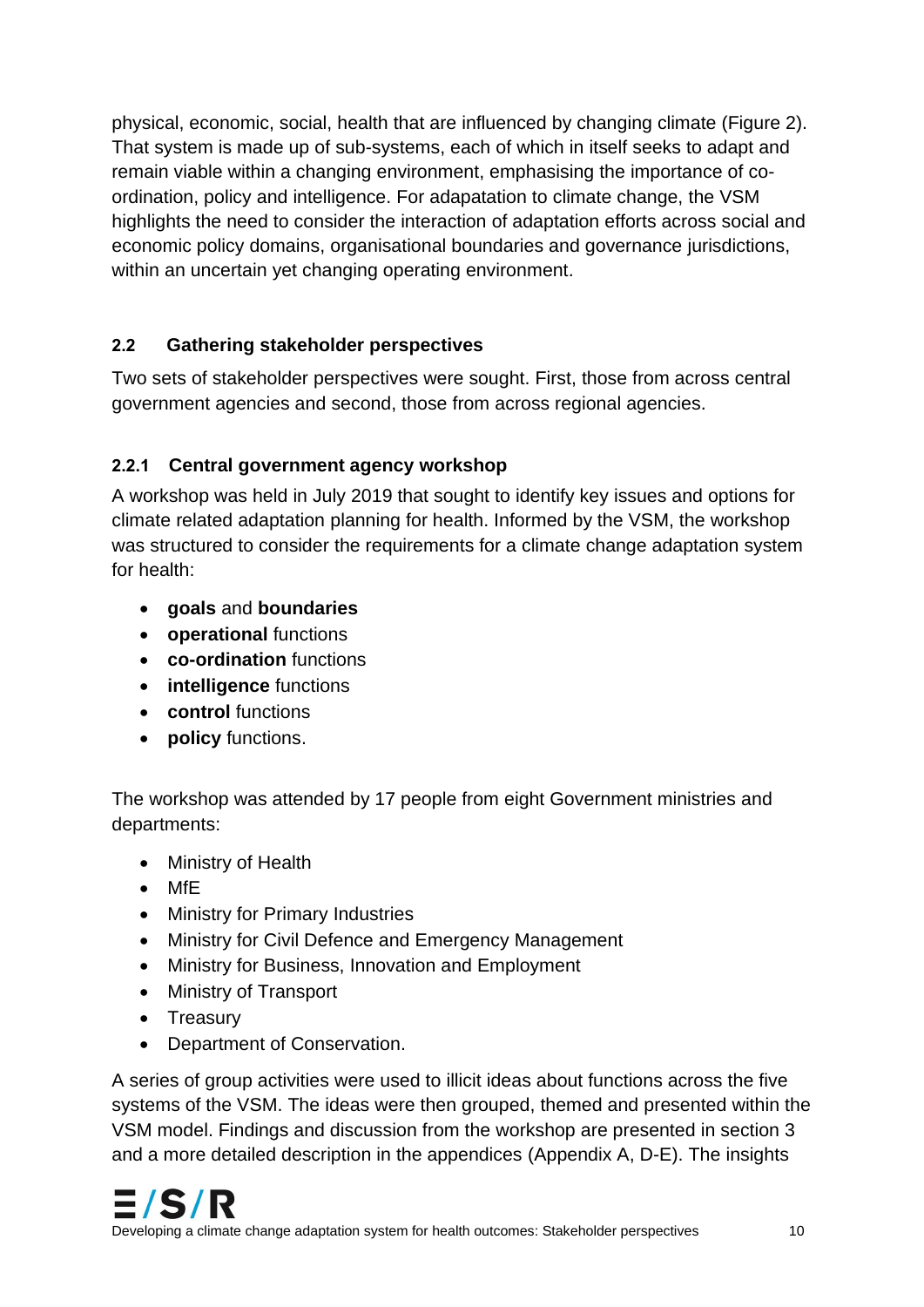come from both the themes developed from workshop activities, and comments participants provided at the end of workshop when reflecting on themes.

The summary notes provided in this report were provided to all workshop participants. Participant consent was sought for reports and other publications.

## **2.2.2 Regional case study methods**

Semi-structured interviews were conducted with 12 participants from one geographical region.

Participants were selected to provide a range of perspectives related to adaptation planning and response within the region. For this reason, whilst focused on adaptation planning for health, participants were sought from organisations within, and external to, the health sector. Participant organisations included iwi and kaupapa Māori support services, local and regional government, non-governmental organisations representing particular populations (such as youth climate advocacy, Pacific peoples, youth, and older people), district health board funding and planning, health care and public health services.

Participants were initially identified through researcher networks, with snowball sampling used to identify further participants to approach (Streeton, Cooke, & Campbell, 2004).

Interviews were semi-structured. This means that a common set of questions are used in each interview (see Appendix D). However, the interview is conducted in a conversational style, allowing questions to be asked within the flow of discussion. This allows the interview to move past set questions and explore related issues identified by the participant, and to explore the participant's experience and expertise.

Potential participants were emailed an invitation to participate in the study which included an information sheet and consent form. In total, 12 representatives were invited to participate in the study between December 2019 and January 2020. The interviews were conducted in person and ranged from 30 to 60 minutes in duration. The interviews were audio-recorded with the consent of participants and recordings were kept confidential to the research team for analysis purposes only.

Interview questions were informed by the VSM to create discussion about adaptation actions and planning from the perspectives of supporting policy, intelligence/information needs, co-ordination and operational units and activities. Questions were also asked about which adaptation planning and activities have taken place or are underway.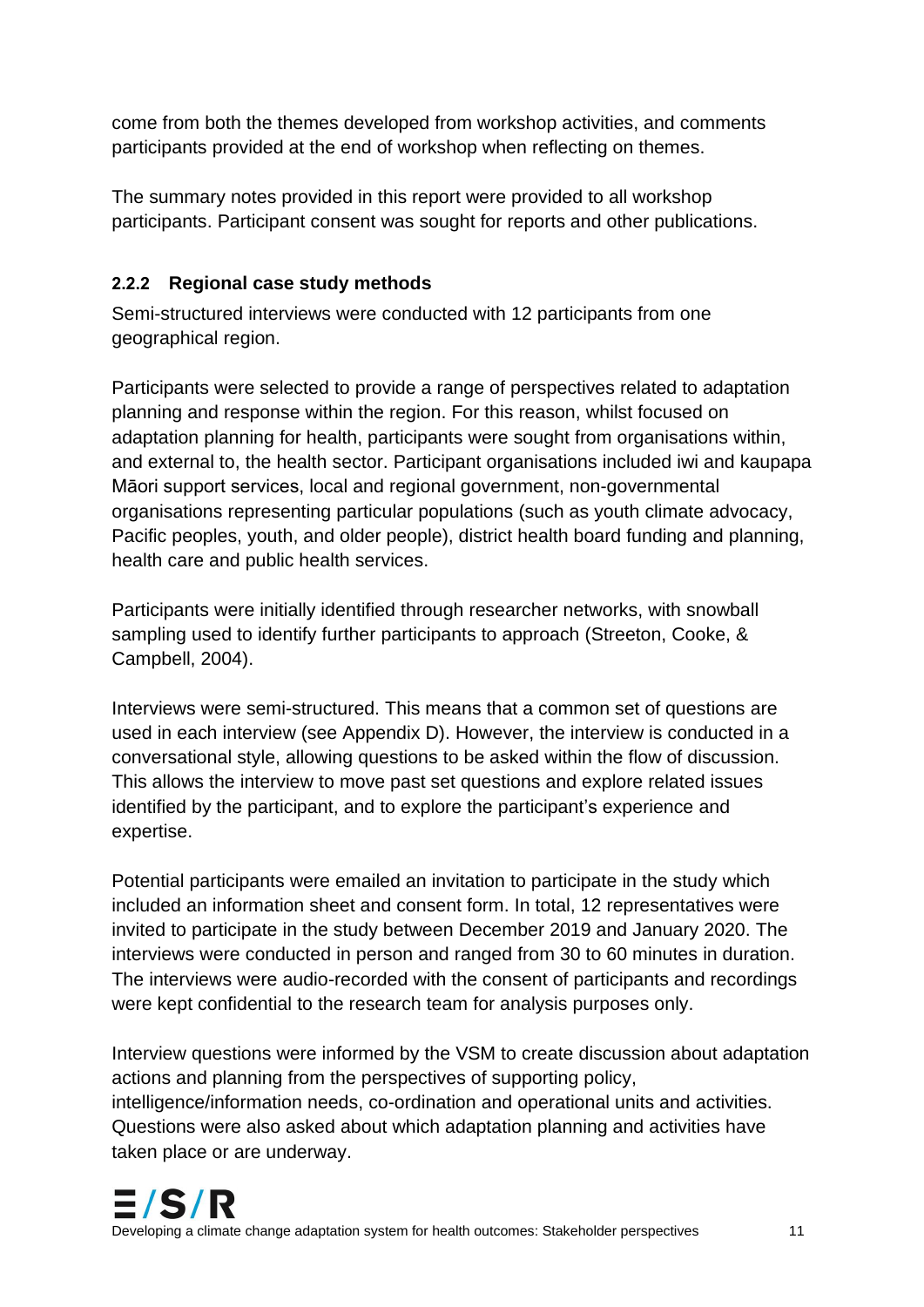Following the regional interviews, a half-day, face-to-face workshop was held at ESR in June 2020 to share the key insights from the regional interviews. This was a condensed version of the workshop used with the central government agencies. The workshop used a series of group activities to test the functions identified by the central agencies and regional interviews. The workshop was attended by six regional stakeholders. Participant consent to use workshop notes in reports and other publications was sought.

A peer review process was utilised to consider ethical research processes, and possible risks to participants, drawing upon the Royal Society of New Zealand Code of Professional Standards and Ethics. Processes included informed consent, maintaining anomnimity of participants, and providing an opportunity for participants to see and reflect on the draft analysis.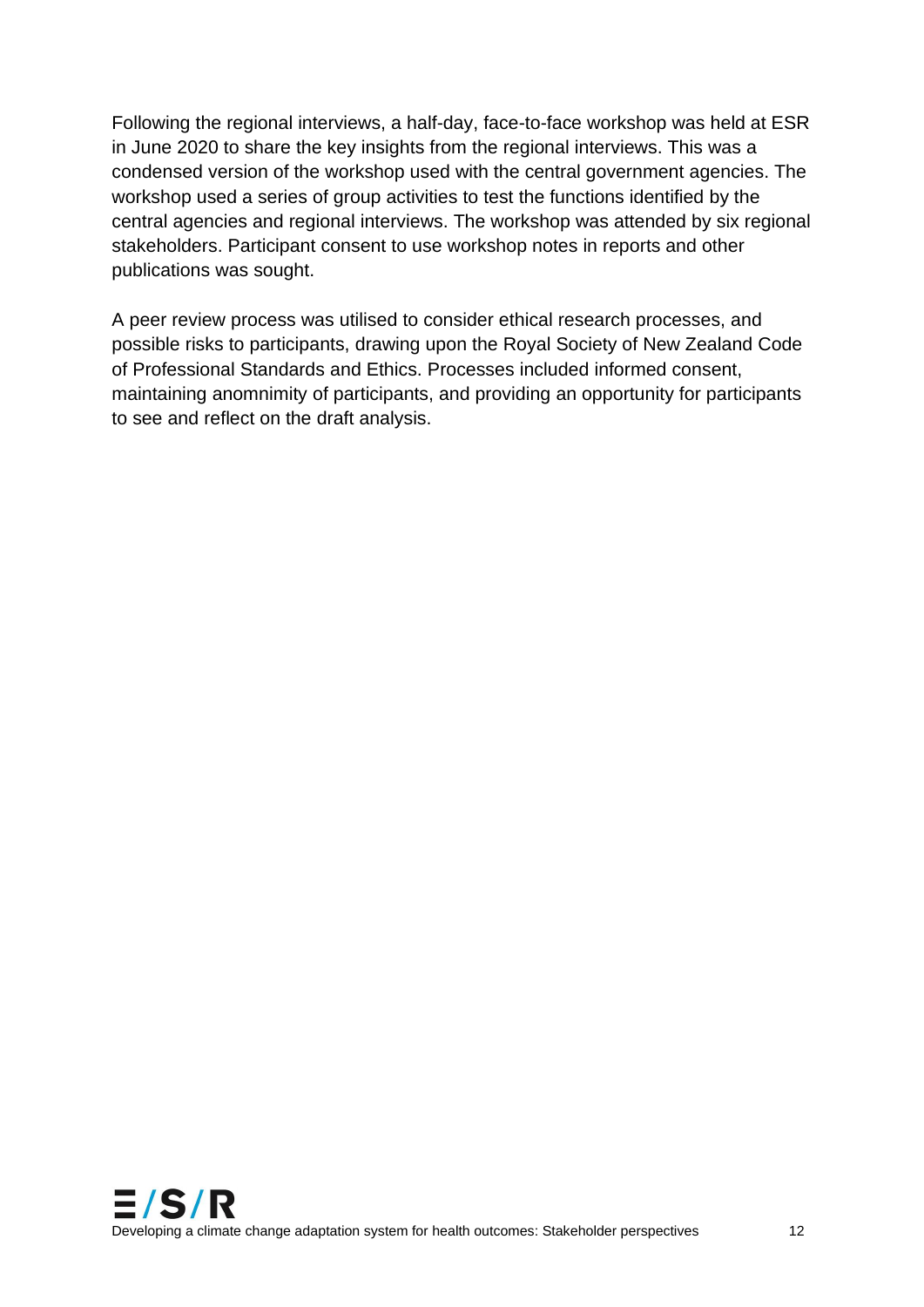## 3. Findings and discussion

The following section is a shortened version of the central government workshop, regional interviews and workshop findings. It considers the functions required for a viable climate change and health adaptation system. It first discusses the goals and boundaries required for the system and then briefly discusses the findings from each of the VSM components. A detailed discussion of the central government workshop and regional interviews and workshop findings can be found in Appendix A.

## **3.1 Goal and boundaries**

Defining goals helps us to understand what a system for climate change adaptation is trying to achieve. Participants described a shared vision or goal, that included top down leadership, recognising local/regional uniqueness and co-ordination between agencies.

All participants shared the perspective that adaptation should support communities to build resilience and adapt in ways that meet community aspirations. Organisational goals, often driven by legislation and Government policy, should align with the aspirations and needs of communities. We consider the concept of 'enabling' policy, as articulated through regional stakeholder interviews, to be an important goal of national adaptation strategy and plans.

Another consistent perspective is that adaptation should aim to support health and wellbeing outcomes, defining health as more than the absence of disease to include interaction of wider determinants of health. The role of the health sector was considered to be twofold. First, it should ensure that health care and public health services meet the changing demands related to climate change. Second, it supports positive health benefits from mitigation and adaptation activities that are led outside of the health sector. Supporting equity in health and wellbeing was a common theme related to the goal of adaptation. In particular inclusivity and diversity were identified as goals for organisations working with specific communities (ie, mana whenua, youth, older people, Pacific peoples and disability groups).

The regional stakeholders view was that currently, health and the health system was considered by external health organisations to be only hospitals and clinical care. Wider aspects of health, such as public and environmental health, were less well understood. Regional participants at the workshop agreed that it was important that the definition of "health and the health sector" was understood by all parties, including communities. This shared understanding could benefit the health system by increasing support or influence policy decisions from key health determining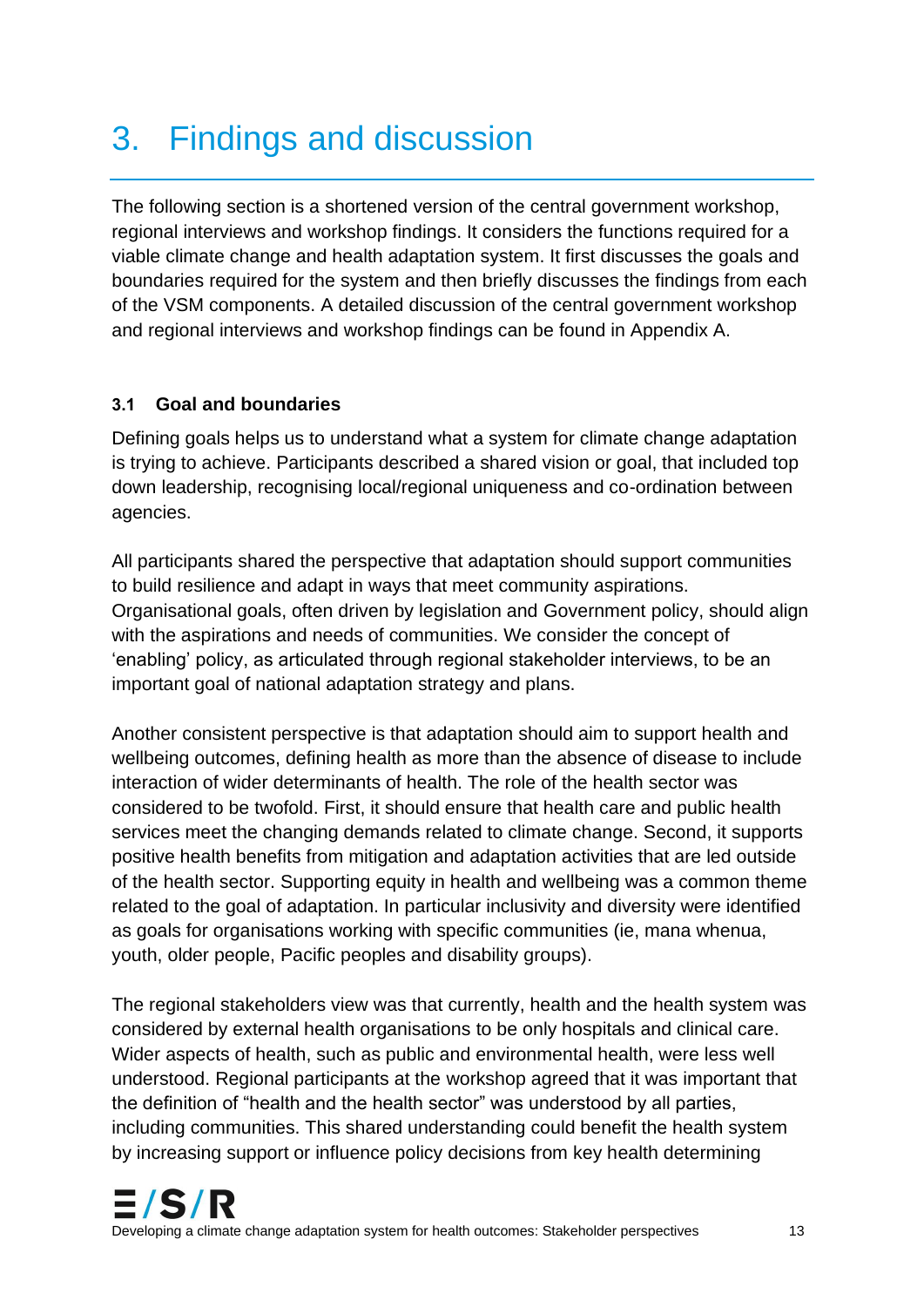sectors. It was widely thought that without health as a key informant in decision making, the impacts from climate events could pose an unnecessarily high burden on the health system in the future.

We considered that an adaptation system for health, if focused on wellbeing rather than only health care delivery, will need to be inclusive of different sectors and organisations that can influence climate related risks to health, and health outcomes. A challenge for functions that control and co-ordinate is to understand how individual organisational goals interact to create health and wellbeing outcomes, eg, the design of active transport, management of urban heat traps, or improving quality of urban waterways, and how to include these interactions with communities. There was uncertainty from stakeholders about the role of the health sector in leading control and co-ordination functions. For regional stakeholders, it appeared that local government is currently taking a leadership role, although inclusion of health was considered to be patchy.

## **3.2 Operational functions**

A number of operational functions are led outside the health sector (climate change response, environmental and social conditions) but can influence health system conditions (Figure 1).

Climate change can exacerbate existing health inequities and adaptive capacity, eg, the increased need for a heat pump or air conditioning with more variable temperatures therefore impacting on those with less income. Whilst there are some adaptation actions that can be taken by individuals or even individual communities, those with more resources will be able to improve their adaptive capacity more than those with fewer resources. Without considering equitable outcomes, inequity from negative climate impacts on health and wellbeing are likely to increase. Equity impacts of adaptation actions need to be explicitly considered, as do the possible downstream impacts on the health sector of adaptation decisions.

A very strong sentiment from stakeholders, particularly regional stakeholders was that many health impacts are out of the health sector's control, but the health sector pays the price eg, obesity, car accidents. In other words, if health impacts are not considered by other sectors, the hidden cost is transferred to the health system, a sentiment shared by the World Health Organization (WHO 2019).

If there is to be a strategic shift of operational functions to achieve a new or altered goal and adapt, then the control function needs to be able to increase, shift or alter the distribution of resources to support that goal. Each operational function needs resources. For example, if the operation is waste management, then those waste services need to be resourced.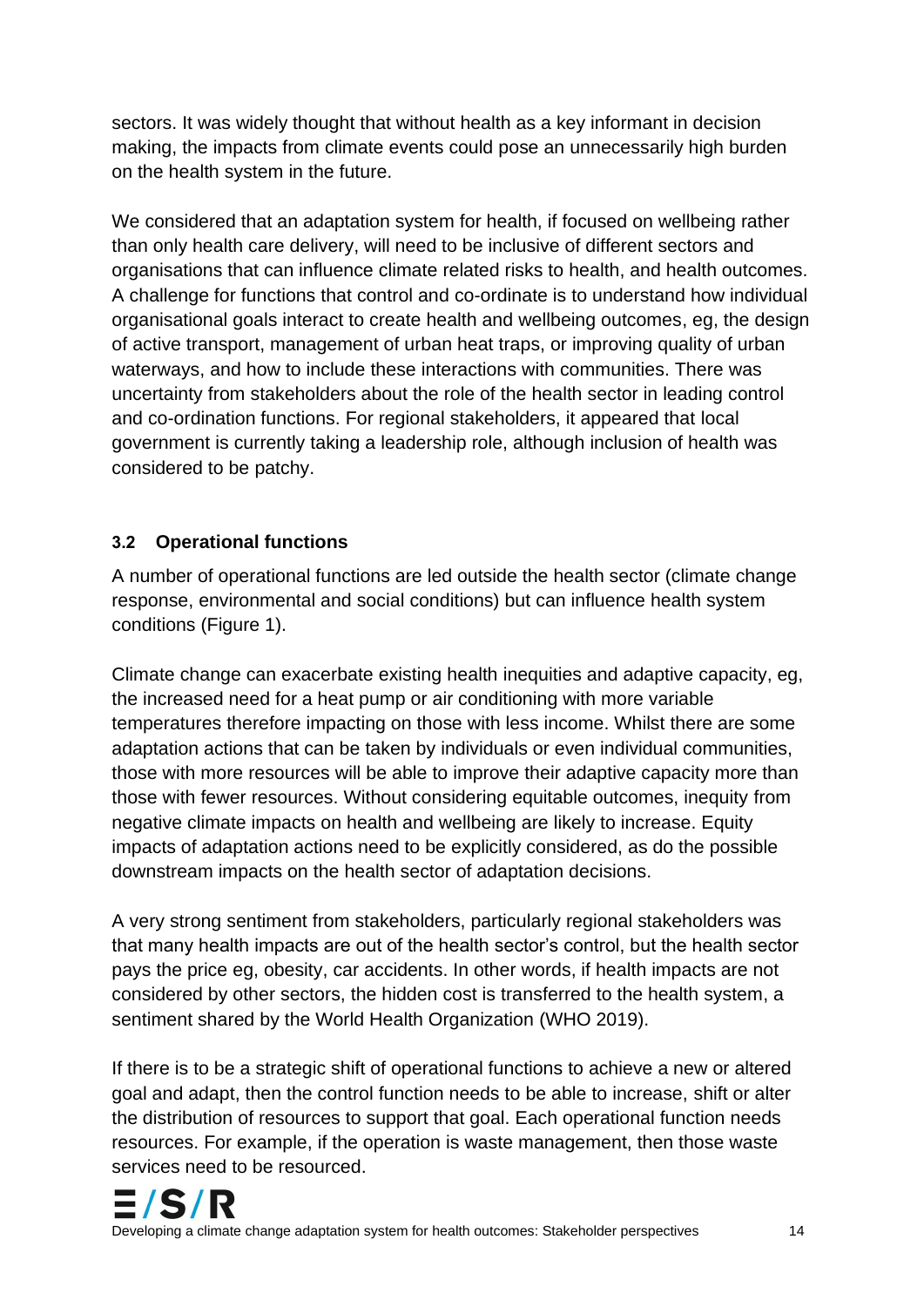## **3.3 Co-ordination functions**

As health and wellbeing outcomes emerge from the interaction of multiple direct and indirect determinants of health, co-ordination between activities and organisations is required to achieve strategic shifts in health, wellbeing and equity. Most participants recognised the need for a mechanism to co-ordinate and engage across different sectors with emphasis on inclusiveness, equity and diversity. This co-ordination mechanism also needs to be resourced, solutions-focussed, transparent and evidence based to support decision makers and create enduring relationships.

At a regional level, there was a concern that some co-ordinating functions are absent eg, the provision of psychosocial support (following emergencies). Co-ordination mechanisms do however exist at a regional level, although supporting health outcomes is not their primary purpose. Inter and intra agency co-ordination, dedicated resources and dedicated time are required to create a shared understanding of health and wellbeing impacts associated with climate change.

Currently the capacity for health to engage in such a mechanism was considered limited because of financial, staff or institutional constraints. Legislation could be used to address these constraints. A clear vision of the outcome sought would ensure all stakeholders were travelling in the same direction and to an agreed end state. This will ensure alignment of planning activities across all sectors.

## **3.4 Control functions**

An essential component of the control function is for central government (national) and regional decisions to be led with or by iwi.

The Waitangi Tribunal report on stage one of the health and services outcome kaupapa inquiry, (2009), WAI2575, highlighted the importance of iwi and Māori being actively involved as partners in design and delivery of primary health services. The report outlined several principles derived from Te Tiriti o Waitangi, which were identified as relevant for planning and delivery of primary health care services. As a starting point, these principles could be used in the planning and delivery of climate change-related adaptation for health outcomes. In summary the identified principles were:

- tino rangatiratanga, providing for Māori self-determination and mana motuhake in design and delivery
- equity, commitment to achieving equitable health outcomes for Māori
- active protection, act to achieve equity, that Treaty Partners are well informed
- options, provide for, and resource, activities that are culturally appropriate and support hauora Māori

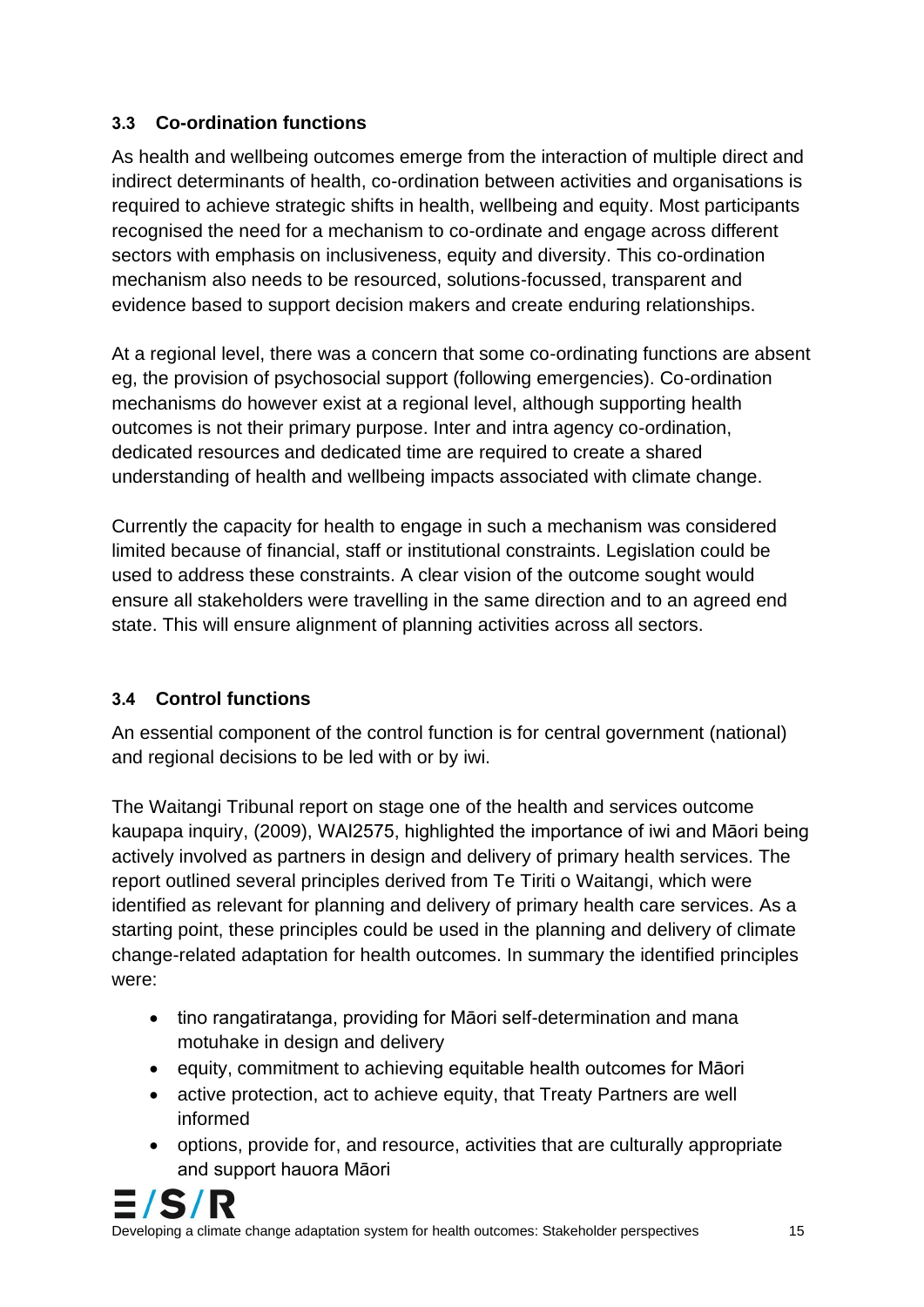• partnership, working in partnership in governance, design, delivery and monitoring.

At a regional level, there was agreement that decisions should be made nationally while individual DHBs implemented health adaptation at a regional level, to reflect regional variability. For DHBs to do this they need capacity to support decisions across multiple sectors to maximise health and wellbeing outcomes. If health and wellbeing are not explicitly considered, the implications are that some mitigation, or adaptation, decisions from non-health sectors may prove to be maladaptive.

Existing control mechanisms identified include: A Minister of Health's letter of expectations to DHBs, RMA and national policy statements, district plans, carbon budgets, emission trading scheme and other penalties and incentives. A challenge is to develop control mechanisms that support enabling policy and a common framework that supports effective and relevant adaptation actions at regional and local levels.

### **3.5 Intelligence functions**

The intelligence function of a viable system supports control and policy functions by identifying changes in the environment, as well as changes across operational functions. Several existing intelligence functions were mentioned, each of which described ways to inform planning, provide evidence to support decision making and identify, and support vulnerable groups.

Although most participants were able to describe health impacts associated with weather/changing climate and indirect impacts, it was less clear who was collecting that information or whose responsibility its collection was.

Apart from resourcing to increase engagement, existing intelligence functions could be adapted to avoid duplication. These intelligence functions include applying a health lens to relevant policy decisions. This function would require co-ordination that redefines responsibilities so that climate related health impacts are taken into account. In relation to these functions, Hess et al (2012), suggested that institutional learning at multiple levels and adaptive management may be useful tools for increasing adaptive capacity. They suggested the use of a centralised tool repository that increases focus on institutional learning, modelling and adaptive management in order to increase the resilience of local public health systems.

Some key intelligence challenges include applying long-term flexible thinking, 'climate sceptics' at decision making level and re-focussing climate issues to include both mitigation and adaptation. Other participants identified the need for Aotearoa to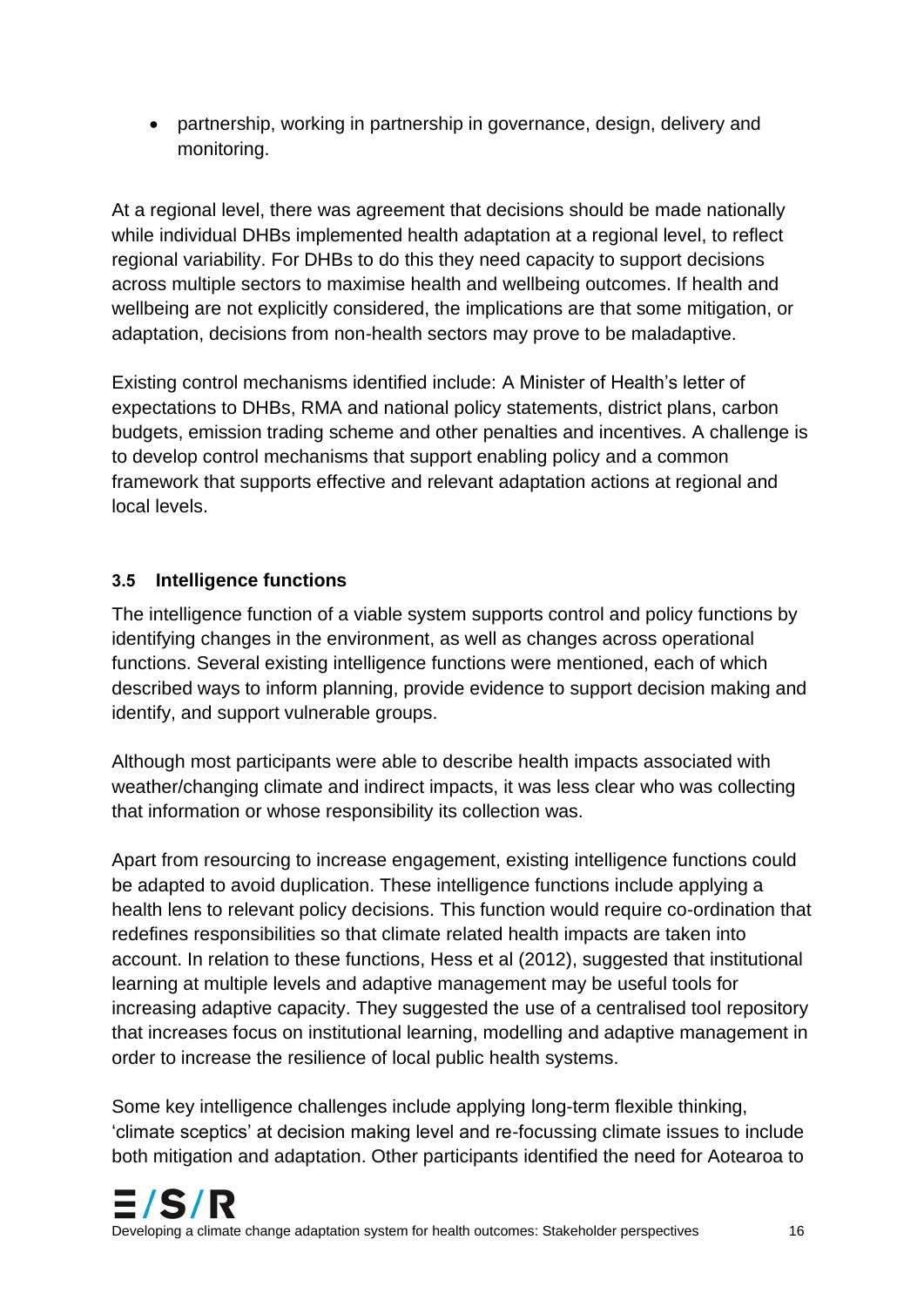think about its ageing population, as well as understanding and supporting its indigenous people.

## **3.6 Policy functions**

Currently, there is limited policy directly related to climate change adaptation designed to guide decisions and activities of regional and local level agencies. An exception is within the RMA and related guidance, discussed below. At the level of adaptation goals, the growing emphasis on holistic concepts of health and wellbeing create a platform for joined up policy.

Adaptation to climate change generally, and actions to minimise health impacts specifically, was seen as largely absent in central government direction to date and limited to district planning legislation and the RMA at the regional level. Without clear direction there is a risk of responding to climate related health impacts rather than anticipating them. Anticipatory adaptation may be perceived as challenging because of uncertainties associated with climate related risks, adaptation benefits, perceived costs of transformational actions and institutional and behavioural barriers that tend to maintain existing resource systems and policies (Kates et al 2012).

Under the RMA structure, National Policy Statements (NPS) and National Environmental Standards are mechanisms for central government to provide direction on a topic, with local government implementing the NPS through regional policies, plans and district planning documents.

Many public administration structures required to enact the suggested policy functions already exist. Important components of those functions include setting and assigning who is accountable, mainstreaming climate change and health in all policies and a non-partisan approach. City and regional councils already have multiple policy and planning documents, into several of which aspects of climate change mitigation and adaptation do, and can, fit.

## **3.7 Is the system viable?**

Looking at likely health and wellbeing impacts of changes of climate there is a role for public health and health care services. For example, managing increases in food borne and infectious disease, or increase in heart disease or allergens from increased temperature. There will be a need to plan for direct impacts on health care service capacity to meet the potential demand resulting from climate changes (Table 1). There may also be capability development required, for example in managing exotic or climate sensitive diseases.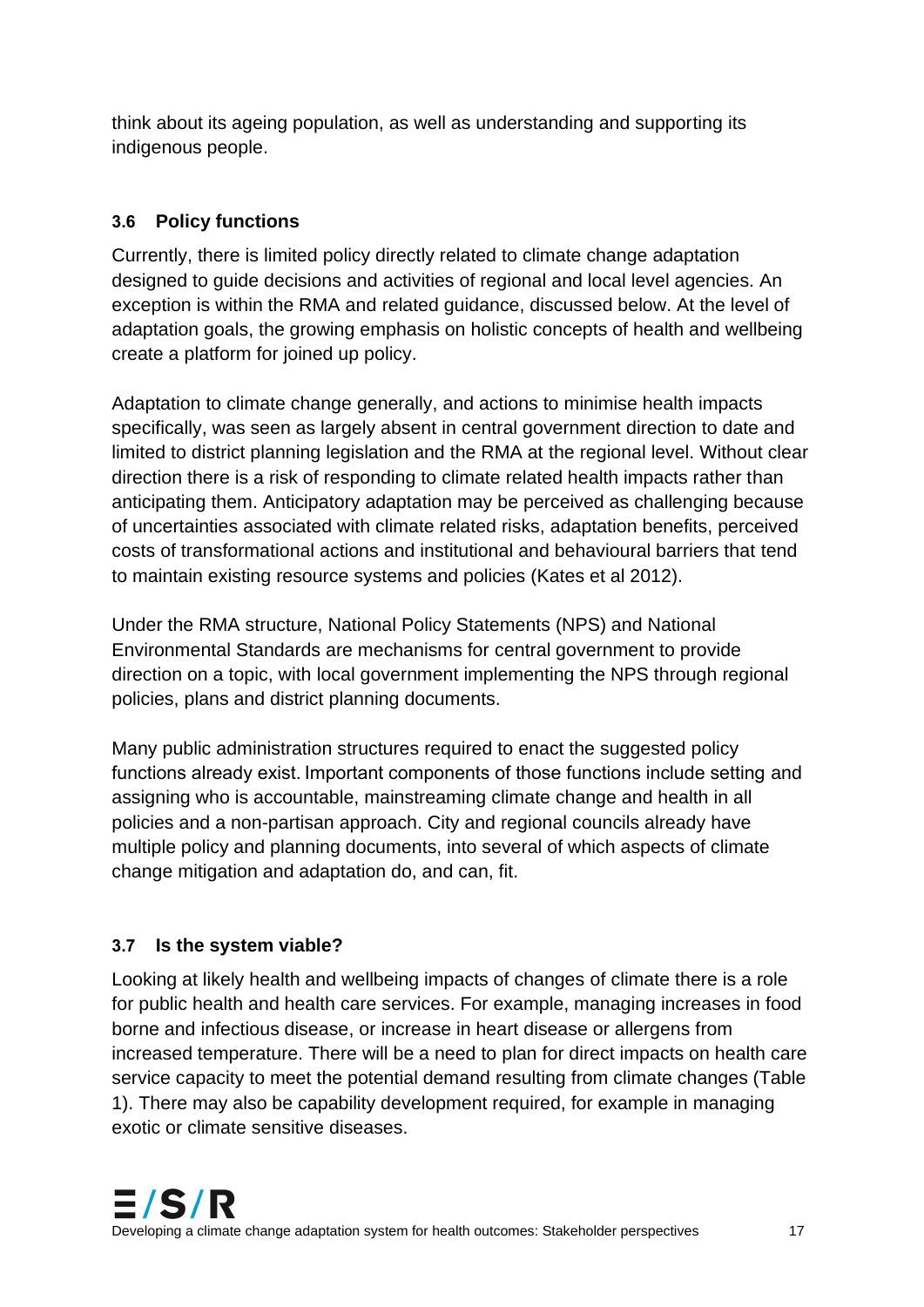Planning for potential impacts on health infrastructure would be the responsibility of the Ministry of Health and DHBs. The current development of a National Asset Management Programme for DHB assets may usefully consider impacts of projected sea level rise, increased heat and severe weather. The plan might also be expanded to consider health infrastructure owned by private, primary health and Māori led organisations.

In addition, community engagement, community development and wellbeing initiatives should not be separated from local government climate adaptation and mitigation (Simon et al 2019).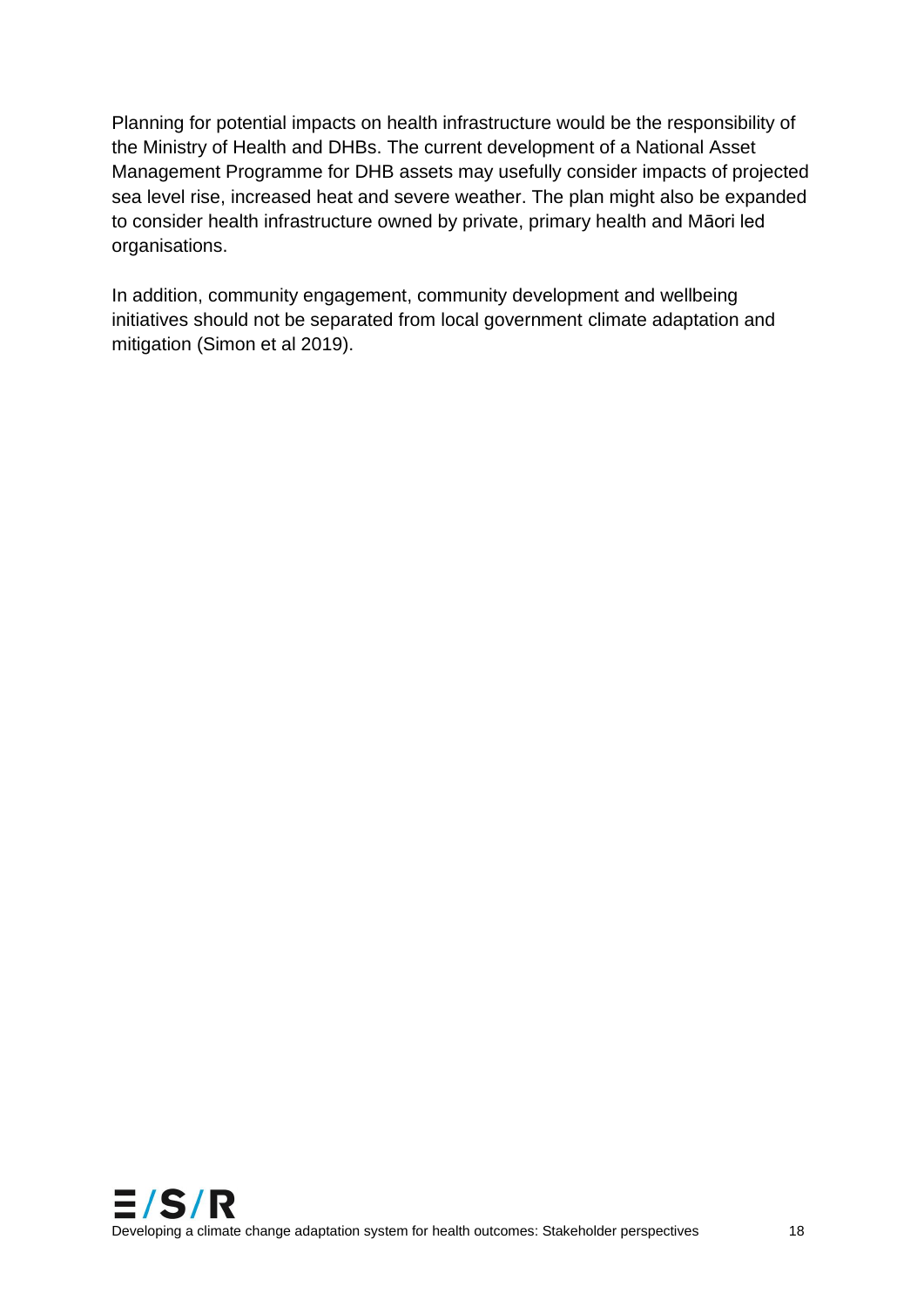<span id="page-23-0"></span>Table 1: Examples of direct and indirect functions that support climate change adaptation for health and wellbeing outcomes

|                     | Direct health impacts and |                         | Indirect health impact and |                     |                |
|---------------------|---------------------------|-------------------------|----------------------------|---------------------|----------------|
|                     |                           | health service response | health service response    |                     |                |
| <b>Inputs</b>       | <b>Health</b>             | <b>Public Health</b>    | <b>Public Health</b>       | <b>Social and</b>   | <b>Outputs</b> |
|                     | Care                      | <b>Services</b>         | <b>Infrastructure</b>      | <b>Economic</b>     |                |
|                     | <b>Services</b>           |                         |                            | <b>Determinants</b> |                |
|                     |                           |                         |                            | of Health           |                |
| National            | Primary                   | Communicable            | Drinking water             | Education           | Plans          |
| climate risk        | care                      | disease                 |                            |                     |                |
| assessment          |                           | prevention and          | Hazardous                  | Employment          | Guidance       |
|                     | Secondary                 | surveillance            | substances                 |                     | documents      |
| National            | and tertiary              |                         | surveillance               | Housing             | for health     |
| Adaptation          | services                  | Outbreak                | and                        |                     | service        |
| Plan                |                           | investigations          | management                 | Access to           | providers      |
|                     | Mental                    |                         |                            | cultural            |                |
| <b>Health needs</b> | health                    | Health                  | Waste                      | resources           | Adaptive       |
| assessment          |                           | promotion               | management                 |                     | learning       |
|                     | <b>Disability</b>         |                         |                            | Access to           | cycles         |
| Research            | support                   |                         | Urban                      | quality natural     |                |
|                     |                           |                         | development                | environments        | Workforce      |
| Evaluation          | <b>Medicines</b>          |                         |                            |                     | capability and |
|                     | and health                |                         |                            | Air quality         | capacity       |
| Intelligence        | technology                |                         |                            |                     | development    |
|                     |                           |                         |                            | Food security       |                |
|                     | Health                    |                         |                            |                     | Mechanisms     |
|                     | workforce                 |                         |                            |                     | for inter-     |
|                     |                           |                         |                            |                     | agency         |
|                     |                           |                         |                            |                     | planning and   |
|                     |                           |                         |                            |                     | response.      |
|                     |                           |                         |                            |                     |                |

Increasing requirement for collaborative, cross-agency planning and action

When considering indirect health impacts, such as waste management, housing and urban development, the role of the health and disability sector is less obvious. There is probably a role for public health in supporting a health and wellbeing lens across sectors that can contribute to health and wellbeing outcomes. Such a lens could support mediating the impact of climate change. For example, supporting health considerations in housing design to reduce greenhouse gas emissions and manage increased heat and dampness.

Table 2 provides some examples of activities that could be undertaken to support health and wellbeing outcomes that related to climate change. Which agencies have responsibility for supporting activities should be considered. For example, health impact assessments (HIA) of infrastructure projects within a region would support inclusion of public health risks. While HIA could be conducted by public health units if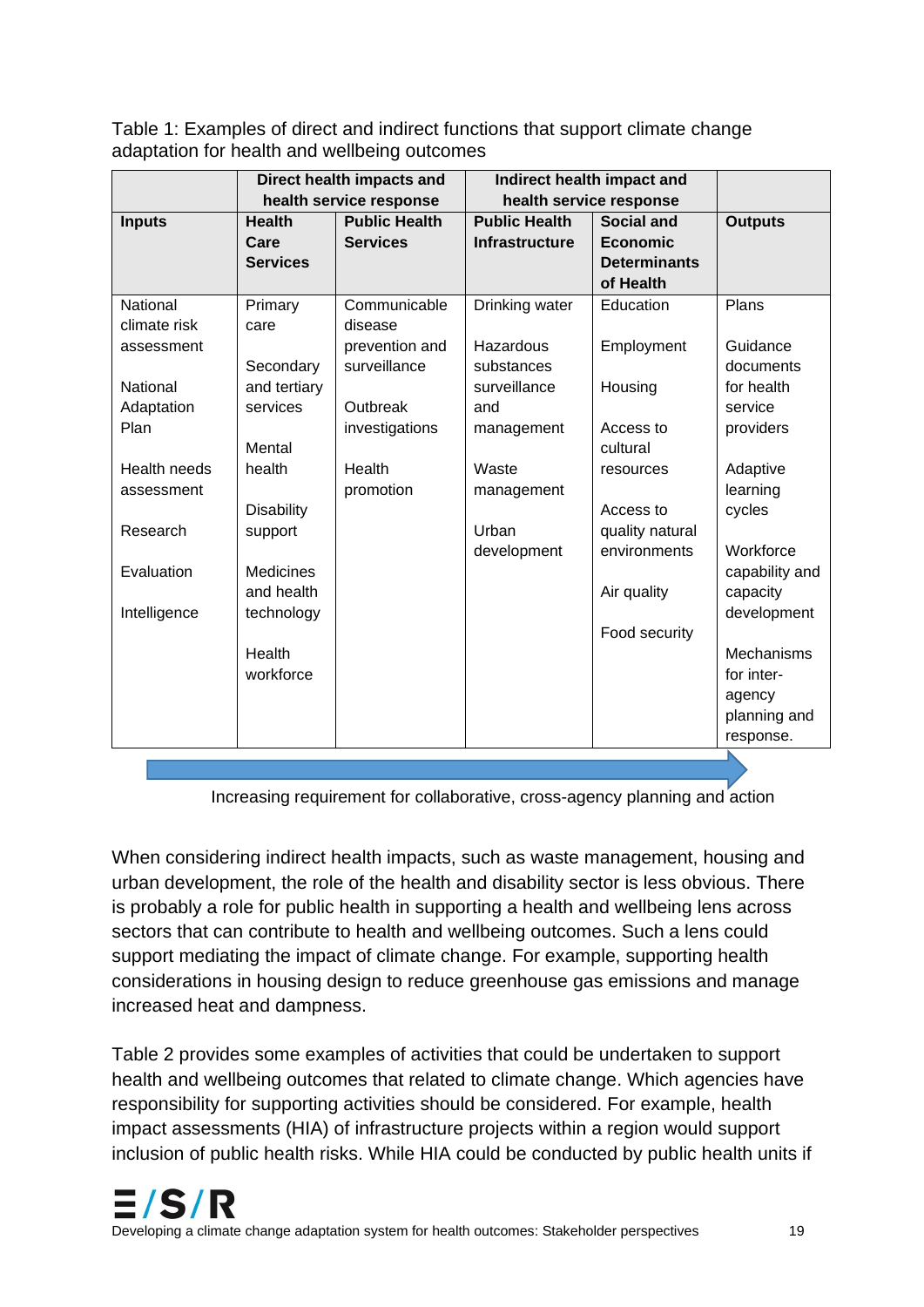resourced, they could also be led by local or regional government, iwi organisations or local NGOs if adequately resourced.

| <b>Health Care Services</b>      | <b>Public Health</b> | <b>Public Health</b>    | <b>Social and Economic</b>    |  |
|----------------------------------|----------------------|-------------------------|-------------------------------|--|
|                                  | <b>Services</b>      | <b>Infrastructure</b>   | <b>Determinants of Health</b> |  |
| <b>Heat Health Guidance</b>      | Review public health | Support consideration   | Support Health in All         |  |
|                                  | surveillance system  | of climate scenarios in | Policy approaches within      |  |
| Review flooding                  | to ensure meets      | water management        | national level planning       |  |
| response guidance and<br>process | likely future needs  | plans                   | processes                     |  |
|                                  |                      | Continue work           | Support development of        |  |
| Review wildfire                  |                      | supporting health       | regional/local planning       |  |
| response guidance and            |                      | input into urban        | processes, to ensure          |  |
| process                          |                      | development             | health lens included.         |  |
| <b>Health service</b>            |                      |                         | Support leadership of         |  |
| infrastructure review            |                      |                         | Māori in national and         |  |
| (building and facilities         |                      |                         | local planning                |  |
| at risk under climate            |                      |                         | processes.                    |  |
| scenarios)                       |                      |                         |                               |  |

<span id="page-24-0"></span>Table 2: Example activities to support adaptation to climate change for health and wellbeing outcomes

For a climate change and health adaptation system to be viable, the health sector will need to ensure that the functions described in this section are in place. The system will need to have the right balance between centrally led Government and regional and local action, and the two and must be capable of dealing with the complexity of changing climatic conditions and how those might impact on human health and the health care system. A viable adaptation system that has flexibility, awareness and self-reliance will have the capacity to anticipate, prepare for and induce change in other systems in pursuit of adaptation goals. The sustainability of health systems is put at risk if the upstream determinants of health and wellbeing are also not considered with regard to climate change (WHO 2019).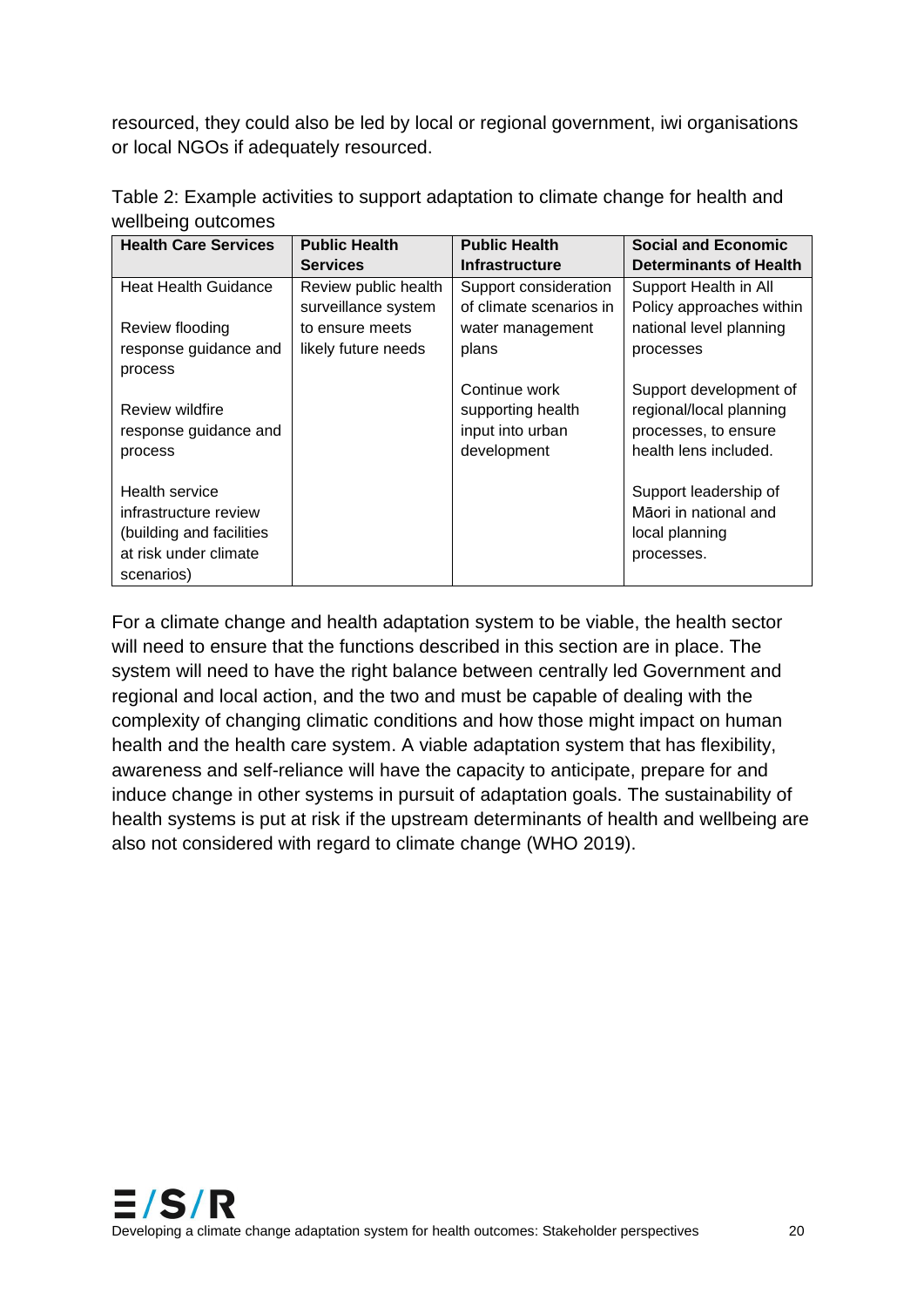## 4. Actions for consideration

Stakeholder perspectives from both central government and regional agencies provide useful direction for climate change adaptation planning for health. This section provides actions for climate change and health adaptation planning based upon stakeholder perspectives and international literature. In addition, it builds upon previous work on the purpose and design of a Health National Adaptation Plan for Aotearoa New Zealand.

### **One – Develop a health national adaptation plan**

On one hand, reviewing HNAPs and health parts of NAPs from other countries raises a question about the value of an HNAP. The documents are often light on detail. They signal what is hoped to be achieved, but little about what types of actions will take place, where responsibility for action lies, how they will be resourced, and what monitoring and evaluation will be established.

On the other hand, regional stakeholders were clear that direction is needed from central government to determine the priorities for climate adaptation for health; as well as agency responsibilities and resourcing. Also, the Climate Change (Zero Carbon) Act 2019 provides a framework for National Adaptation Plans. Therefore, we suggest that an HNAP is developed that provides direction and detail to central government and regional agencies, as well as aligning with the National Adaptation Plan processes. We suggest that 'enabling' policy identified from regional stakeholder interviews is central to the HNAP development.

Types of issues that could usefully be clarified within an HNAP include:

- how health is being defined in relation to impacts of climate change and opportunities for health impacts of adaptation
- how a climate change and health adaptation plan interacts with other sector climate change adaptation plans
- the role of central and regional agencies, within health sector and wider, for contributing to climate change adaptation planning for health
- articulation of the legislative and regulatory framework to support climate change adaptation for health impacts
- short- and medium-term priorities for action, and resources available to support these priorities
- short, medium- and longer-term monitoring arrangements to 1) understand what climate change adaptation activities are working, where, for whom and why; 2) identify changes in climate change related risks and opportunities for health.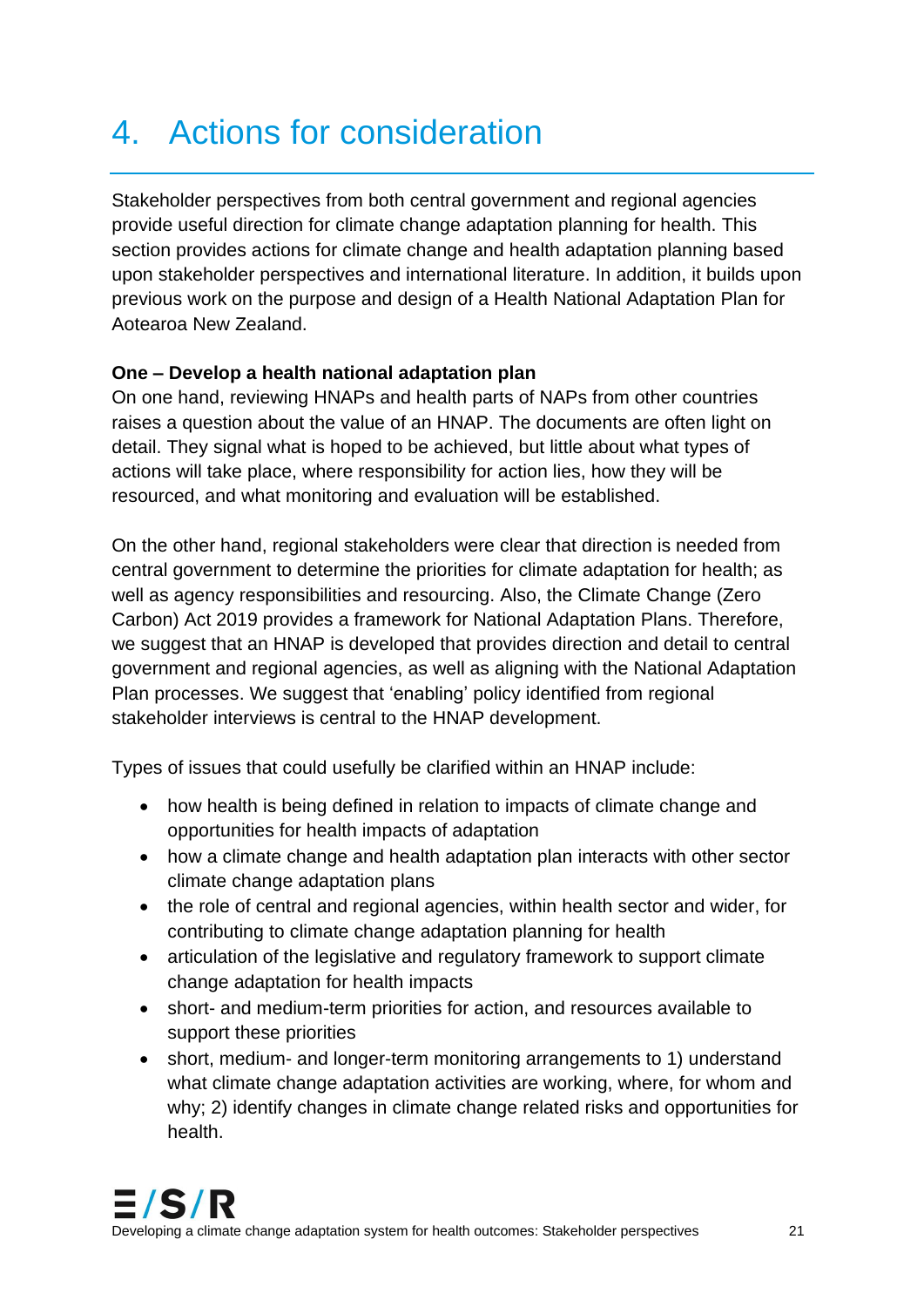A number of the points raised here for inclusion in a HNAP are considered in more detail within the suggestion actions below.

## **Two – Te Tiriti of Waitangi led planning**

The Climate Change (Zero Carbon) Act 2019 directs that the National Adaptation Plan should consider effects of climate change for iwi and Māori. A clear message from both central and regional agency participants went further than considering effects for iwi and Māori. The message was that partners in Te Tiriti o Waitangi should be actively involved from the beginning of the process of risk assessment and adaptation planning, as well as ongoing monitoring and adaptive management.

The principles described in Waitangi Tribunal report (section 5.1.5) suggest that the HNAP should consider processes for governance over adaptation activities that might include selecting priorities for action, determining what adaptation planning should aim to achieve; resources to support action; connecting up iwi and hapū with national level oversight and planning. Importantly, establishing mechanisms between treaty partners will be an important element of creating the HNAP. While the mechanisms will likely align and utilise those developed for the national adaptation plan, there may be additional processes considered to engage with Māori networks of health providers and professionals.

## **Three – Supporting wellbeing and population health**

The Climate Change (Zero Carbon) Act 2019 directs that the National Adaptation Plan should consider **economic, social, health, environmental, ecological, and cultural effects of climate change, including effects on iwi and Māori**. A clear theme from participants was a preference to view health in a holistic way, with wellbeing often mentioned. Holistic concepts of health and wellbeing will likely integrate considerations across economic, social, health, environment, ecological and culture.

Holistic health and wellbeing may align with Māori concepts of health, such as Pae Ora<sup>3</sup> . Wellbeing also aligns with local government responsibilities to promote **the social, economic, environmental, and cultural well-being of their communities, taking a sustainable development approach** (Local government (Community Wellbeing) Amendment Act 2019). Wellbeing also aligns with the Living Standards Framework developed by the Treasury<sup>4</sup> and holistic health and wellbeing aligns with the population health and equity focus suggested in the Health and Disability System Review. In that review population health is defined as:

<sup>4</sup> [https://treasury.govt.nz/information-and-services/nz-economy/higher-living-standards/our-living](https://treasury.govt.nz/information-and-services/nz-economy/higher-living-standards/our-living-standards-framework)[standards-framework](https://treasury.govt.nz/information-and-services/nz-economy/higher-living-standards/our-living-standards-framework)



Developing a climate change adaptation system for health outcomes: Stakeholder perspectives 22

<sup>3</sup> [https://www.health.govt.nz/our-work/populations/maori-health/he-korowai-oranga/pae-ora-healthy](https://www.health.govt.nz/our-work/populations/maori-health/he-korowai-oranga/pae-ora-healthy-futures)[futures](https://www.health.govt.nz/our-work/populations/maori-health/he-korowai-oranga/pae-ora-healthy-futures)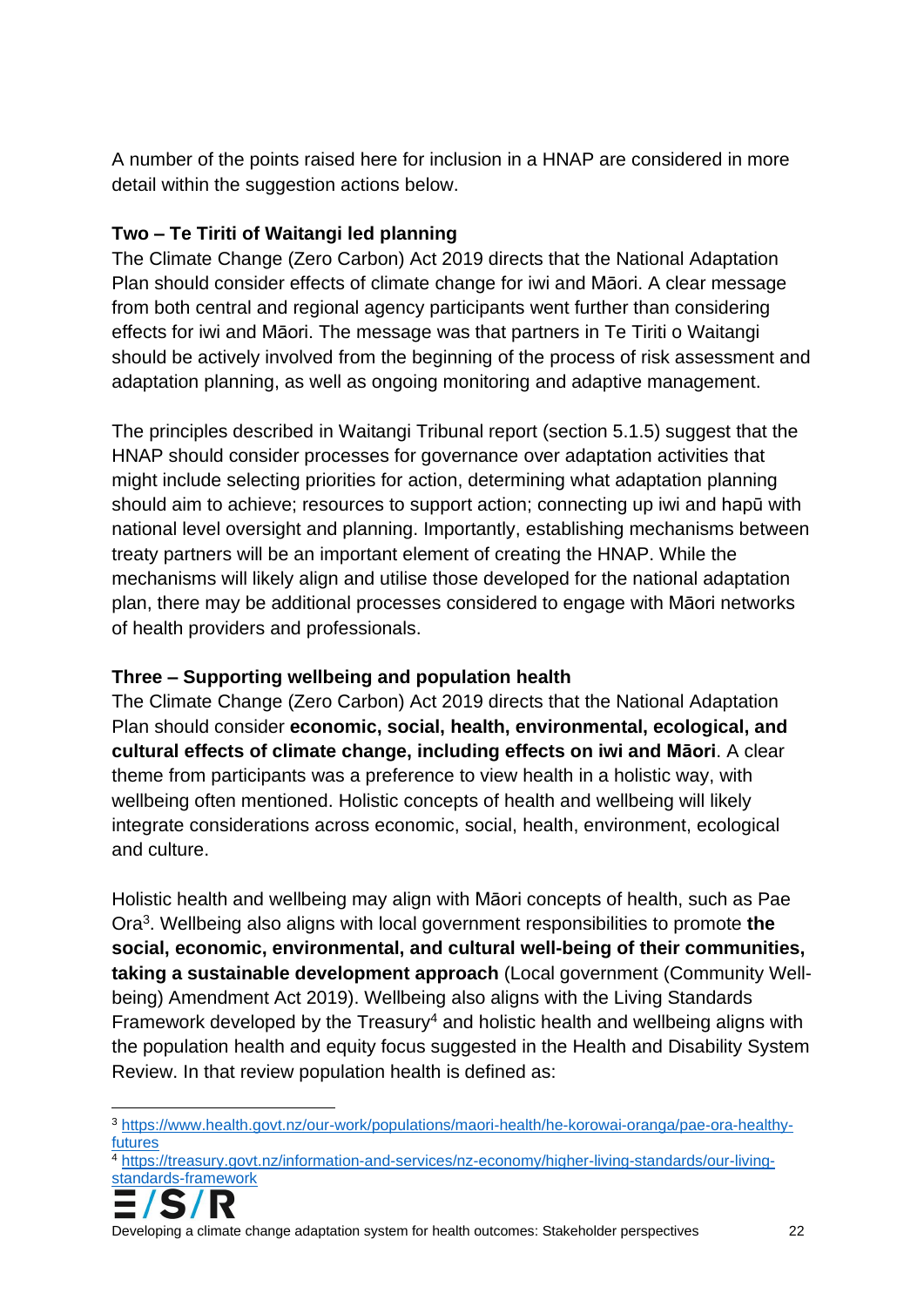'Population health is proactive in promoting and protecting health and keeping people and populations as healthy as possible. It recognises that the health of populations is shaped by the social, economic, cultural and environmental contexts in which people live, learn, play and work, and that responses are required across the health and disability system and other sectors to create environments that support health and wellbeing' (Health and Disability System Review, 2020: p.15).

A number of implications arise from an explicit aim to support holistic health and wellbeing within a HNAP:

- the focus of a HNAP should include factors across natural, physical, social and economic environments that support health and wellbeing
- processes and resources related to climate change adaptation should support Māori tino rangatiratanga and mana motuhake
- health care service adaptive capacity and resilience remains important
- communities should be involved in planning and implementation, as communities are the sites where the multiple influences on wellbeing meet
- the health and disability system, at central government and regional levels, must work collaboratively to achieve positive health and wellbeing outcomes
- understanding where the health sector leads, as well as where and how it supports others.

## **Four – Enact enabling policy**

The approach to adaptation planning and action for health and wellbeing should be enabling, rather than prescriptive. That is, while key risks to health and wellbeing identified in the national risk assessment are a consideration for adaptation action, the HNAP should go beyond addressing only these risks. Given the recommendations above, the HNAP should consider:

- how iwi and Māori are involved as partners
- how communities are engaged
- how multiple agencies are coordinated around shared goals
- the interaction between policy and evaluation at regional and central government levels
- how a central government policy sets direction and **enables** local action.

Features of enabling policy identified through stakeholders include:

- clear goals and objectives for adaptation that support health and wellbeing outcomes
- clarity about roles and responsibilities of multiple agencies.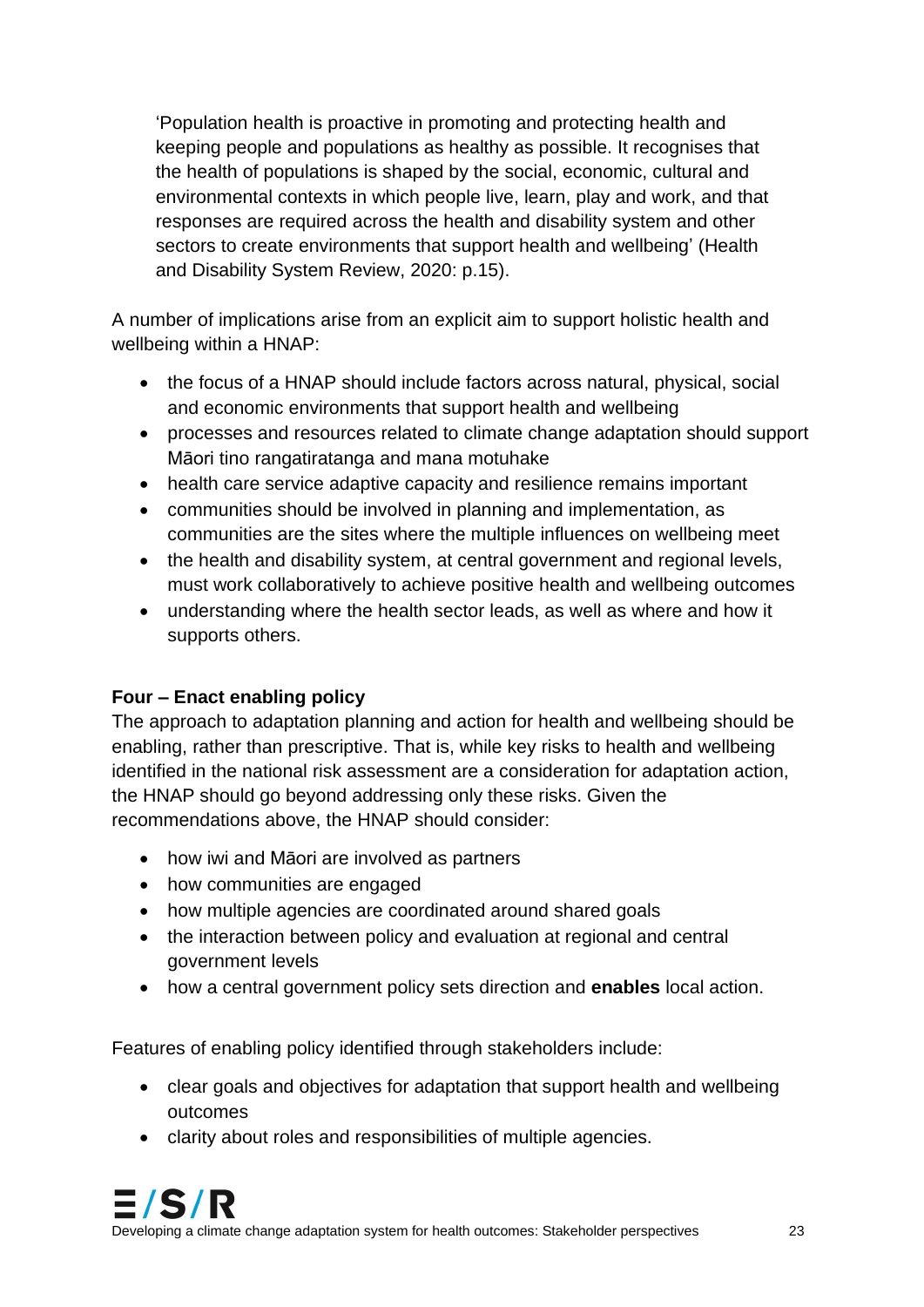- clarity about the legislative frameworks under which agencies operate and how they may work together to achieve goals and objectives
- adequate resources for collaborative planning, implementation and evaluation
- principles for operating and local decision making, rather than prescriptive actions.

Enabling policy recognises that action to support, for example social cohesion, may look different for different communities. It will recognise that much action for health and wellbeing may be led outside of the health sector. It will also recognise that both adaptation and collaboration are currently often not funded activities for agencies.

### **Five – Provide a clear role for health sector and health care services**

Adaptation goals focused upon positive health and wellbeing outcomes across multiple determinants of health. They imply that the Ministry of Health and the health and disability sector will not lead all adaptation activities. In developing a HNAP, there should be clarity about what functions do sit with the health and disability sector, and which do not.

Both central government and regional stakeholders considered the boundaries of a HNAP should include activities related directly to health care services, and activities that support health and wellbeing indirectly – social, economic, environmental and cultural determinants of health.

There is likely to be a role for the Ministry of Health and other agencies within the health and disability sector to ensure participation in other climate adaptation activities such as evaluation, intelligence and learning that is undertaken and shared across the system. In particular, because the suggestion is to enable local flexibility in action to meet particular needs, learning what works, in what contexts and why is important for improving the quality of activities and maintaining viability of the adaptation system.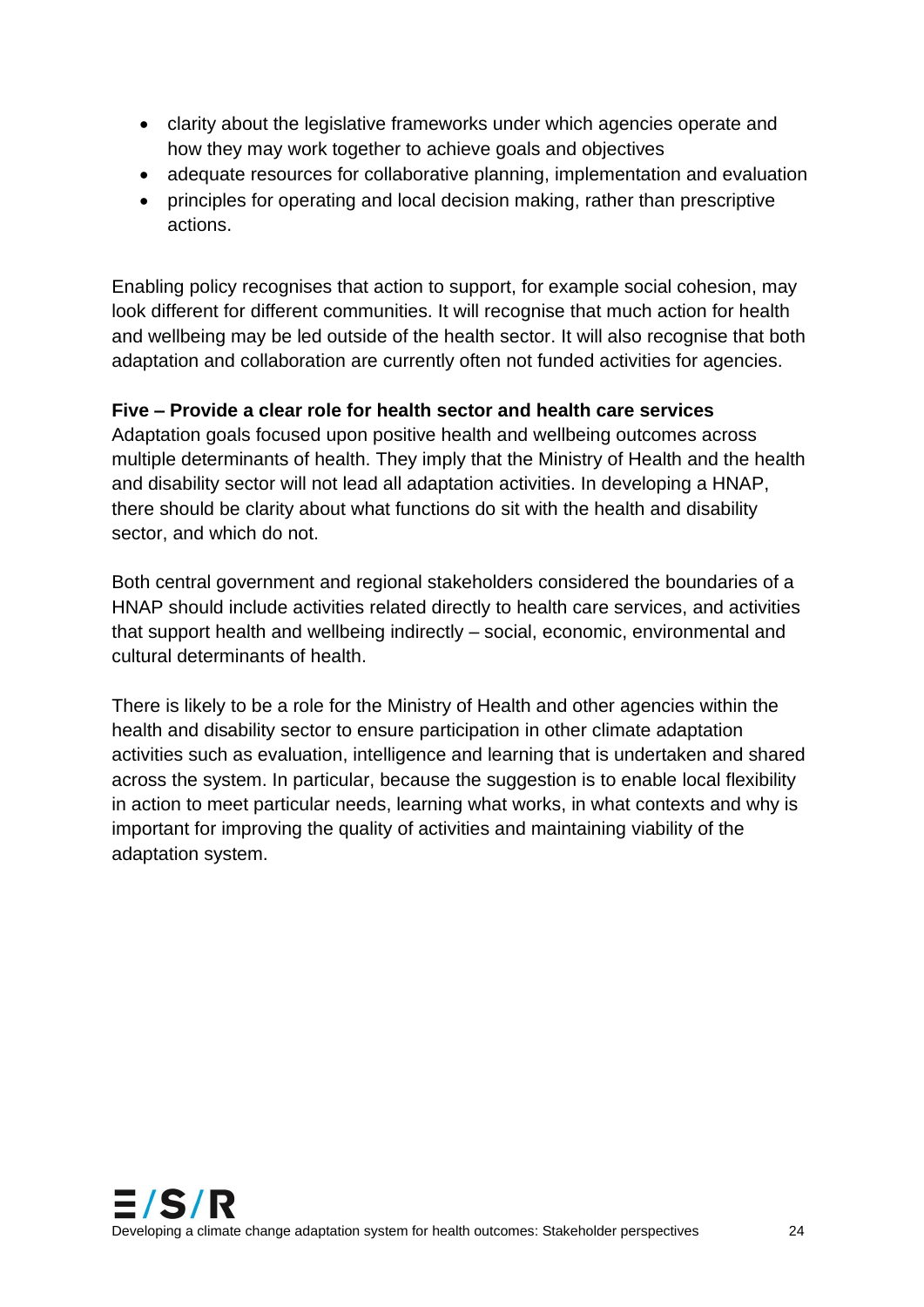## 5. References

Beer S. 1985. Diagnosing the System for Organizations. Wiley, Chichester.

Bolton A. 2018. *Climate Change and Environmental Health*, A report prepared for the Ministry of Health, Client report no: FW17059.

Bolton A, Hepi M, Khatri K, Billings, C. 2019. *Considerations for developing a Health National Adaptation Plan for New Zealand.* Prepared for the Ministry of Health. ESR client report FW19014.

Climate Change Adaptation Technical Working Group. 2017. *Adapting to Climate Change in New Zealand*. MfE, New Zealand.

Climate Change Adaptation Technical Working Group. 2018. *Adapting to Climate Change in New Zealand*. MfE, New Zealand.

Ford JD, Willox AC, Chatwood S, et al. 2014. Adapting to the effects of climate change on Inuit health. *American Journal of Public Health*. 104(Suppl 3):e9-e17. doi:10.2105/AJPH.2013.301724

Health and Disability System Review. 2020. *Health and Disability System Review – Final Report – Pūrongo Whakamutunga*. Wellington: HDSR. Accessed online 25/6/2018: [https://systemreview.health.govt.nz/assets/Uploads/hdsr/health-disability](https://systemreview.health.govt.nz/assets/Uploads/hdsr/health-disability-system-review-final-report.pdf)[system-review-final-report.pdf](https://systemreview.health.govt.nz/assets/Uploads/hdsr/health-disability-system-review-final-report.pdf)

Intergovernmental Panel on Climate Change. 2014. *Climate Change 2014: Synthesis Report*. Contribution of Working Groups I, II and III to the Fifth Assessment Report of the Intergovernmental Panel on Climate Change. Geneva, Switzerland.

Royal Society of New Zealand. 2016. *Climate change implications for New Zealand*. URL: [https://royalsociety.org.nz/what-we-do/our-expert-advice/all-expert-advice](https://royalsociety.org.nz/what-we-do/our-expert-advice/all-expert-advice-papers/climate-change-implications-for-new-zealand/)[papers/climate-change-implications-for-new-zealand/](https://royalsociety.org.nz/what-we-do/our-expert-advice/all-expert-advice-papers/climate-change-implications-for-new-zealand/)

Health and Disability System Review. 2020. *Health and Disability System Review - Final Report Pūrongo Whakamutunga*. Retrieved from Wellington: [https://systemreview.health.govt.nz/assets/Uploads/hdsr/health-disability-system](https://systemreview.health.govt.nz/assets/Uploads/hdsr/health-disability-system-review-final-report.pdf)[review-final-report.pdf](https://systemreview.health.govt.nz/assets/Uploads/hdsr/health-disability-system-review-final-report.pdf)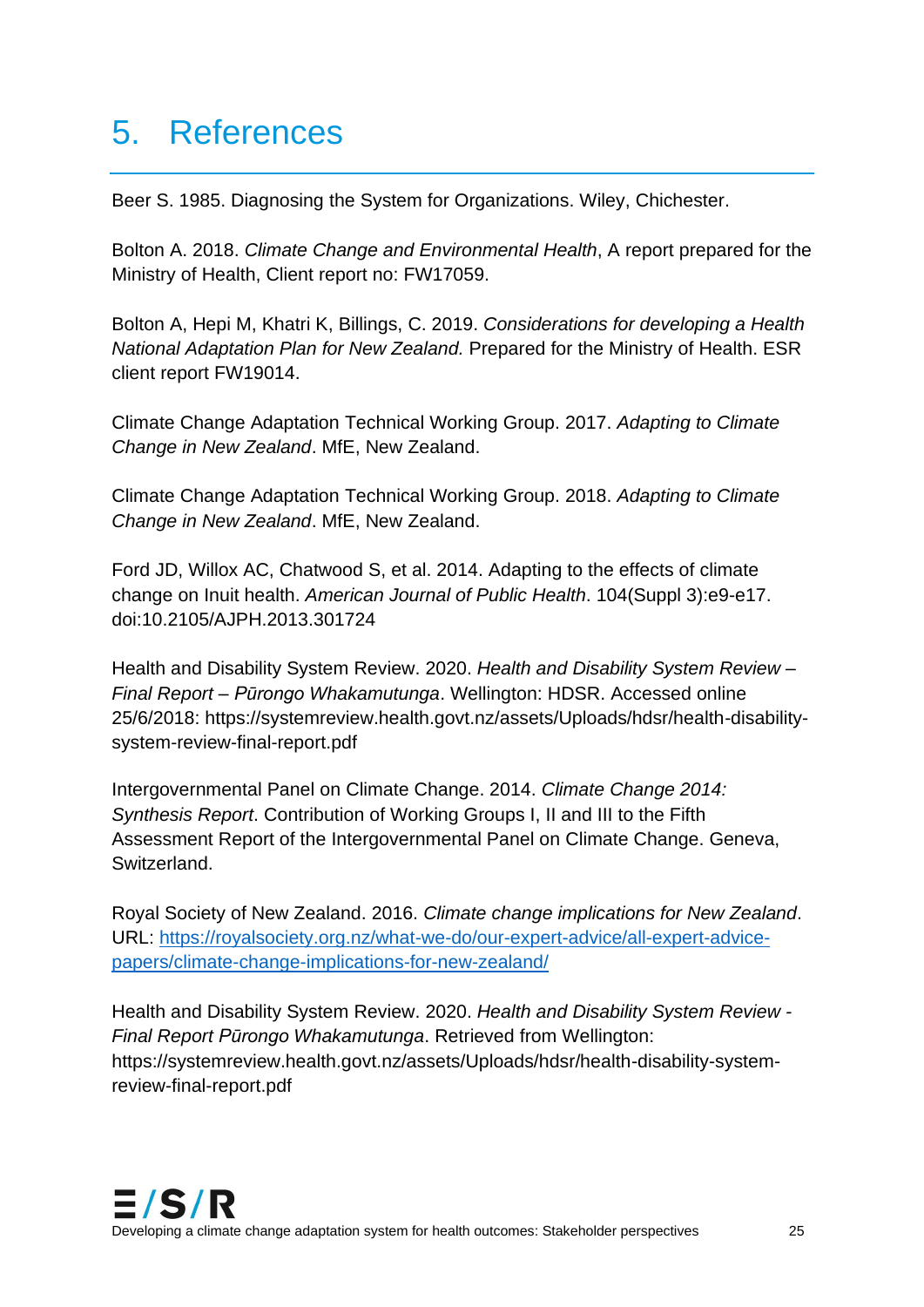Hess JJ, McDowell JZ, Luber G. 2012. Integrating Climate Change Adaptation into Public Health Practice: Using Adaptive Management to Increase Adaptive Capacity and Build Resilience, *Environmental Health Perspectives*, 120(2): 171-179

Intergovernmental Panel on Climate Change. 2007. *Climate Change 2007: Working Group II: Impacts, Adaptation and Vulnerability*. Fourth Assessment Report of the Intergovernmental Panel on Climate Change. Geneva, Switzerland.

Intergovernmental Panel on Climate Change. 2014. *Climate Change 2014: Synthesis Report*. Contribution of Working Groups I, II and III to the Fifth Assessment Report of the Intergovernmental Panel on Climate Change. Geneva, Switzerland.

Jackson M.C. 2019. *Critical Systems Thinking and the Management of Complexity*. Oxford: Wiley.

Kates RW, Travis, WR, Wilbanks TJ. 2012. Transformational adaptation when incremental adaptations to climate change are insufficient, *PNAS*, 109(19): 7156- 7161

Leonard A. 2008. Integrating Sustainability Practices Using the Viable System Model. *Systems Research and Behavioral Science*, 25(5), 643-654. doi:10.1002/sres.937

Macmillan A, Connor J, Witten K, Kearns R, Rees D, Woodward A. 2014. The Societal Costs and Benefits of Commuter Bicycling: Simulating the Effects of Specific Policies Using System Dynamics Modelling. *Environmental Health Perspectives*, 122(4), 335-344. doi:10.1289/ehp.1307250

Ríos JP. 2012. *Design and Diagnosis for Sustainable Organizations: The viable system method*. Berlin: Springer.

Royal Society of New Zealand. 2016. *Climate change implications for New Zealand*. URL: [https://royalsociety.org.nz/what-we-do/our-expert-advice/all-expert-advice](https://royalsociety.org.nz/what-we-do/our-expert-advice/all-expert-advice-papers/climate-change-implications-for-new-zealand/)[papers/climate-change-implications-for-new-zealand/](https://royalsociety.org.nz/what-we-do/our-expert-advice/all-expert-advice-papers/climate-change-implications-for-new-zealand/)

Royal Society of New Zealand. 2017. *Human Health Change for New Impacts of Climate Zealand Change for New Zealand*. Evidence summary URL: [https://royalsociety.org.nz/what-we-do/our-expert-advice/all-expert-advice](https://royalsociety.org.nz/what-we-do/our-expert-advice/all-expert-advice-papers/climate-change-implications-for-new-zealand/)[papers/climate-change-implications-for-new-zealand/](https://royalsociety.org.nz/what-we-do/our-expert-advice/all-expert-advice-papers/climate-change-implications-for-new-zealand/)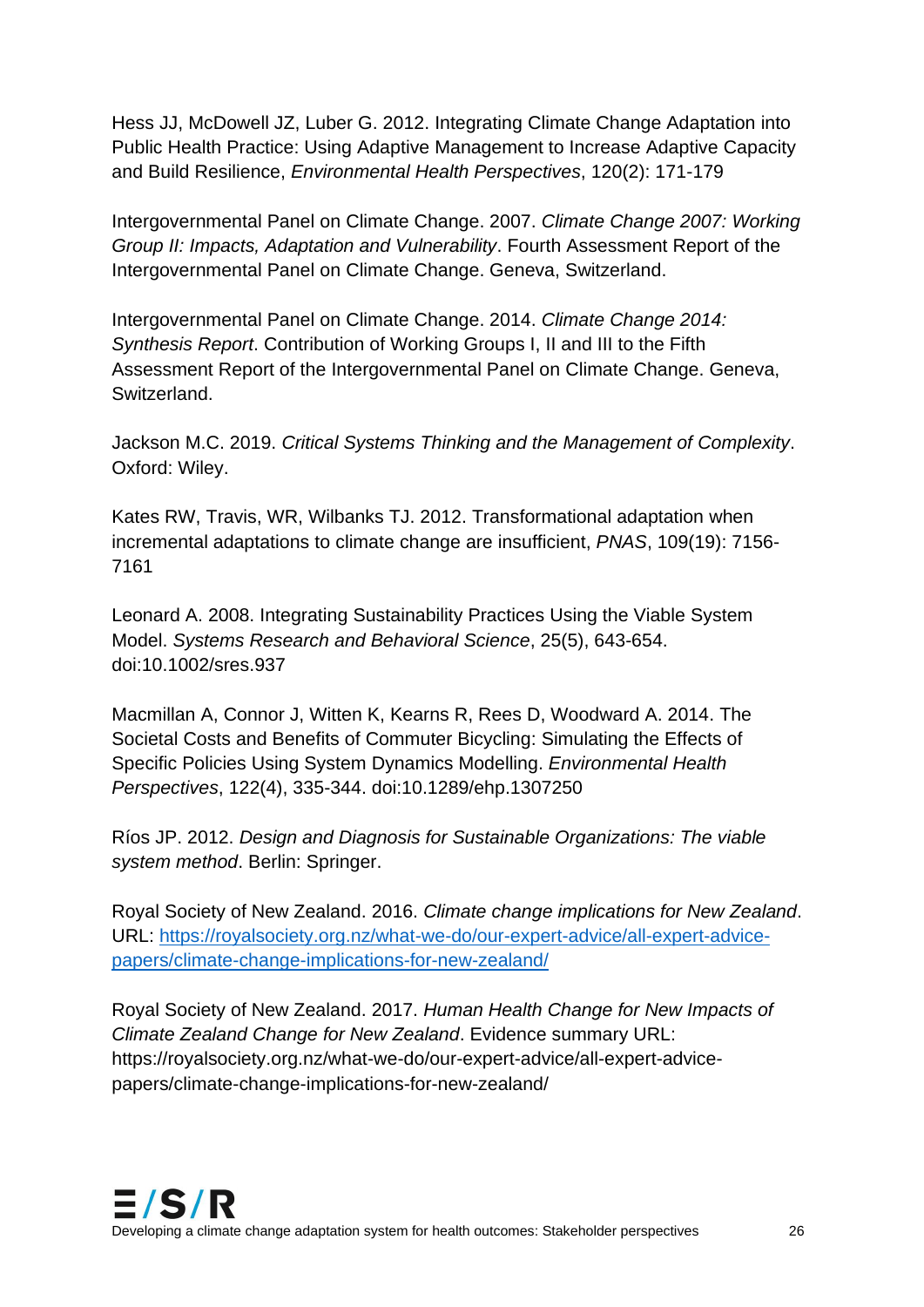Simon K, Gradon DG, and Thomas AC. 2020. Community-led initiatives for climate adaptation and mitigation, Kōtuitui: *New Zealand Journal of Social Sciences Online*, 15:1, 93-105, DOI: 10.1080/1177083X.2019.1652659

Streeton R. Cooke M, Campbell J. 2004. Researching the researchers: using a snowballing technique. *Nurse researcher*, 12(1), 35-46. Retrieved from [http://www.scopus.com/inward/record.url?eid=2-s2.0-](http://www.scopus.com/inward/record.url?eid=2-s2.0-7944237480&partnerID=40&md5=5853bb335a48c0558ff7080c0ce7fc78) [7944237480&partnerID=40&md5=5853bb335a48c0558ff7080c0ce7fc78](http://www.scopus.com/inward/record.url?eid=2-s2.0-7944237480&partnerID=40&md5=5853bb335a48c0558ff7080c0ce7fc78)

Waitangi Tribunal (2019). *Hauora: Report on stage on of the health services and outcomes kaupapa inquiry*. Wellington, Waitangi Tribunal.

Walker M. 2017. The Search for Viability: A practitioner's view of how the Viable Systems Model is helping transform English local government (and why it has passed unrecognised). *Systems Research and Behavioural Science*, 34(3), 313-334. doi:10.1002/sres.2455

Watts N. Adger W.N. Agnolucci P. Blackstock J. Byass P. Cai W. Chaytor S. Colbourn T. Collins M. Cooper A. et al. 2015. Health and climate change: Policy responses to protect public health. *The Lancet* 386:1861–1914. doi: 10.1016/S0140- 6736(15)60854-6.

WHO. 2019. *Health, environment and climate change*, Draft WHO global strategy on health, environment and climate change: the transformation needed to improve lives and well-being sustainably through healthy environments, Report by the Director-General, Seventy-second world health assembly, Provisional agenda item 11.6, A72/15, World Health Organization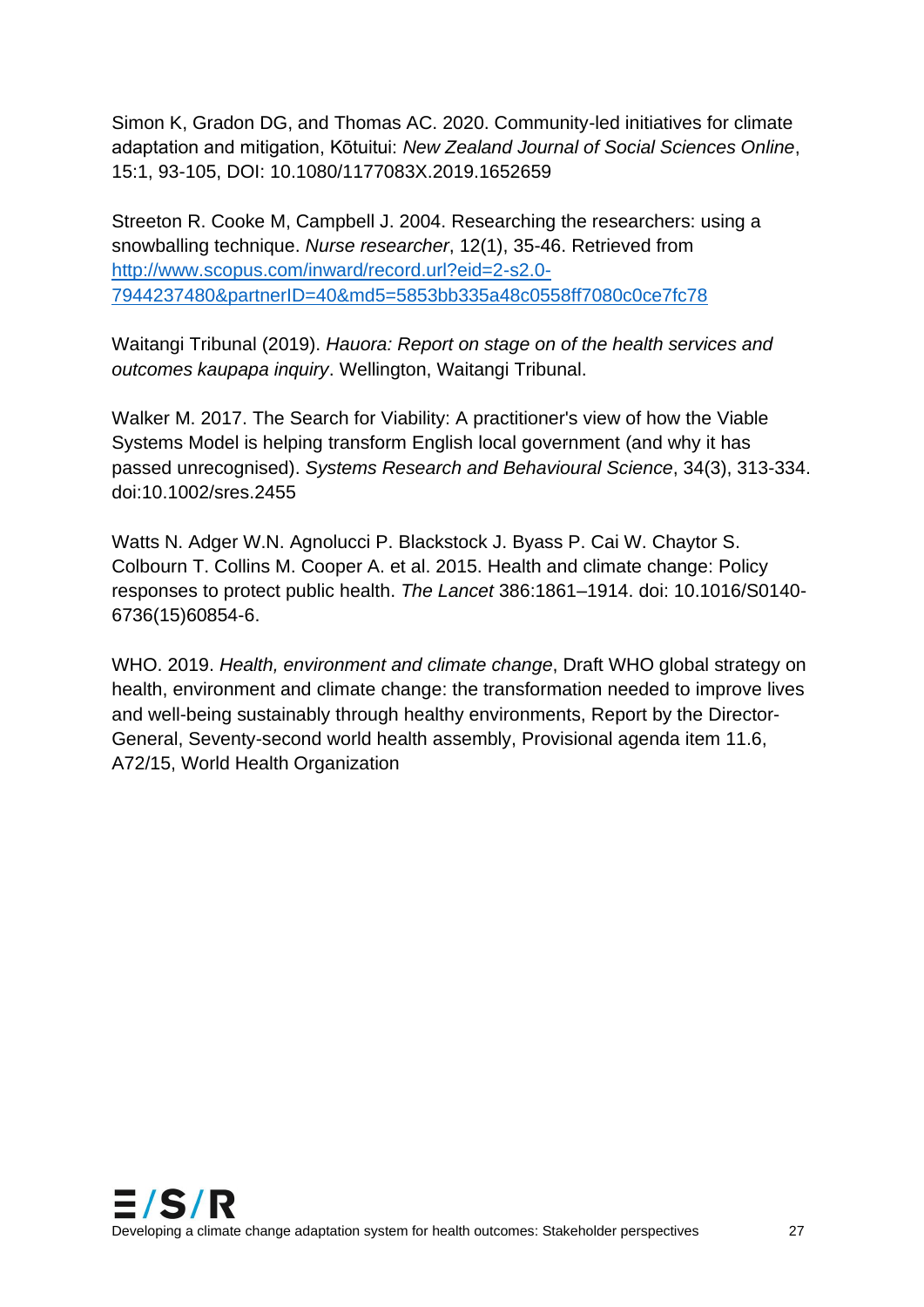## Appendix A: Detailed central government and regional participants findings and discussion

This section presents a more detailed discussion from both the central agency workshop and the regional interviews and workshops. It is summarised by the elements of the VSM and begins with the question asked of participants on what they thought the health impacts of climate change might be. Their views were then sought on:

- what the boundaries of a climate change adaptation system for health are
- operational functions are required
- coordination functions are required
- intelligence functions are required
- control functions are required
- policy functions are required.

Due to the nature of the regional interviews, more detail was collected and is therefore discussed from interviewees compared with workshop participants.

#### **A.1 Health impacts of climate change**

For understanding the current context, both the central government agency workshop and regional interview participants were asked about what they considered to be likely health impacts of climate change, and what climate change related activities they, and their organisation, are currently undertaking. This section summarises the health impacts identified from central (in bold) and regional participants (Table 1). The health impacts were assigned to pathways by which climate change affects health, and concurrent direct-acting and modifying (conditioning) influences of environmental, social and health-system factors as demonstrated in Figure 1.

Most participants identified changes in environmental and social conditions (determinants of health) as a result of changing climate conditions eg, power, infrastructure, land use. Many of these conditions relate to direct and indirect health exposures such as extreme weather events (direct) and water safety and supply (indirect). Specific health effects were less likely to be described but were implied, such as diseases associated with insect vectors. Health system impacts were also identified, some related to emergency events, others were more nuanced, such as medicine adherence and effectiveness during heatwave events.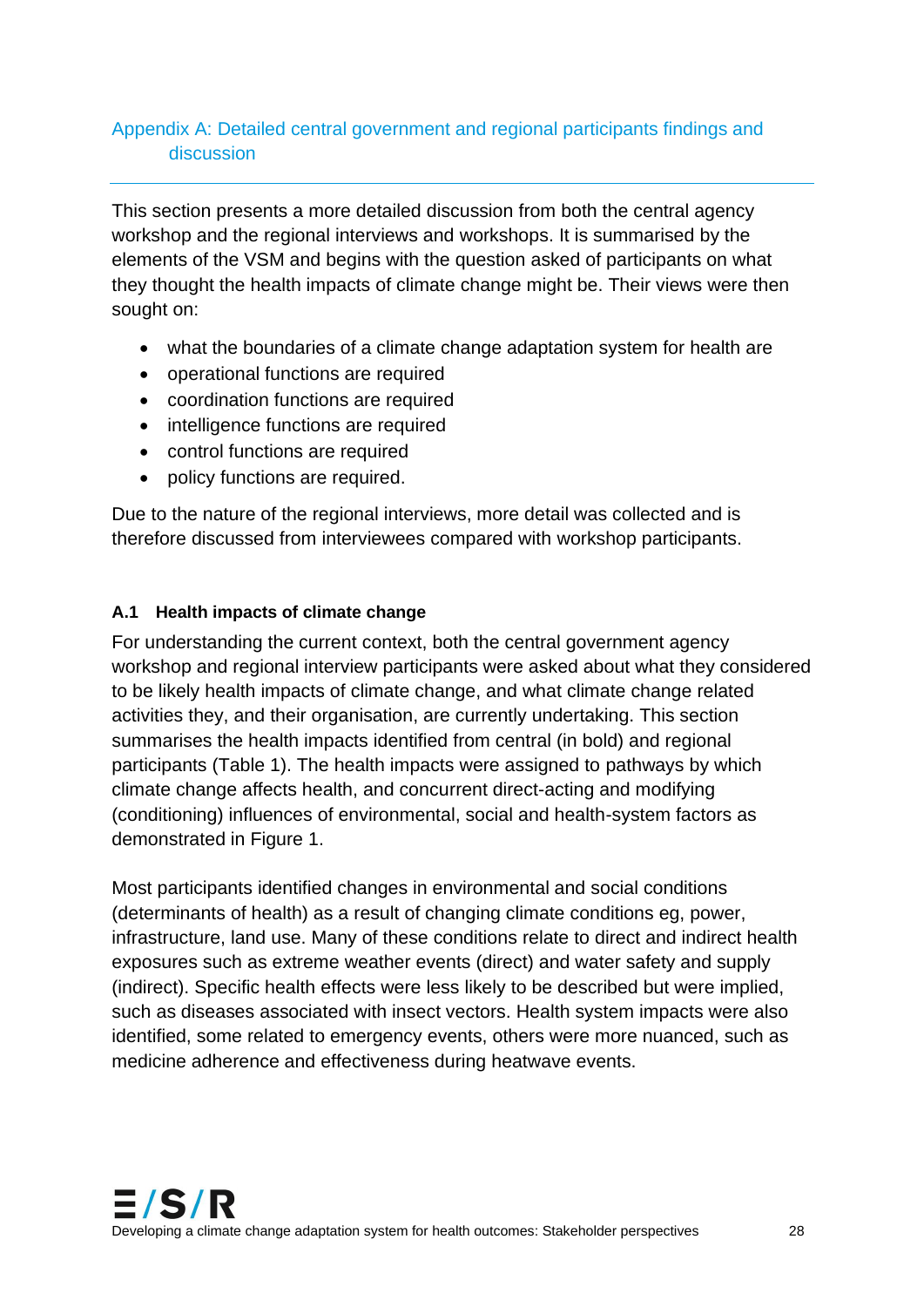| <b>Environmental Conditions</b>  | <b>Social Conditions</b> | <b>Direct Exposures</b> | Indirect Exposures (changes in water, air,      | <b>Health system</b> |
|----------------------------------|--------------------------|-------------------------|-------------------------------------------------|----------------------|
|                                  | ('upstream               |                         | food quality, vector biology, agriculture,      | impacts              |
|                                  | determinants of health') |                         | industry)                                       |                      |
| • Power/electricity              | • Finance (e.g., impact  | • Flooding              | • Water safety and supply                       | • Health sector      |
| supply/lifeline utilities        | of rates increases on    | • Increased             | • Psychosocial                                  | infrastructure       |
| • Housing quality                | whānau/communities)      | temperature,            | · psycho-social impacts                         | and workforce        |
| · Wildlife, kaimoana, native     | • Animal welfare         | variability in          | • mental health                                 | • Emergency          |
| species etc)                     | (companion and           | weather events and      | • Sea-level rise and wellbeing impacts          | medical              |
| • City infrastructure (eg,       | production animals)      | hazards (eg,            | (including for Pacific peoples)                 | supplies             |
| sewage, potable water supply)    | • Community resilience   | storms, storm           | • Changes to communities and existing           | • Emergency          |
| • Land use                       | • Equity                 | surges, flooding,       | vulnerabilities in relation to health           | replacement          |
| • Food security, rāhui           | • Loss of whenua and     | more water,             | • Vitamin deficiency and lack of sun            | housing              |
| • Urban design                   | connection from places   | drought, fire, heat     | • Increased allergies                           | • Medicine           |
| • Location of new and existing   | of wellbeing             | impacts/heatwaves,      | • Eco-anxiety                                   | adherence and        |
| buildings and building condition | • Reduced ability for    | cold events, wind,      | • Drinking water supply, quality, security and  | effectiveness        |
| (homes and businesses) - too     | cultural practice (e.g., | coastal erosion)        | resilience (turbidity, salinity, contamination, |                      |
| hot or too cold                  | mahinga kai)             |                         | drought, demand, rural areas)                   |                      |
| $\bullet$ Changing               | • Widening of health     |                         | • Increased insect vectors (local and exotic)   |                      |
| landscapes/environment           | inequities particularly  |                         | and diseases associated with vectors            |                      |
| • Food quality and               | for Māori                |                         | (arboviruses), diseases in animals, tropical    |                      |
| availability/security            | • Impact on workforce    |                         | diseases, change in potential disease states    |                      |
| • Loss of infrastructure, assets | (productivity)           |                         | • Migration (climate refugees from the Pacific  |                      |
| and services eg, landfills,      | • Economic impacts (eg,  |                         | and Australia) and implications on health       |                      |
| development, treatment plants,   | farming, animals)        |                         | services, transport etc                         |                      |
| roads, marae                     |                          |                         |                                                 |                      |
| • Poorer air quality             |                          |                         |                                                 |                      |
| • Relocating communities         |                          |                         |                                                 |                      |

## **Table A1: Health impacts identified from central (in bold) and regional participants**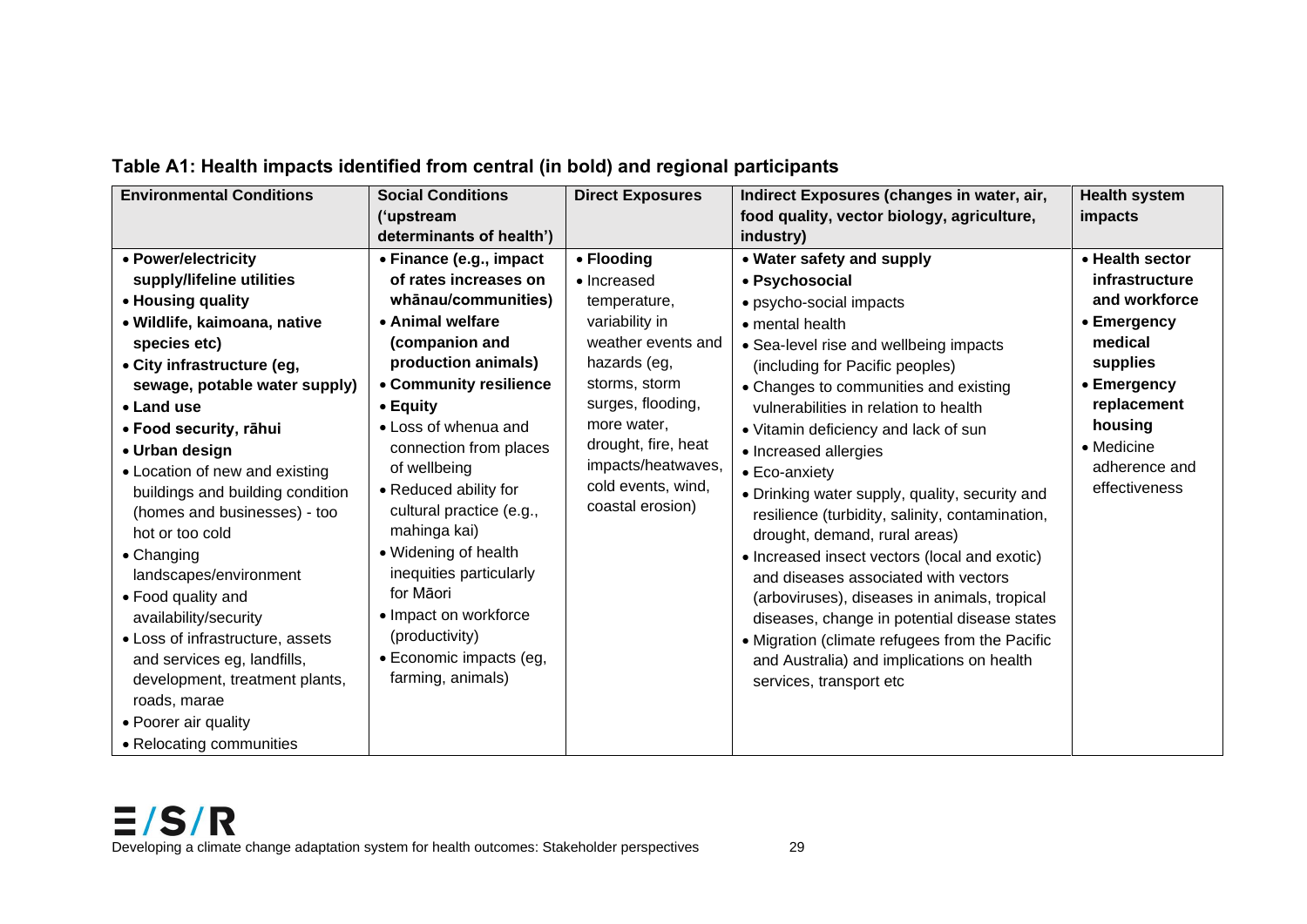## **A.1.1 Regional climate related health impacts**

This section describes the climate related health impacts that were either being observed or anticipated by regional participants. Interviewed participants were able to describe in more detail the links between climate change and the determinants of health, such as housing (especially the need for warm housing), food security and the wider environment, links to mental health and wellbeing. Others described some key risks associated with climate change that could be connected to health, such as coastal erosion impacting on housing, mental health or health infrastructure. One interviewee did not think that the key challenges of climate change and health were well understood. An example given was around heatwaves:

'They are not having a huge health impact, but we don't really know, and that's the problem because we are not really measuring it.'

Changes in climate were considered to be currently affecting indigenous people. Some participants noted active considerations regarding moving marae because of changes in land elevation and sea level rise. Health challenges were also considered different between Māori, Pacific peoples and non-Māori.

For Māori and Pacific peoples, the impact of climate change on sea and land were described as directly linked with cultural practices and wellbeing. Cultural practices included access to marae, changes to mahinga kai and shifts in practise that can uphold the health of whenua and wai (water).

'What occurs for the whenua, mahinga kai practices, adaptation that Māori will need to maintain a connection to who Māori are and the way they do things, also in relation to how Māori do adaptation.'

'Knowing the changing of the landscape and using the metaphor of Te Kāinga Rua (second home) there is a loss that is connected to that changing landscape'.

'So coastal low-lying marae may flood, or slips, not just loss of place but destruction of capital assets because they are coastal'.

Several participants discussed the importance of including iwi/Māori in defining impacts of climate change and designing adaptation. Without the active voice of iwi/Māori, there was a view that adaptation efforts will not meet the needs and support wellbeing for iwi/Māori. This also applied to wider Pacific territories in particular the Cook Islands, Tokelau, Niue and Ross Sea dependency and how Government policy in the climate change space related to Māori development, Crown-Iwi relations and foreign affairs.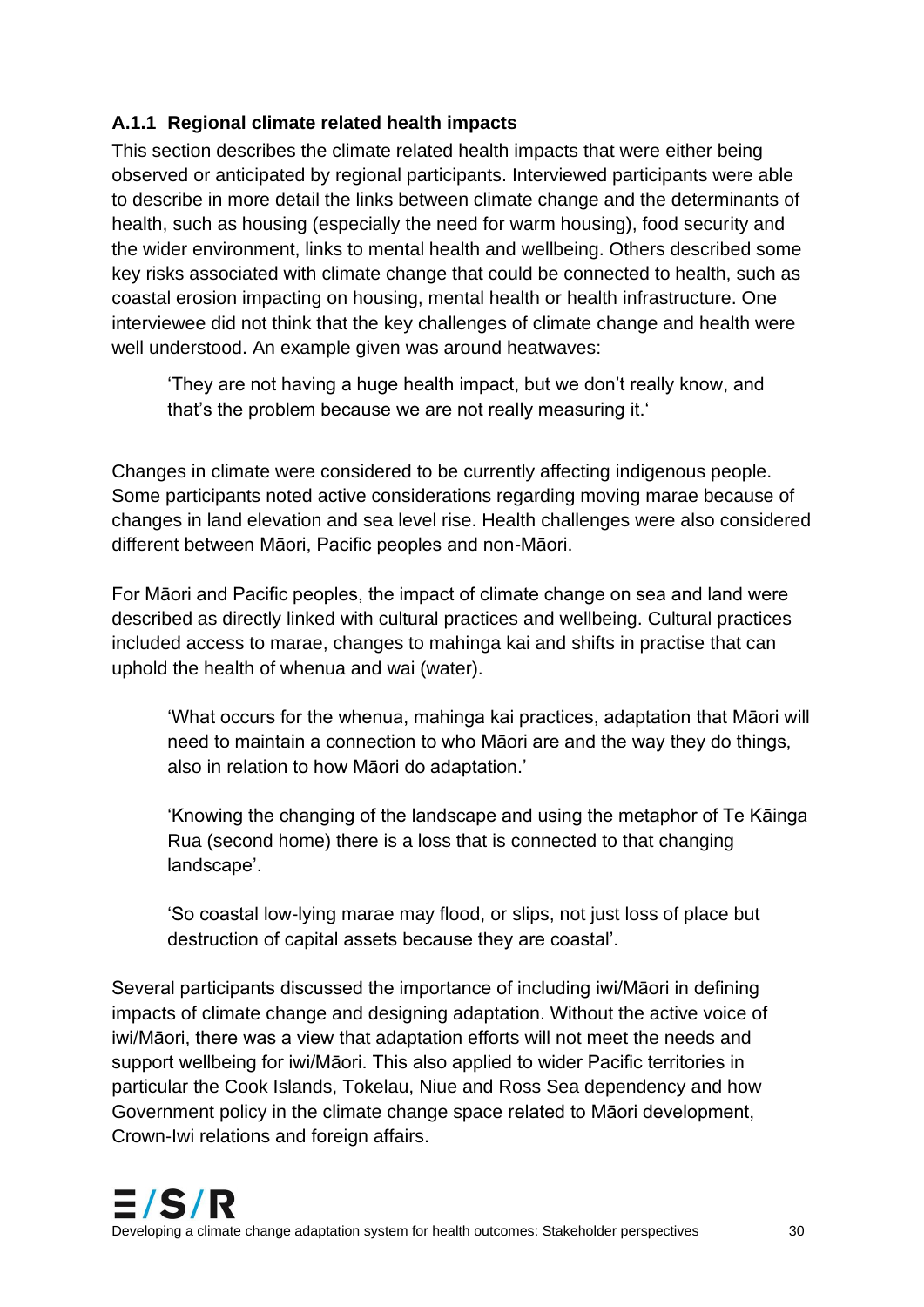Infrastructure was another important concern. For example, the relationship between healthy buildings and long-term planning for buildings was considered important for some:

'Our buildings are not cut out for hot days. Certainly, we can see productivity go down when we have hot days. [We are] still building new buildings without thinking about the future of climate change, just build to what is already legislatively in place'.

'[There is a] new build that is being built on a flood plain and just a few feet higher than where a flood would reach.'

A key challenge identified was communication around what is understood of the health system and of the health impacts of wider climate change by decision makers and those within other parts of the health system. Regional workshop participants added that COVID-19 had helped people to understand the role of public and environmental health whereas before this event, health was not widely acknowledged beyond clinical care (hospitals and clinical health).

Regarding communication of health issues within the health system, one participant stated:

'Heat impacts on medicine adherence. Pharmacists also need to know about how climate change (eg, increased temperature) might affect how medicines work. For example, what happens if you are really dehydrated and you are taking medication.'

Other communication issues arose around the national climate change risk assessments that were being conducted. The health sector appeared to be underrepresented in those discussions and some interviewees thought that this potentially might be indicative of what was happening with other non-health agencies.

Climate change was also noted to impact on the environment, leading to potential health impacts associated with drinking water, water borne diseases and contamination.

'Water is already over allocated and water supplies are becoming increasingly contaminated because of the drive on water use and that isn't going to get better it is going to get worse, so where do we go with that.'

'Before it was about bugs in water but now it is water demand, intensification how does that make sense when we have predictions of more droughts and an increase of population'.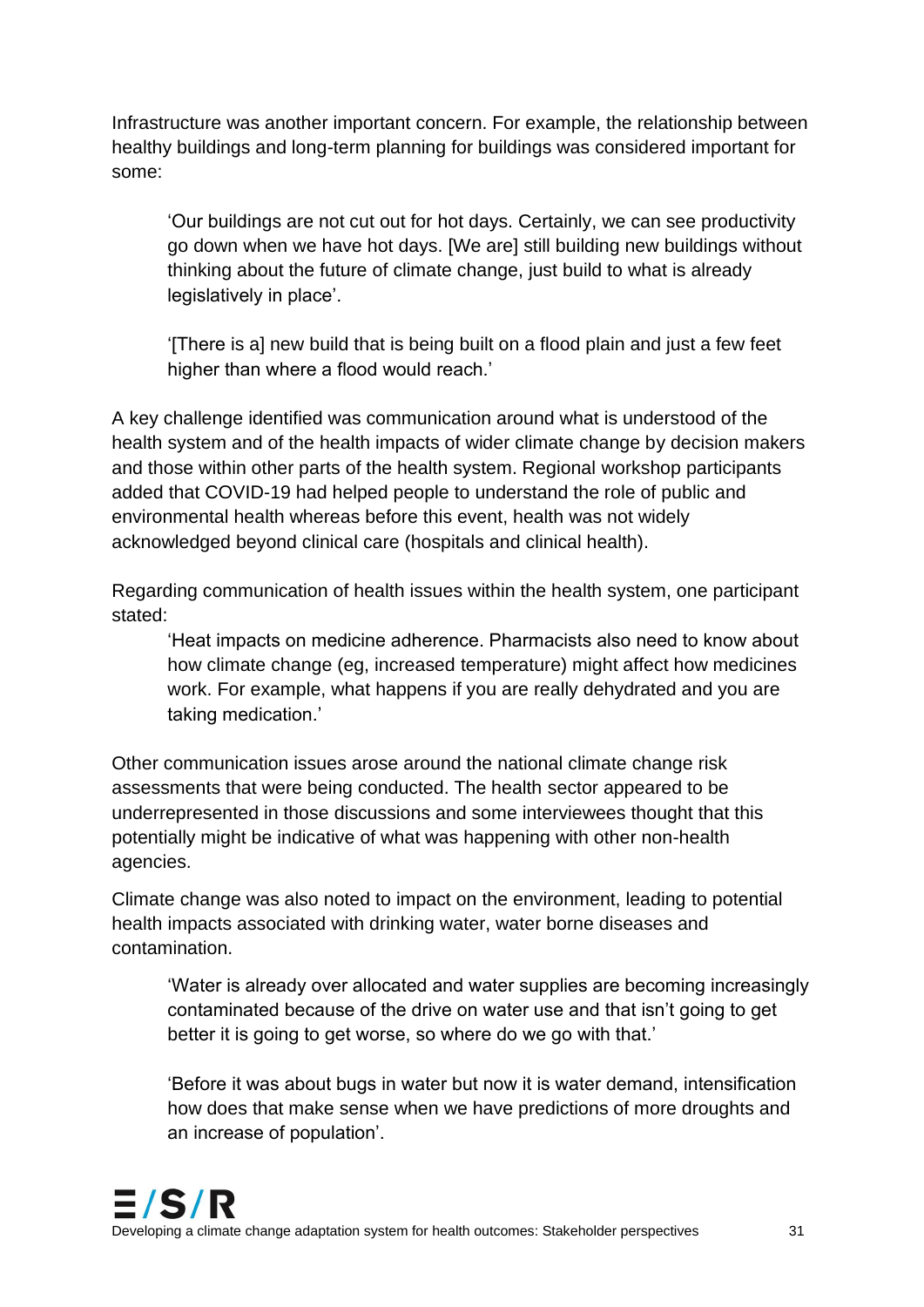'Pretty much any system or disease is going to be impacted by climate change.'

There was recognition of wider, interconnected challenges in addition to climate change and health impacts. They included how the economy and education could play a key role in supporting adaptation activities and the wider public understanding of climate change issues. The economy was considered as an enormous challenge with direct and indirect impacts. For example, in some geographical areas there remains sizable economic activity based upon extraction of fossil fuels. This works against efforts to mitigate climate change and has a negative effect on the wellbeing of communities. With primary industry, increasing temperatures may also create heat stress in animals, impacting on animal production on which our primary industry depends upon and we an unknown health implications.

'All those dairy farms and how we farm in NZ and as the temperature rises what does this mean for animal disease?'

Some organisations were planning for climate change because they were aware of likely impacts. For example, one participant reflected on heat related deaths in the northern hemisphere and realised that they also needed to plan for this in New Zealand. Another interviewee had noticed current impacts of climate change on the coast and an increased frequency of major weather events.

'You always had the slips and floods because it rains a lot, but the frequency of these large weather events has been dramatic, [including] ex-tropical cyclones with major devastating consequences'.

## **A.1.2 Current climate change related activity**

Within the central government workshop, some participants noted active work in developing adaptation plans. However, the majority indicated little substantive work had yet started, with expectation of future work aligning with national risk assessment and national adaption plan processes being led by MfE. When the workshop was held, the national risk assessment process was yet to begin. Crossover with emergency management and civil defence planning was noted, with several participants connected to this work.

At the regional level most of the participants had an awareness of climate change and were active in planning for climate change. Mitigation was more commonly referred to as a climate change activity and often considered similar to sustainability. The activities and level of engagement in climate change planning were dependent on the organisation type, size and their respective roles and responsibilities. For example, one organisation was very active in planning for climate change because its responsibilities lay strategically across urban regional planning and hazard risks.

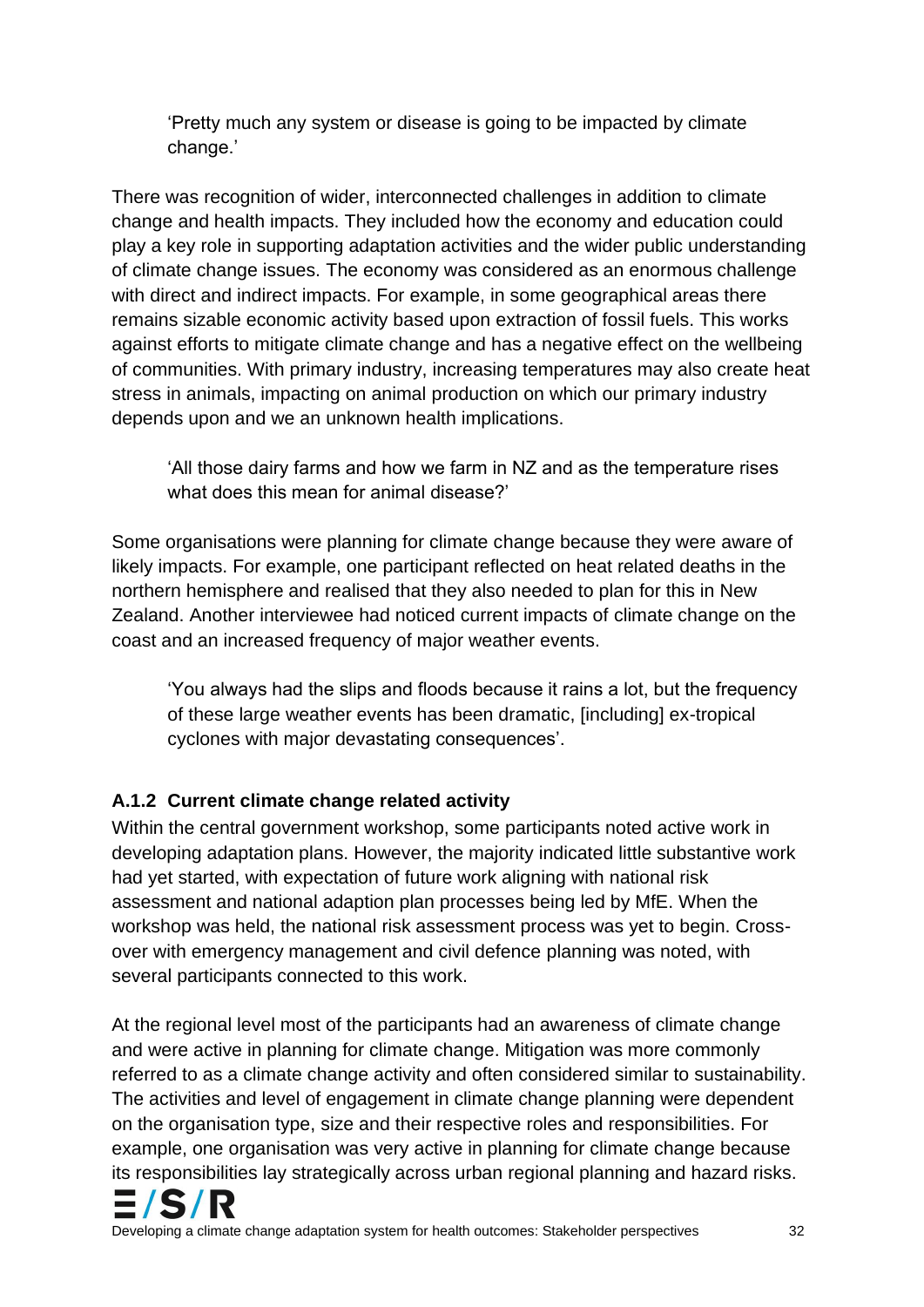Other participants described their organisations as being in the early stages of thinking about climate change planning, but adaptation was not specifically considered. One participant commented that their organisation was waiting for the direction to come from the national level. Another organisation was interested in climate change planning, but was not quite sure what direction it should be taking in the adaptation planning space:

'If there were things [the organisation] could do around adaptation they would like to do them, but they just don't know what they could do'.

The organisations identified as most active in climate change adaptation activities were local and regional government. Local government has established ways to collaborate in that space across regions and the DHB were mentioned as being involved in health planning for climate change more generally. It was also believed the DHB were working on climate related issues such as heatwaves, messaging and communications.

There were some participants that did not know of other organisations working on climate change and health adaptation planning. For some it was not clear what the specific roles or responsibilities were for those involved in health adaptation planning.

'I do not know of anything else happening in [the region] in relation to health and adaptation apart from one person working on heat waves'.

## **A.2 Goals**

In designing a climate change adaptation system for health, the intended goals of the system need to be articulated, as goals will influence how boundaries of the system are thought of, as well as informing how success is assessed. The following sections describe what participants thought the goals of adaptation for health should be.

## **A.2.1 Central government goals**

The key insights about goals identified by central government participants were:

- Treaty partners need to be engaged early in the development of an adaptation system
- adaptation planning needs to take a long-term view and yet allow flexibility
- there appears to be a gap in how communities can play a key role in adaptation planning including areas to support active participation, wellbeing, resilience, equity and how that would be resourced.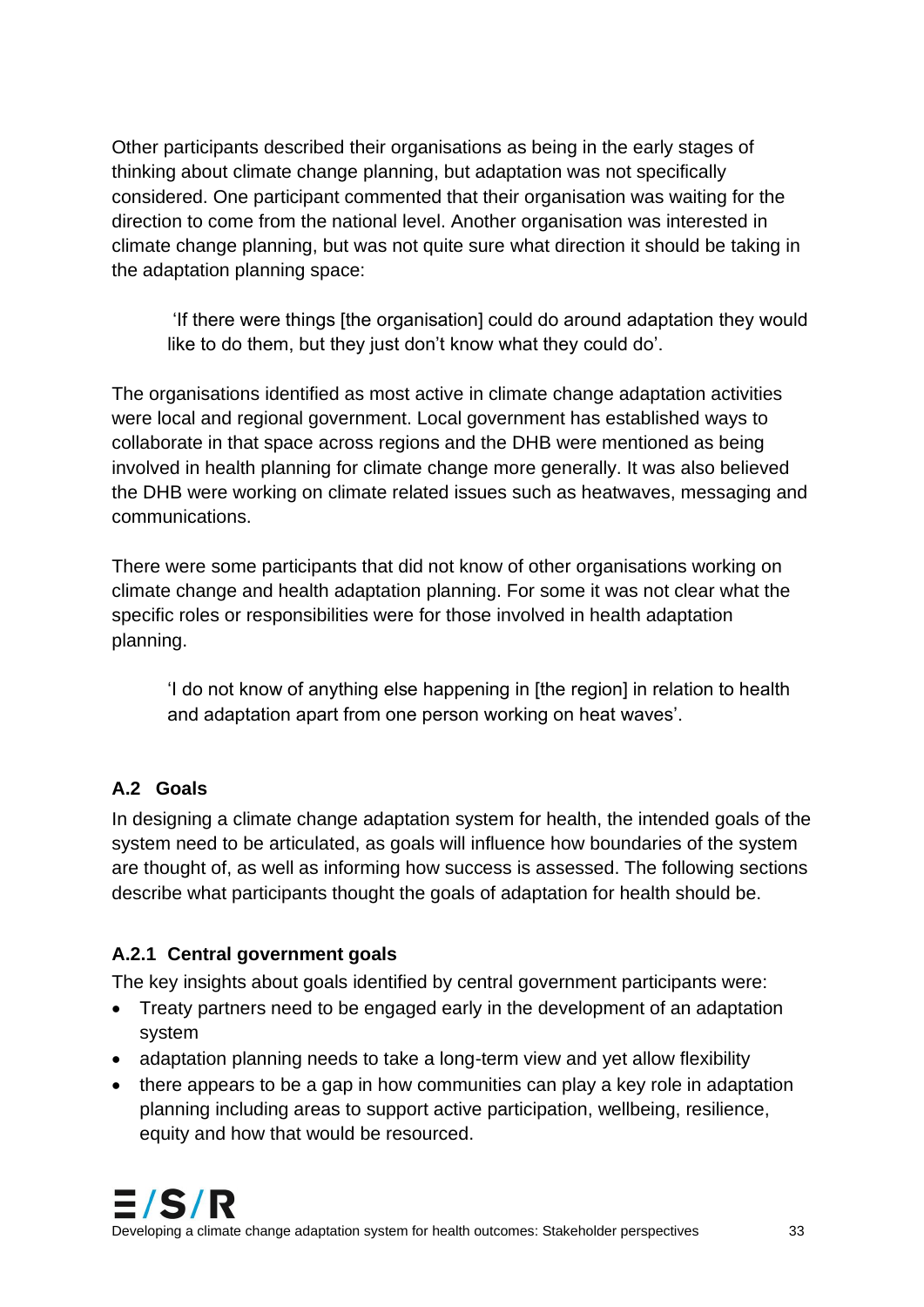Most of the goals identified related to adaptation or resilience planning. This planning needs to respond to diverse needs, reduce inequities, recognise the rural / urban divide, promote joined-up planning across all levels, enable a dynamic response that takes a risk response approach, allow flexibility in activities, prioritise risks and different frameworks and extend to a long-term view (50+ years). Adaptation planning needs to integrate tangata whenua, consider changing the way communities are structured, and include community led adaptation planning. This planning needs to ensure that there are sufficient resources for engagement and active participation from communities, across agencies and across local and national levels.

## **A.2.2 Regional goals**

The goals described by the regional interviews were themed and are explored in more detail in the following sections.

## **A.2.3 National versus regional level goals**

One discussion point was whether the goals should be the same at a national and regional level. Interview participants generally thought the goals should be the same but adapted regionally.

'I think the goals should be the same, perhaps if you were doing health impact assessment… that would perhaps identify some different regional issues, like I said take drinking water, your issues are going to be different for [different regions] … and so your plan would have to change... Those messages would have to be tailored, but the goal at the top would be the same'

Some participants were particularly concerned that goals for communities should be defined by those communities, particularly for iwi/Māori and hapū.

One participant described complementary goals, where central government takes a 'helicopter view', planning for large-scale events, whereas individual DHBs need to be focused on their own geographical areas. Another participant identified equity as a goal. The Ministry of Health's definition of equity recognises that 'people have differences in health that are not only avoidable but unfair and unjust. Equity recognises different people with different levels of advantage require different approaches and resources to get equitable health outcomes<sup>5</sup>'. For equity reasons they considered that at a local level the focus should be on looking at the 'at-risk' communities, while nationally the focus should be on the funding of adaptation. This is especially so for communities that need to move because of coastal erosion arising from climate change.

<sup>5</sup> <https://www.health.govt.nz/about-ministry/what-we-do/work-programme-2019-20/achieving-equity>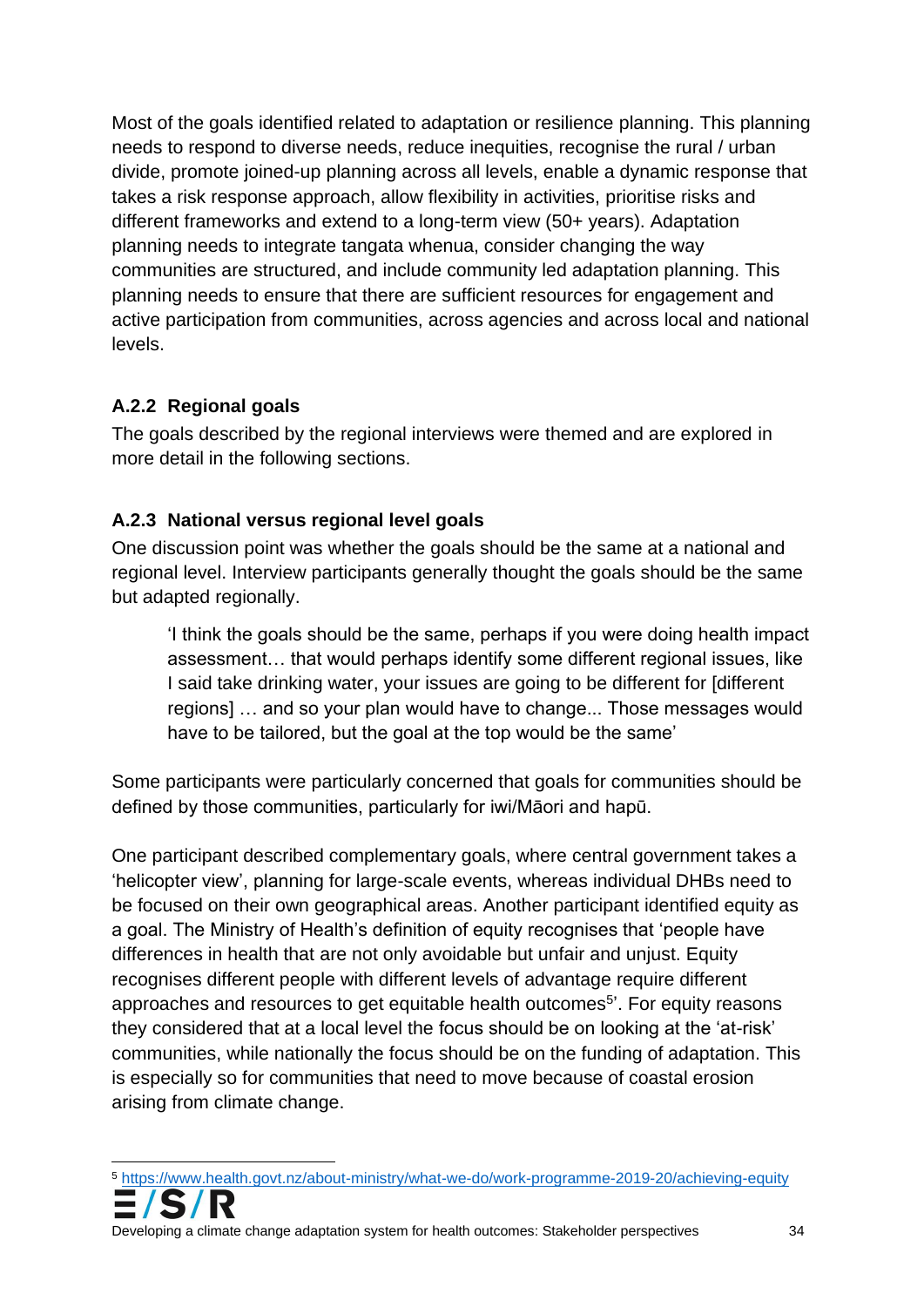## **A.2.4 Community health and wellbeing**

Several participants thought that a key goal of adaptation planning for health was good health and wellbeing for communities. One participant talked about having accessible healthy food, clean water and rivers in which people can swim. Wellbeing related goals included community health, and environmental concerns. Health was considered to be wider than direct physical health and health care services. Having alignment between different agencies in understanding what was meant by "good health and wellbeing for communities" was encouraged by another participant in order to achieve these goals and avoid unintended negative consequences for different communities.

Another participant suggested that goals could focus on likely health impacts. For example, the thresholds at which heatwaves create health effects will be different in New Zealand from the thresholds in other countries, but New Zealand thresholds have yet to be determined. Looking at what other countries have done could prove helpful.

For iwi, one participant identified a goal around climate change and health adaptation planning as "upholding optimum health", but they also pointed out that equity targets for Māori have yet to be met in our current climate:

'…around future proofing systems of response to uphold optimum health even through changing climate and landscapes, bearing in mind we still haven't met equity targets for health outcomes in our current climate'.

The participant also said that the key is to have layers that involve localised communities in planning, and to have the flexibility to have a national view but also being able to respond to localised nuances. They noted that we need to identify communities that will be most affected in order to prepare them for conversations around adaptation:

'…who are the communities that will be the most impacted, where are they, what are the conversations around adaptation look like for them. How do we prepare communities for those conversations?'

Within health organisations, there was an evident tension between (1) the need to prevent ill-health through design and investment in infrastructure, (2) current relationships and networks, and (3) investments between planning for longer term health gain whilst maintaining the current health system. Here there is more alignment with local government and iwi goals. On the other hand, health care services are under pressure to meet existing demand, which limits resources and their ability to focus on climate change mitigation and adaptation.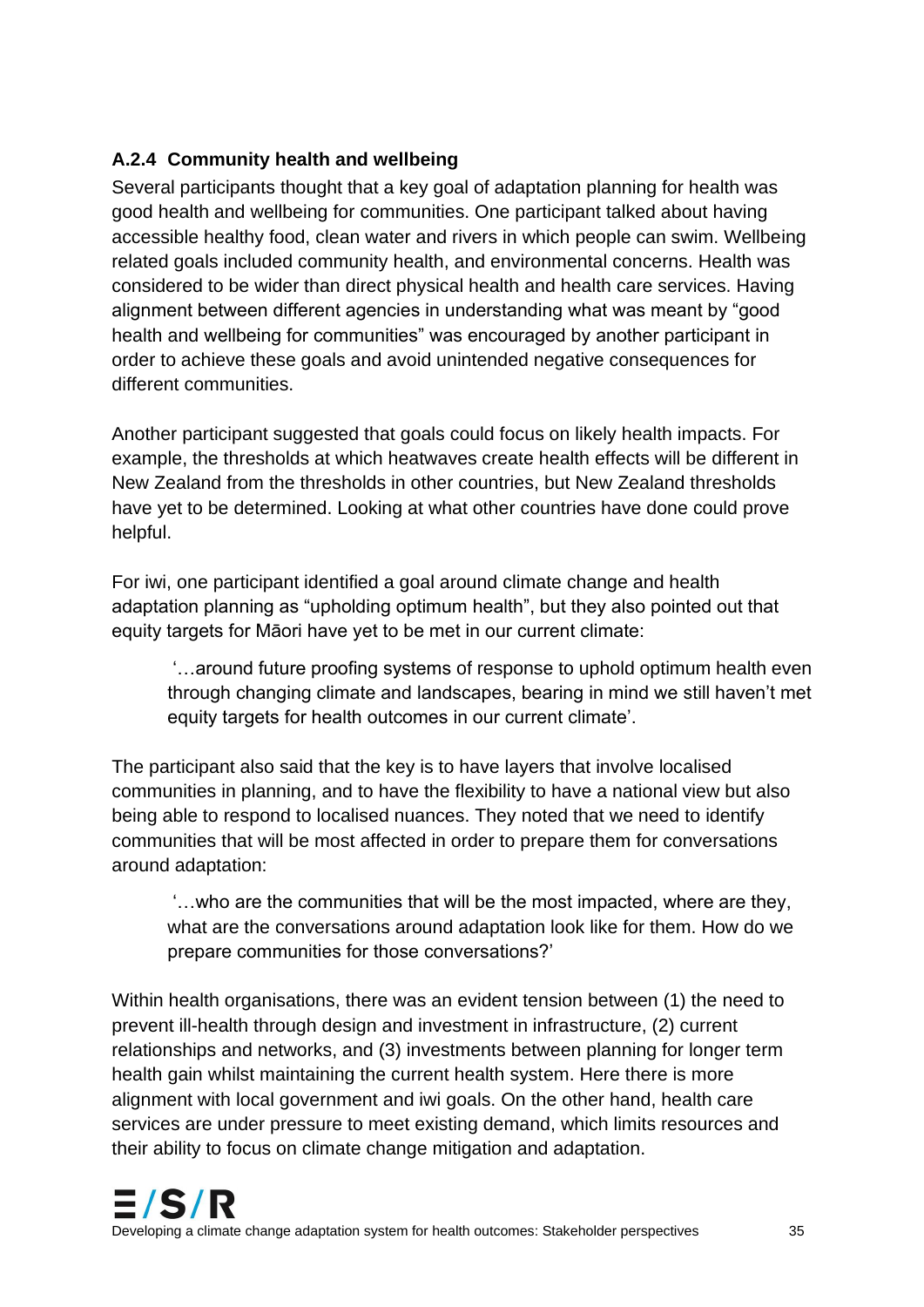'[Climate change and health adaptation] is a low priority, we are in deficit everything is about patient care, it is really hard when dividing up the money, do we build a greener building or do more operations?...It is really hard to prioritise the environment over people's treatment'.

### **A.2.5 Health leadership**

Health sector participants identified a lack of guidance from the Ministry of Health on goals for mitigation or adaptation related to health and climate change. It was not clear to participants what the co-ordination function of the health and disability sector to climate change and health adaptation was nor what influence the Climate Change (Zero Carbon) Act would have.

Another perspective was that a goal of both adaptation and mitigation should be to secure immediate action. The participant suggested that the longer it takes to implement changes, the more effort will be required to achieve goals related to greenhouse gas reductions, as an example.

At a regional level, it was thought that more health leadership was needed to enable climate-related adaptation planning. Commitment and policy sign off from central government and sharing planning across sectors could be a good solution, as could ensuring that other health determining sectors were considering impacts to health from their climate related decisions. The question was raised as to who should lead health adaptation planning, as it requires capacity building, a shared language and an understanding internally and externally all of which need to be scaled up. Workshop participants supported policy commitment towards addressing climate change in council long-term plans that support health outcomes. Suggestions were also made that would support health leadership

- use a wide lens such as HiAP (health in all policies) to achieve equity and environmental outcomes
- introduce a wider definition of health including all health determinants
- co-ordinate and collaborate between agencies and sectors with a shared vision/goal
- look upstream (eg, housing, improved socioeconomic status) from prevention to mitigation
- select actions that achieve both mitigation and adaptation
- widen public understanding of health to cover wider wellbeing eg, sustainable development goals.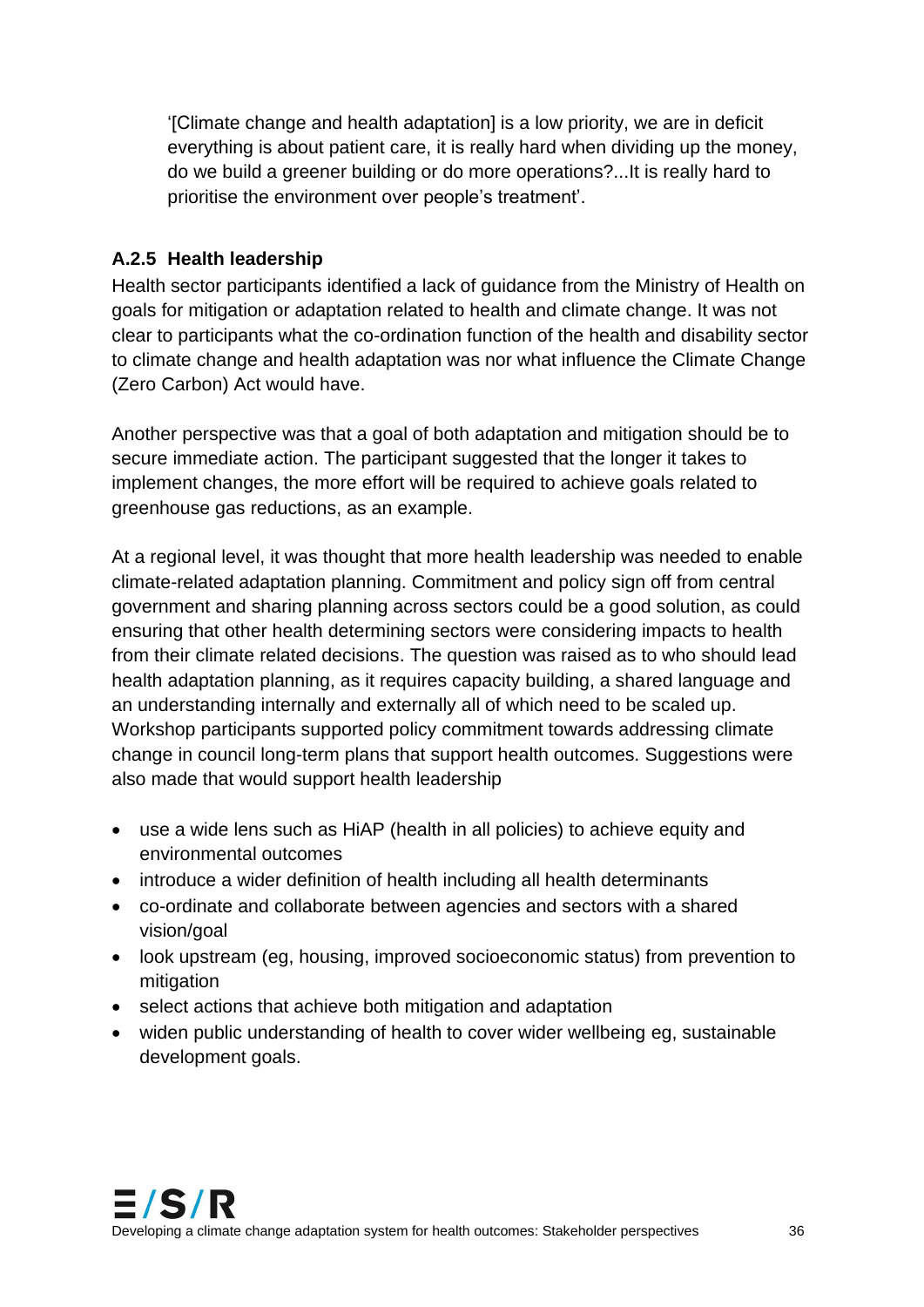## **A.3 Boundaries of a health adapation system for climate change**

At both central government and regional workshops, participants were given a range of climate-related scenarios to consider and determine whether those scenarios fell inside or outside the scope of what participants viewed as climate related health adaptation activities (Appendix B). Boundary scenarios help identify what participants think are key characteristics (functions and features) of an adaptation system even if those functions or features may not necessarily be led by the health system itself. It may also identify roles and responsibilities that connect or intersect with adaptation goals.

In general, central government participants thought most of the scenarios were in scope for a health adaptation system. Areas that participants thought were least likely to be in scope were scenarios 4 and 5. Scenario 4 described council infrastructure planning to reduce risks from sea level rise, increased rainfall and drinking water contamination. There were five participants who were unsure whether this was in, or out, of scope. Water was considered by the majority of participants as one of the most important health determinants because of the potentially large consequences for public health (eg, flooding and drought). Scenario 5 resulted in an almost 50:50 split with three participants undecided. This scenario described urban areas being supported to increase urban forests as carbon and heat sinks. Comments were specifically around how greener spaces can improve wellbeing. Other participants felt this was not the focus of health, and health needs should be prioritised. For those scenarios considered in scope, participants were not sure which would be the strongest agency to lead scenario 3 – relocating urupā and scenario 6 – economic development activities and increased biodiversity to reduce risks. There were many comments on scenario 7 - increased public health capacity building. Public health was seen 'as being the people on the ground that will lead at the local level, work with other agencies and can deal with unexpected health impacts'.

For regional participants, almost all scenarios were considered in-scope with climate related health adaptation activities. This was because the scenarios were considered to be business as usual (eg, workforce capacity building, infrastructure planning), health protection (protecting vulnerable populations), or had clear health benefits. One participant mentioned that perhaps perspectives on some of the scenarios had changed because of the recent coronavirus pandemic. They mentioned that public health challenges arising from measles had been much more challenging before the pandemic.

Scenarios that were not considered in-scope or that were difficult to determine were due to the difficulty in placing them in-scope because of their unknown impacts on health. As with the central government workshop, participants could not determine whether biodiversity (scenario 6) should be in scope for climate and health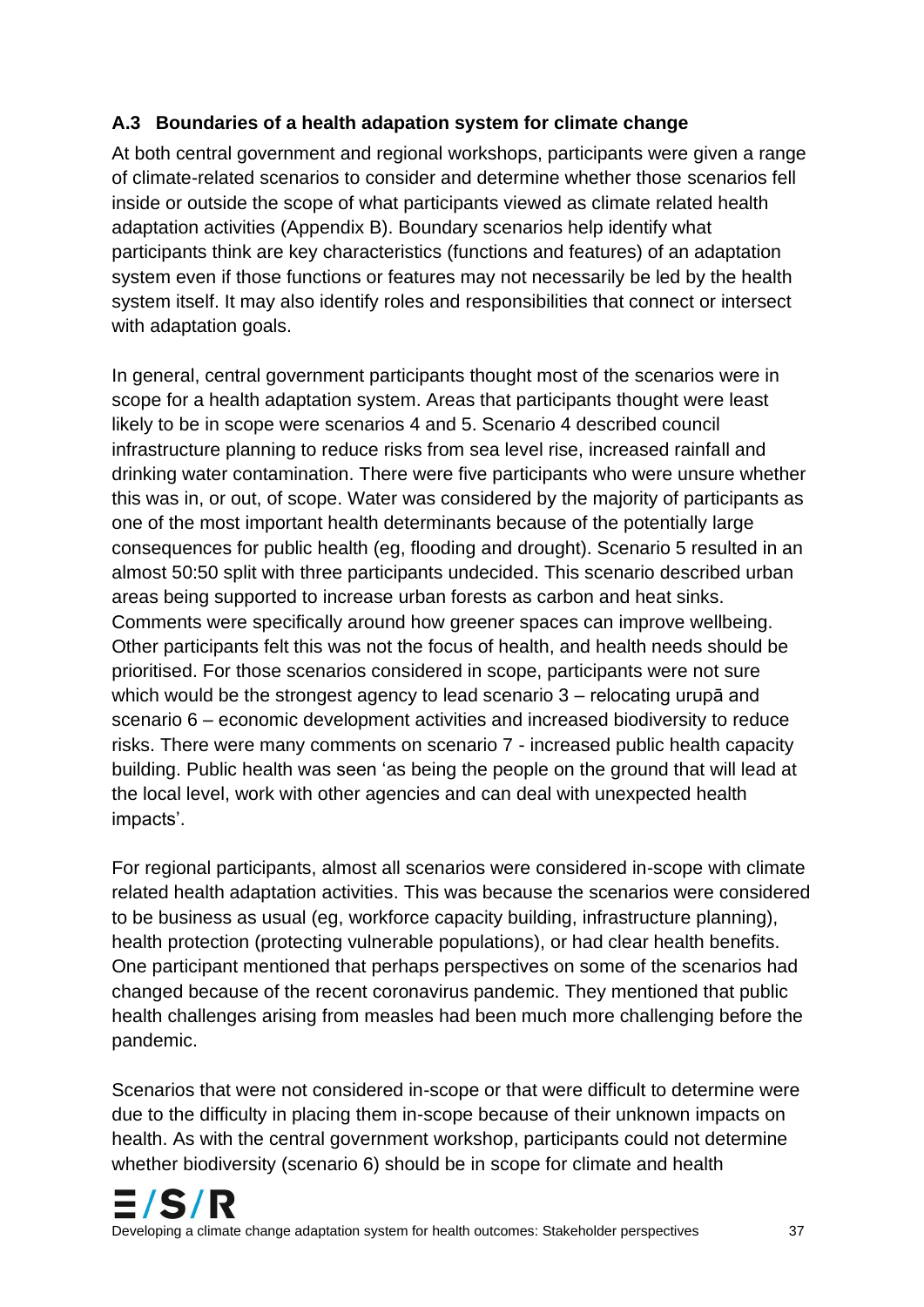adaptation. It was suggested that there could be links to mental health as well as the unknown contributions to health from the discovery of new medicines.

## **A.4 System 1 Operational Functions**

Within the VSM, operations are the functions that produce an output. An output may be a service, a product, or a process that enables services and products such as health surveillance systems, planning or budgeting. Operations should be viewed in addition to normal public health and health care delivery.

## **A.4.1 Central government operational functions**

During the central government workshop, the identified operations related to two scenarios: flooding and heat health. While several of the operational functions may be relevant to other climate change events and health risks, they should be read as examples of operational functions required to maintain and improve health and wellbeing. A number of observations were made about the organisations where operational functions reside.

- Several operations functions are led from outside the health sector e.g. district planning, lifeline resilience, catchment management planning, community engagement .
- Most identified operations are conducted at local government or regional government levels e.g. district planning, housing quality management.
- A number of operational functions are already undertaken within district planning and emergency management operations.  However, they may not currently be performed with consideration of climate change adaptation requirements or with health and wellbeing goals.
- Operational functions directly within health sector control include emergency preparedness and capacity to respond; workforce infrastructure and training; health education, health care facilities planning and resilience.

## **A.4.2 Regional government operational functions**

Regional participants were asked what types of operations they thought were needed for climate change adaptation for health.

Seven themes related to operations are presented in the following sections.

## **Leading by Example**

While not a specific product or service, there was an idea that taking action on climate related activities (eg, mitigation) would in itself support further action across a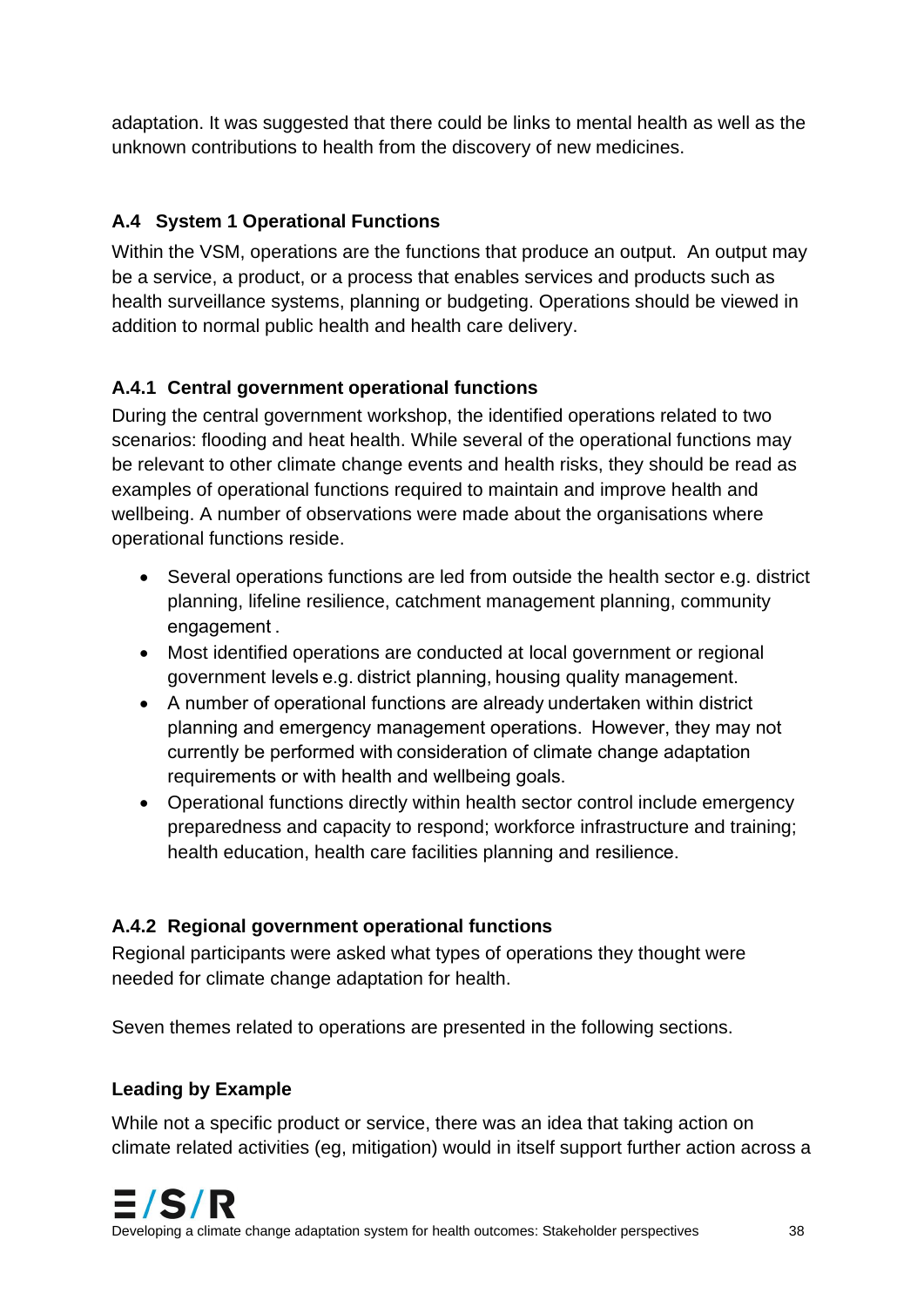wider range of organisations. Some activities focused upon mitigation and sustainability, were also considered relevant to adaptation:

'…if we are going to be encouraging people what to do then we need to reflect the same. Others will ask what are you doing? How does that translate into your workplace?'

In the sustainability space many organisations are already active. Activities include composting, electricity audits, transport planning, promoting cycling, improving buildings, new buildings, heating, recycling, use of space and light, technology, gardens, going paperless. There was also a level of frustration from a desire to do the right thing, eg, adopting electric cars, but being constrained by high costs, or legislation not supporting the right decisions.

For example:

'…project managers are external, so don't buy into the idea of environmental credentials, it is regarded as just another level of scrutiny and therefore avoided.'

'How do you operationalise a commitment to reducing carbon emissions as well as any kind of adaptation things that you are doing? They [the organisation] need to be in the prevention business still as well as the adaptation, they should be doing both.'

#### **Applying Health Impact Assessments**

An operational function suggested was to run a series of local risk assessments or health impact assessments (HIA) focussing on vulnerable communities, populations, (young children, older persons, low socio-economic, ability to adapt). It was emphasised that such tools were accessible nationally and that there needed to be capacity and implementation resourcing available to other sectors.

'There have been some discussions around which communities would be impacted more and it would be good to do some more activities around that including vulnerable populations but there is still work to do around that, regionally bringing concepts together, health promotion, health protection, working together with partners (councils), they [the organisation] can't do their activities or plans without them.'

'If NGOs could access funding, they could do some of that work, but it needs to be resourced, but lots could be achieved.'

Alternative heating rules were a good example of how to use a HIA to direct a strategy that incorporates health and wellbeing. A HIA was applied to the region's new air plan and there are now strategies that incorporate health and wellbeing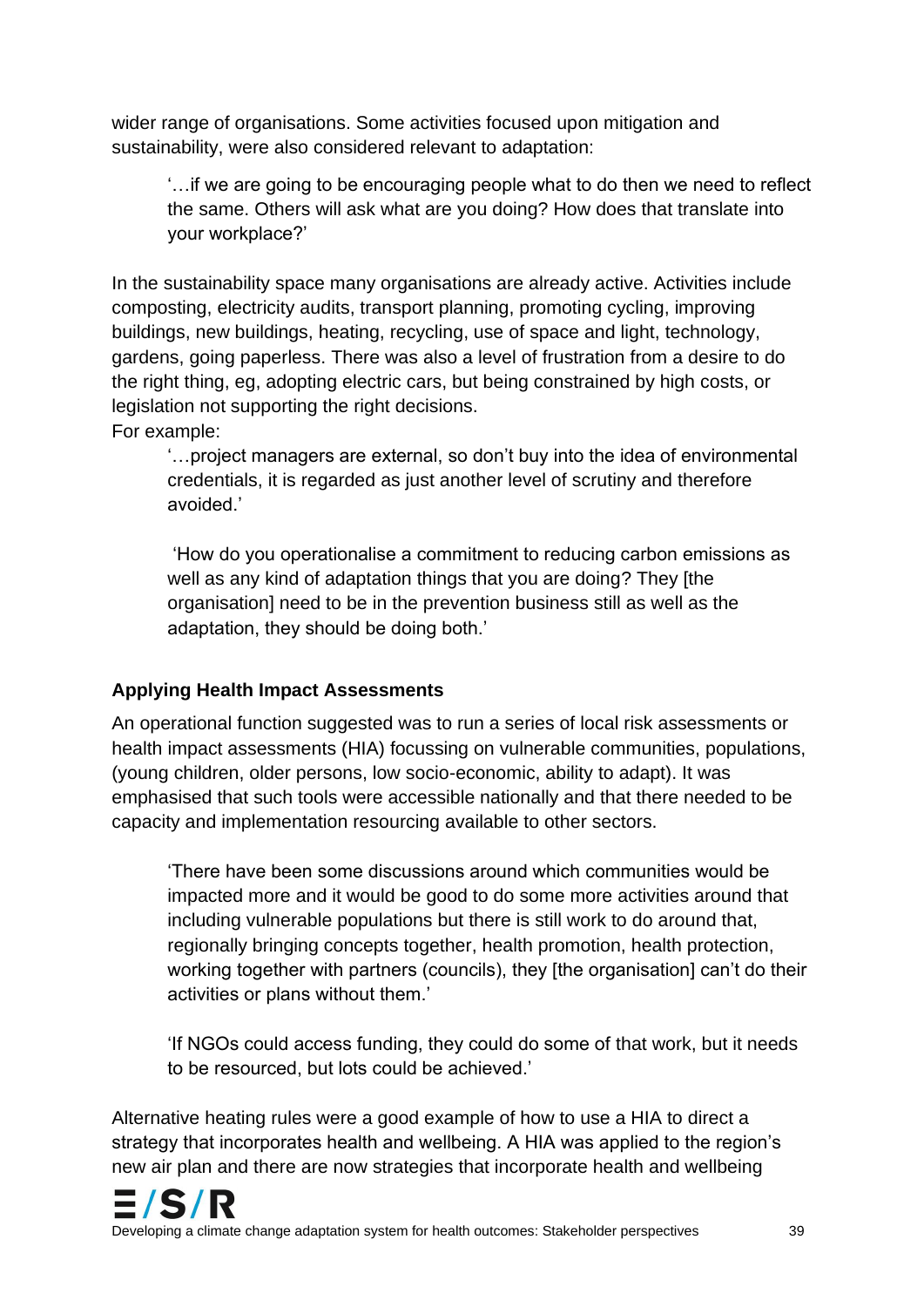considerations in the plan. This concept could also be applied to climate and health related issues and used for prioritisation exercises. For climate related impacts, an example of applying a HIA to examine the management of exotic mosquito establishment was given and using this to connect all the agencies that would be required to develop an adaptation plan.

### **Supporting Mental Health Outcomes**

Mental health was commonly identified as likely to be affected by a changing climate. Service responses to support positive mental health were identified as a need, led by the health sector, but supported by multiple sectors. The term 'eco-anxiety' was used by more than one participant. Wildfires in Australia and hurricanes in the USA were given as examples of increased climate stress (from seeing these images). There also appears to be some evidence that police are spending more of their time on suicide call outs, suggesting that mental illness is an increasing health issue (regardless of climate change), which presumably could increase in the future in response to the effects of climate change.

## **Improving Communication, Messaging and Connectivity**

The need for two-way communication of the impacts of the effects of climate change on health between communities, stakeholders and, wider climate change decision makers and those within other parts of the health system, was identified in the central government workshop. This includes (1) having access to accurate information eg, looking at climate related health risk assessments, communities at risk and what actions need to be taken to support adaptation to those risks; and (2) broad approaches to communicate impacts and adaptation options (including monitoring and evaluation) targeted towards different communities or secondary settings but with care and consideration of how the information is delivered.

Good, flexible communication, messaging, monitoring and evaluation of the communication messages was reiterated as an important key activity:

'…there is no such thing as over communication. Learn how to be a warm communicator as the Government often comes across as cold'.

'If our peer supporters and our clinicians have the right reassuring messages then it will reassure those who are experiencing climate distress'.

This messaging expands into awareness. This includes awareness of Pacific peoples who are likely to experience climate distress from rising sea levels inundating their islands of origin. A connected conversation across agencies of response, with communities, is also desirable and a non-siloed response with clear roles in terms of which areas agencies are responding to what: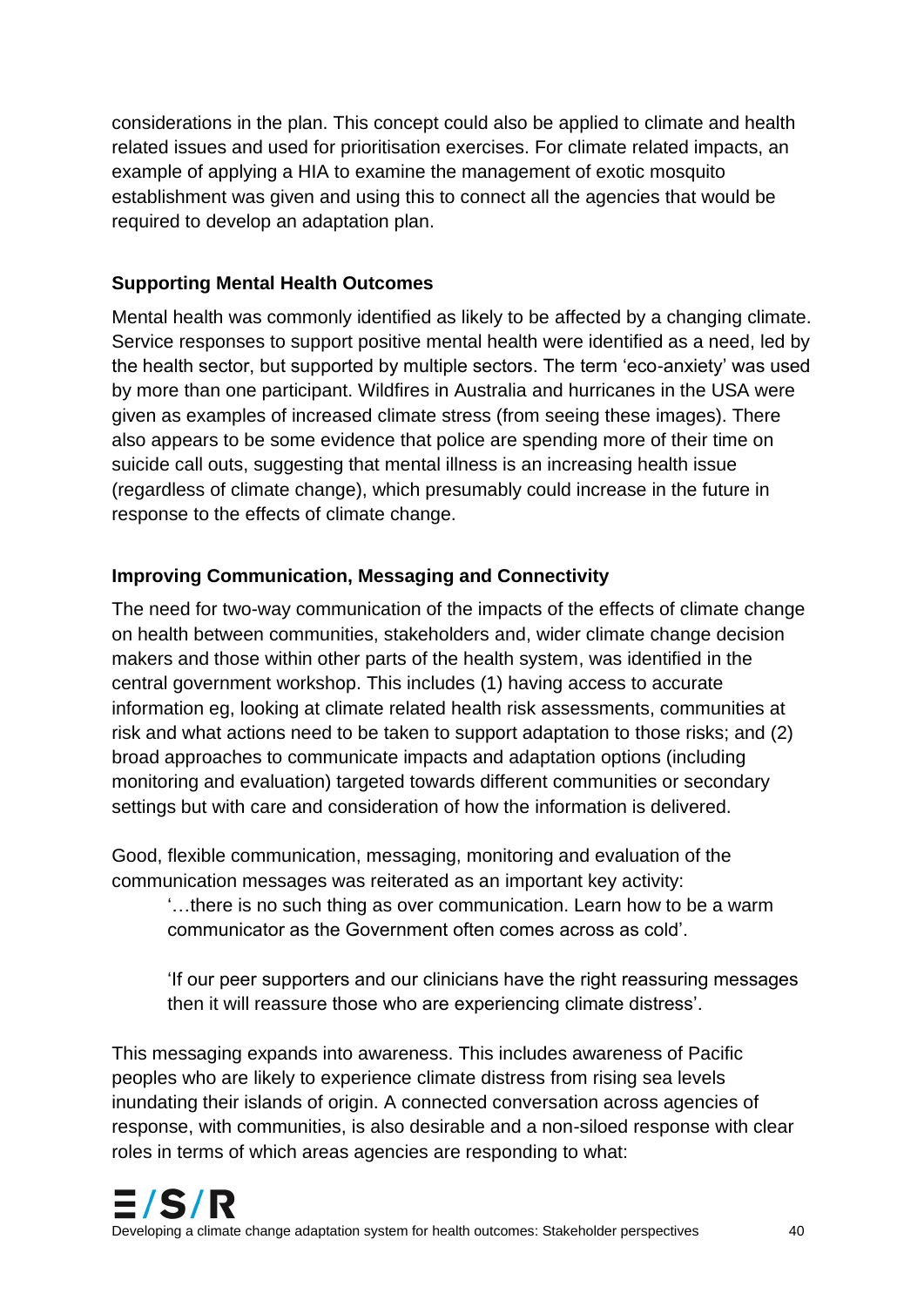'…we should be having those conversations before that acute [health] need comes up so that we are not responding to a crisis'.

## **Applying Legislation**

Some interviewees described applying existing legislation as a key activity (Appendix C. The local government Act require councils to deliver services that protect the health and wellbeing of their communities, eg, the provision of drinking water, wastewater removal and treatment, recycling and the removal of waste products and promote community well-being. In addition, the living standards framework $6$ , focusses on promoting higher living standards and greater intergeneration wellbeing.

Health and disability legislation was also mentioned as it includes a clause on environmental issues. Health (and safety) may also be considered in the RMA, Civil Defence and Emergency Amendment Act  $(2016)^7$ , and the Food Act  $(2014)^8$ . Links to legislation are further explored under policy below. Discussion of existing legislation highlights that much of business as usual activity of organisations, such as local government, already considers both environment and wellbeing. Therefore, increasing adaptation activities for health impacts may require a small alteration to the analytical lens, rather than wholesale adjustment of policy and operational settings.

## **Education and Training**

Some participants considered that the general public through to University level and even some councils required more understanding of the links between climate change and health. At the regional workshop it was suggested that senior roles needed upskilling to support some of the climate and health related issues that were being discussed. The Ministry of Education has introduced a climate change for schools' programme so that schools could become involved in building the personal resilience of their pupils. Universities are teaching climate change modules in some medical/health degrees.

Other sectors are looking into mental health impacts including national suicide prevention training to support actions to reduce eco anxiety by developing community-based trainers. The regional workshop participants also suggested that the health sector (DHBs) could co-ordinate some education activities such as health impact assessments.

<sup>7</sup> <http://www.legislation.govt.nz/act/public/2016/0088/latest/DLM6648809.html?src=qs> <sup>8</sup> <http://www.legislation.govt.nz/act/public/2014/0032/latest/DLM2995811.html>



Developing a climate change adaptation system for health outcomes: Stakeholder perspectives 41

<sup>6</sup> [https://treasury.govt.nz/information-and-services/nz-economy/higher-living-standards/our](https://treasury.govt.nz/information-and-services/nz-economy/higher-living-standards/our-living-standards-framework)[living-standards-framework](https://treasury.govt.nz/information-and-services/nz-economy/higher-living-standards/our-living-standards-framework)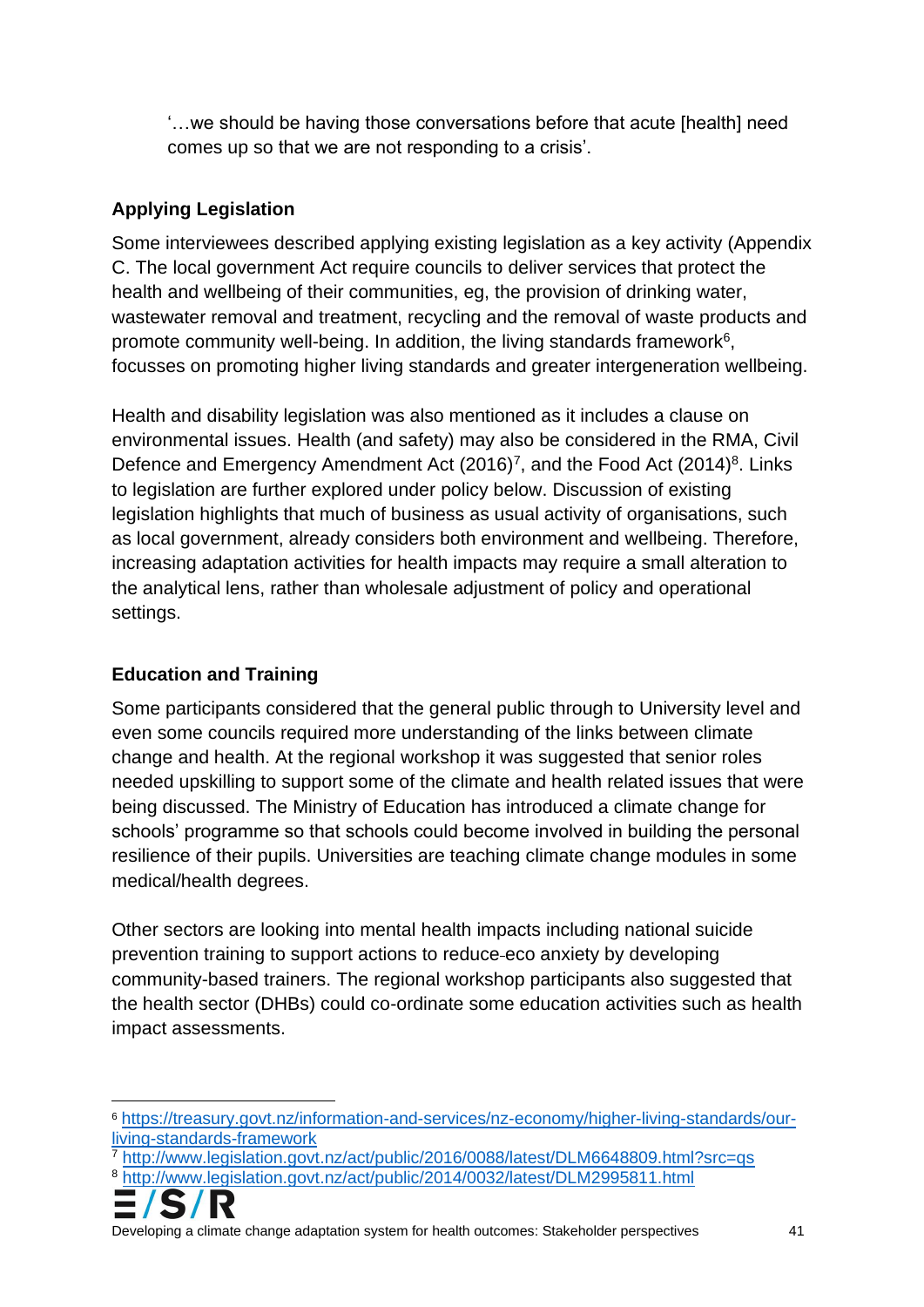## **Resourcing for Climate Change Adaptation Activities**

Participants were more likely to describe their organisation as having resources and work programmes related to climate change adaptation when there was a clear intersection with already mandated and funded activities. Three organisations had dedicated resources for climate change. One organisation focussed resources on natural hazard mitigation and infrastructure resilience although these initiatives were also related to climate change adaptation. One organisation was more focussed on mitigation of greenhouse gases. Only one organisation had resources specifically for health which supported climate related planning (housing/heat), research and public health promotion.

Where dedicated resources related to climate change (or sustainability) did exist, the framing of these were more likely to be related to mitigation than adaptation.

Most organisations in which participants worked did not have any dedicated resource for climate related adaptation. Two organisations had a previously employed a person to work on sustainability, but these roles no longer existed. Organisations with no dedicated resources expressed a desire for that resource. In some cases, there was willingness to work in climate change mitigation or adaptation, but those initiatives were being undertaken in addition to their day job.

'[We] are always trying to squeeze more of what they have got and some specific funding for climate change would be really useful. Something always has to give otherwise.'

'Everybody must be funded or something else must give (economic savings of investment where is best to invest in the long term). Funding for health adaptation should come locally through the DHB or Ministry of Health.'

'With the regional climate change working group all the people representing the different councils will have a climate change remit as part of their job.' '[Our iwi] have a team that is responding to climate change and were focussed on having conversations a local level.'

## **A.5 System 2 Co-ordination functions**

For a system to remain viable within a changing operating environment, the VSM identifies the co-ordination functions. These function(s) seek to maximise use of resources between operational functions, avoiding duplication. To be effective, coordination will support communication and information sharing across operations functions, and between operations and control functions (Figure 1).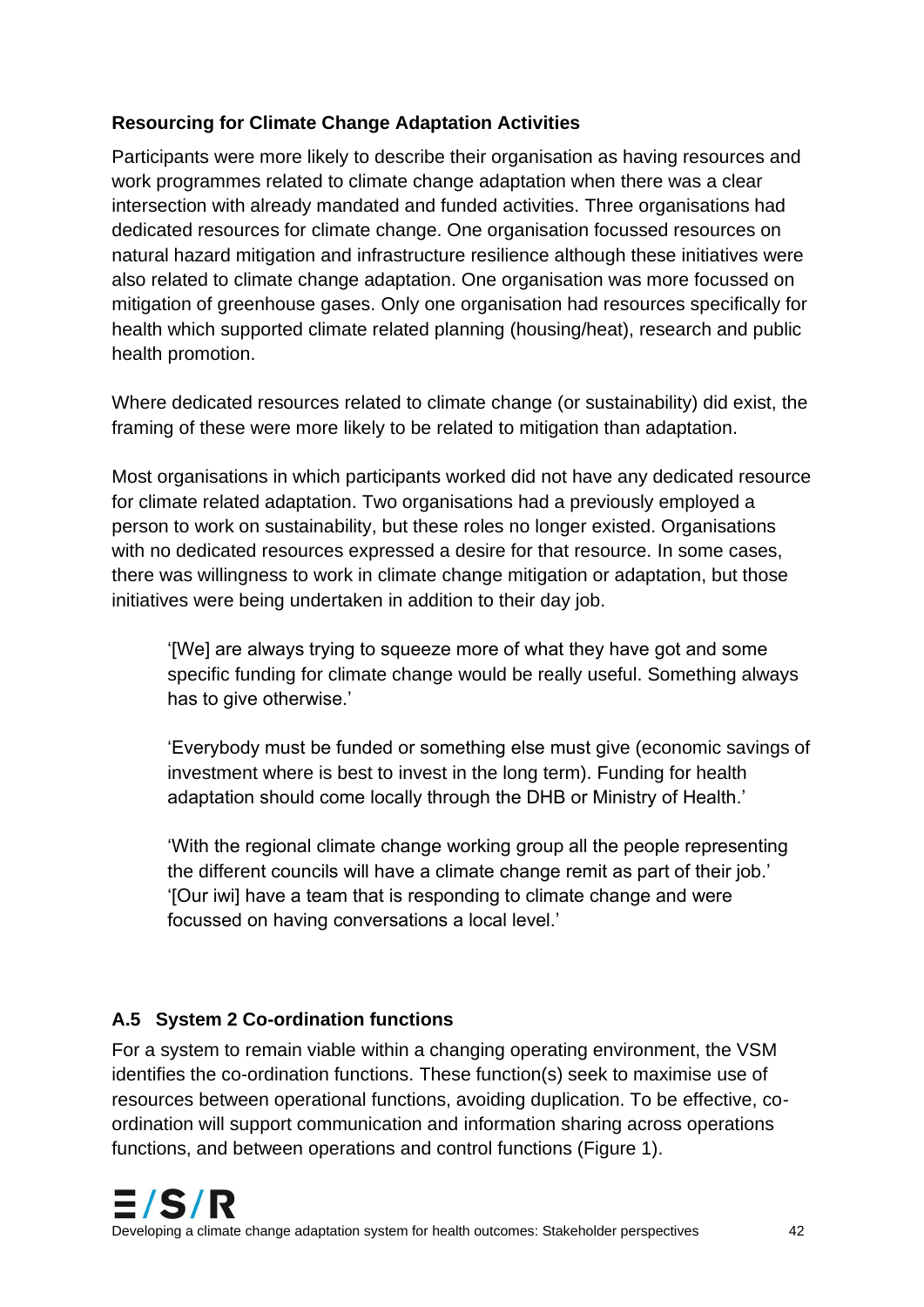## **A.5.1 Central government co-ordination functions**

The central government workshop revealed the following co-ordination functions to support climate change and health related activities:

- Engaging rural communities' such as, rural support trusts, to support wellbeing and mental health resilience
- integrating psychosocial support (following emergencies)
- developing mechanisms/abilities to meaningfully and practically co-ordinate and engage with iwi/hapū/Māori, such as, a partnership approach eg, iwi leaders forum
- integrating civil defence and emergency management eg, all of Government recovery group, NZ lifelines council, national welfare co-ordination group
- integrating national adverse events committees (NAEC)
- supporting animal welfare

## **A.5.2 Regional level co-ordination functions**

At a regional level, both formal and informal co-ordination processes were described. One participant from within the health sector stated their organisation was linking potential climate change impacts on the environment and thus health when considering local council planning activities.

'For instance, with developments, they are going to have these lovely ponds or lakes, that is stagnant water and will attract mosquitoes and mosquitoes have become more prevalent in [region], years ago you never thought about mosquitoes ….'

Multiple participants identified a climate change working and leadership group, which emerged from an existing collaborative group formed to support a regional health in all policies approach. That group had hosted a natural hazards working group and produced a report in terms of the region's readiness. A forum consisting of local government mayors across the region was considered important by one participant, but it was thought that the forum doesn't have any official input into the health sector or vice-versa.

'They just don't recognise that it is important, they will engage with transport much more so than they will with health.'

While key national organisations, such as MfE and local government New Zealand<sup>9</sup>, were identified as nationally connected and active regarding adaptation, gaps potentially existed. One gap was how the national climate risk assessment coordinated with the health sector.

<sup>9</sup> Local government in New Zealand consists of 78 local, regional and unitary councils.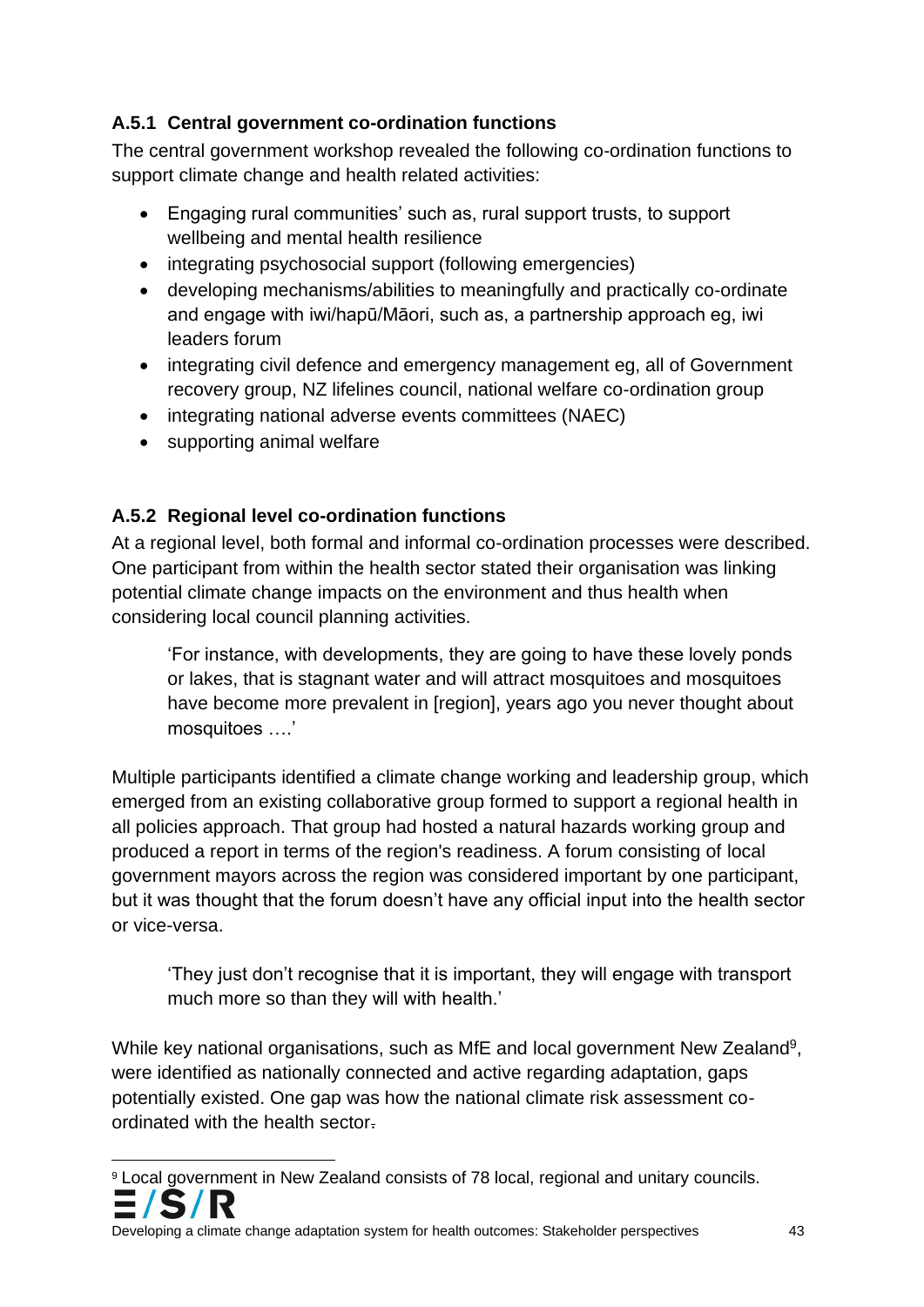Insufficient resources to support engagement in co-ordination activities was seen as a barrier, they included staffing issues, a lack of interest or 'headspace'.

'How can [we] tackle climate change, we do not have enough money to run the [organisation] as it is? It all comes down to the dollars and where do we want to invest?'

One participant reflected that increased connection between health and local government had previously been achieved through funding dedicated positions designed to work across both sectors. Funding for these positions had been removed some years ago.

When asked whether there was a specific organisation that **should take the lead** on health adaptation co-ordination, some interviewees were not sure who that should be or whether there needed to be a lead at all. One organisation was waiting for the climate change commission to prepare general climate adaptation guidance and did not want to get too far ahead. Others did not know of any regional leaders in this area, or overarching plans for health adaptation in other regions.

'It is really hard to know if there should be a separate agency looking at climate change to bring those conversations together. It covers such a vast spectrum of activities, or is it just setting a really strong expectation at a central government level that individual agencies will work with other agencies and they will have to demonstrate how they have done that.'

'If the right instructions were coming from the top, from politicians, there is ambitions within the different organisations to do what they can. Would like to be Government wide, where each minister should address climate change.'

There were numerous views surrounding what good co-ordination would look like. Elements included: knowing who to connect with; resourcing; well documented and organised processes; clear mandate and purpose of coordinating group; understanding context and history of people and places, particularly with mana whenua.

'Knowing who is in your neighbourhood (who to co-ordinate with) and having the breadth and depth across to be able to think about who isn't there'

'[Good co-ordination]…looks intentional, it involves the governance level direction and doing something concrete, like saying we will work together on these things, having targets, having reporting, it's transparent, you are doing it, and it is practical. And you are committed and accountable for doing it.'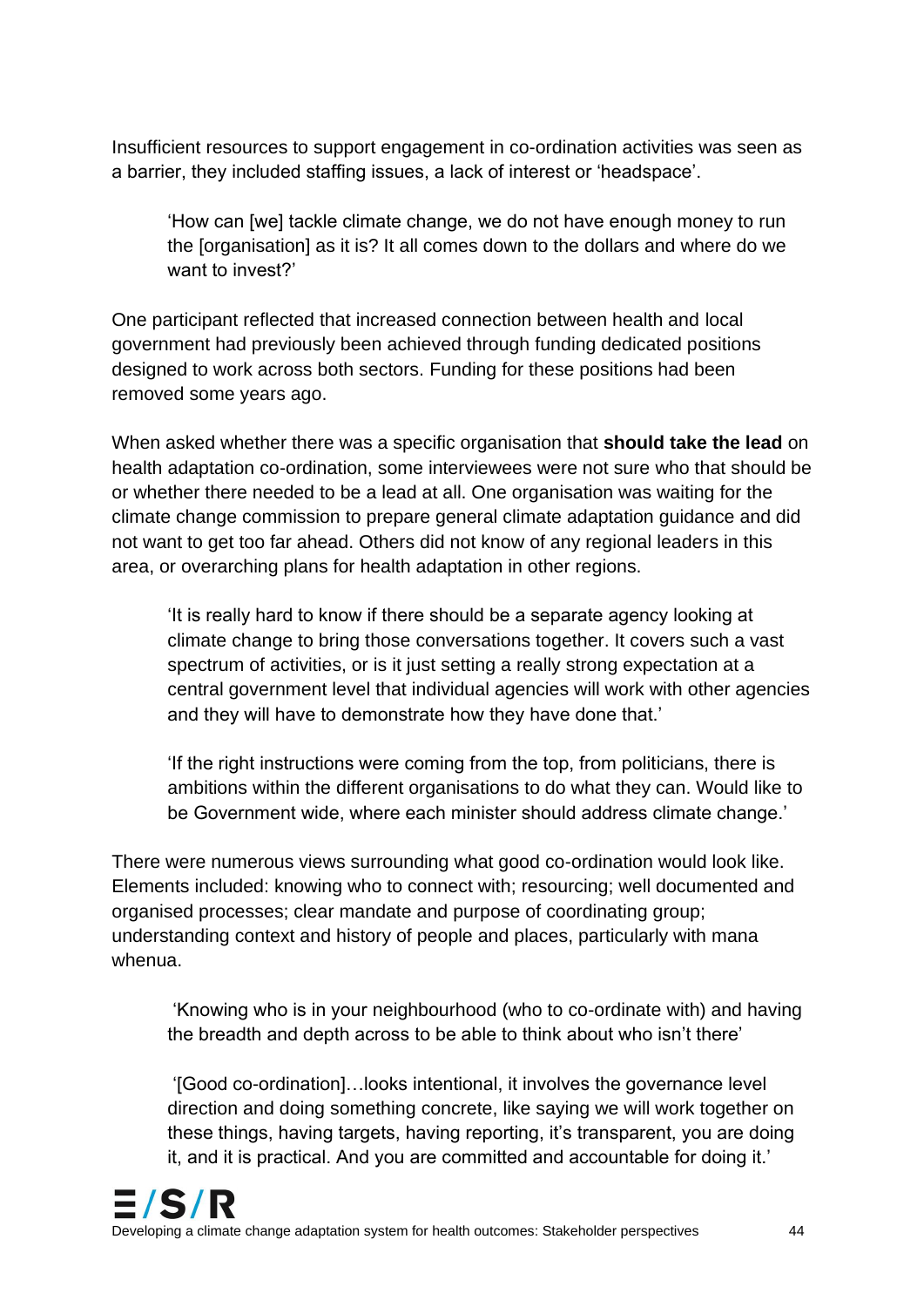'Legislative mandates and ideally funding, capacity building around how to actually be a good partner would enable good co-ordination'

'understanding localised nuance and an idea of mana whenua status that was respected across all of those areas as well a leader that people will follow that did not have an agenda and was not organisation focussed'.

One view was that co-ordination should support understanding local perspectives and feeding these up to inform regional and national action.

'There needs to be a national view that is informed by localised conversations**'.** 

A partnership group that developed out of a health-in-all-policies approach was noted by multiple participants as a useful co-ordination mechanism:

'it has [iwi], transport, health, regional and local governments, a very tiny secretariat, governance, senior management, technical working group, it meets regularly and is responsible for spatial planning on a reasonable wide scale'.

Another model noted was used in regional water management planning. This involves local groups, where multiple interests are represented and supported by scientists.

One participant commented that legislation to support transport co-ordination and a regional level was 'changed a few years ago to get rid of all community representatives, no public health representation, no specific environmental representation, no specific cultural representation' even though these representatives were valued.

One organisation was making the effort to work with other organisations on climate issues but would prefer mandated enduring relationships rather than 'submitting things'.

Examples of inefficient co-ordination were also given that included duplication of work requested from central government 'because of lack of co-ordination between the Minister and the Ministry'. .

Although some organisations are already working together, there was some confusion over how co-ordination between organisations occurs. It appears that some important discussions are driven via local government which have an internal climate change working group. It was known that those groups are working on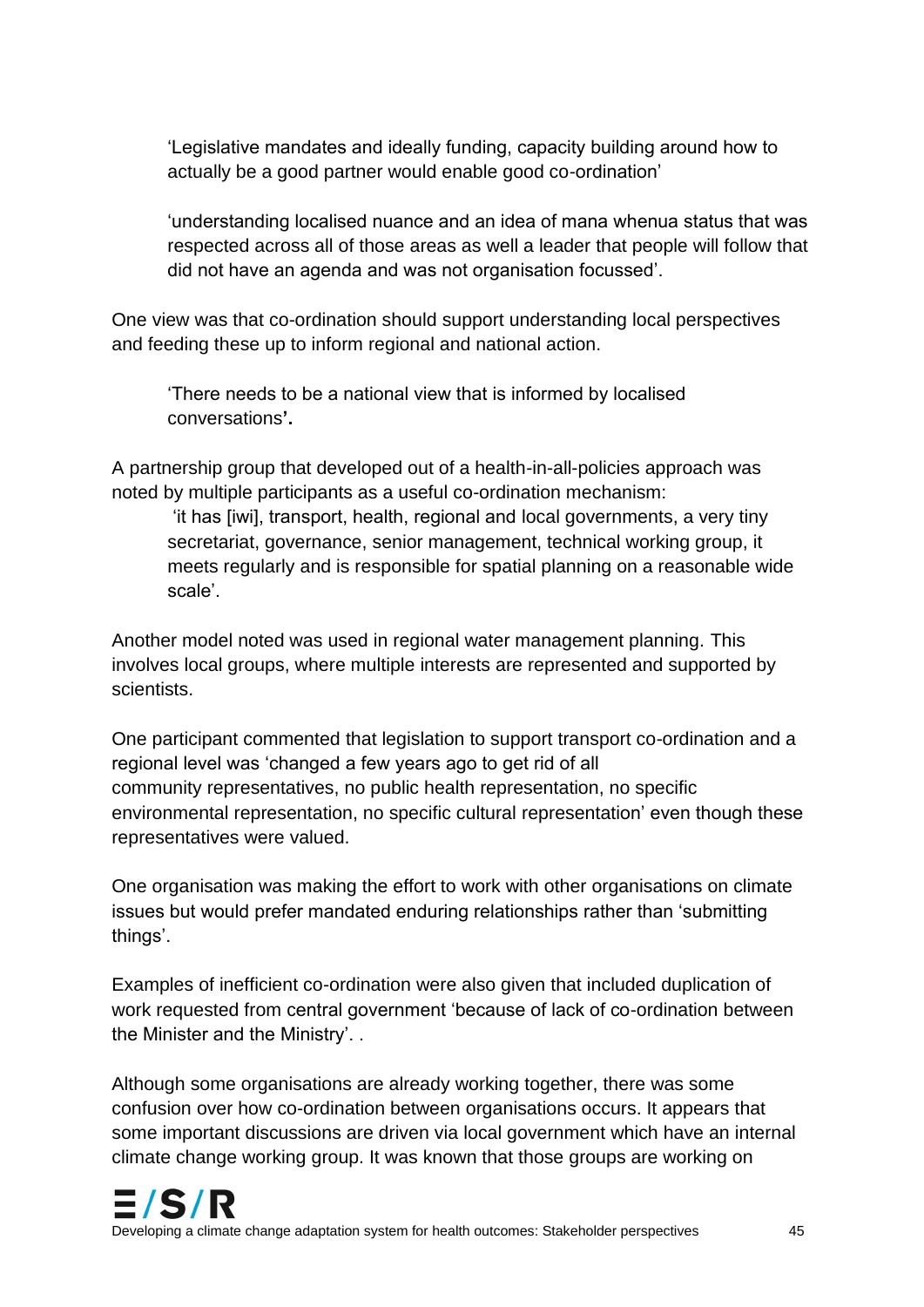regional risk assessments that are aligned with the national MfE climate change risk assessment. Both assessments include a human domain that includes health. However, information about the assessments was limited because only two of the interviewees (from a regional and city council) had been involved in them.

'The councils have been doing risk assessment workshops, but they haven't invited health to those workshops'.

Nationally, one interviewee thought that there was only 1.5 full time equivalent persons in the Ministry of Health dedicated to environmental and climate change issues. They commented that 'these positions are new positions which is fantastic but not nearly enough'. There was also knowledge that the Ministry for Primary Industries had researchers working on climate change mitigation and adaptation. Overall, across the interviewees there was a sense that a conversation was building around health adaptation planning, some disconnect between agencies and knowledge holders was identified, and a conversation on climate change adaptation (including health) at a national level around health was occurring.

A key challenge was connecting the dots; those currently involved in climate change adaptation planning do not necessarily make connections to health.

'The problem is the Ministry of Health is not seen as a natural partner for other agencies. They are completely siloed off as hospitals and patients, other agencies do not see that there is a role for them in public health.'

'This appears to be an issue for public health units that try get their foot in the door so that health can be represented….discussions focus on risks without thinking about the health impacts.'

'…it has never come up [climate change and health], people have never even said they have an interest in it'.

## **A.6 System 3 Control functions**

The VSM articulates two types of control function for climate change and health adaptation planning 1) allocation of resources required to meet variability of operating environment; 2) monitoring and audit functions across operations to support allocation of resources. Control functions are focused on implementation, guiding collective efforts across operations to achieve policy objectives. The focus here is not on command and control, but agreeing expectations, distributing resources, and sharing information from monitoring across operational functions back into policy decisions.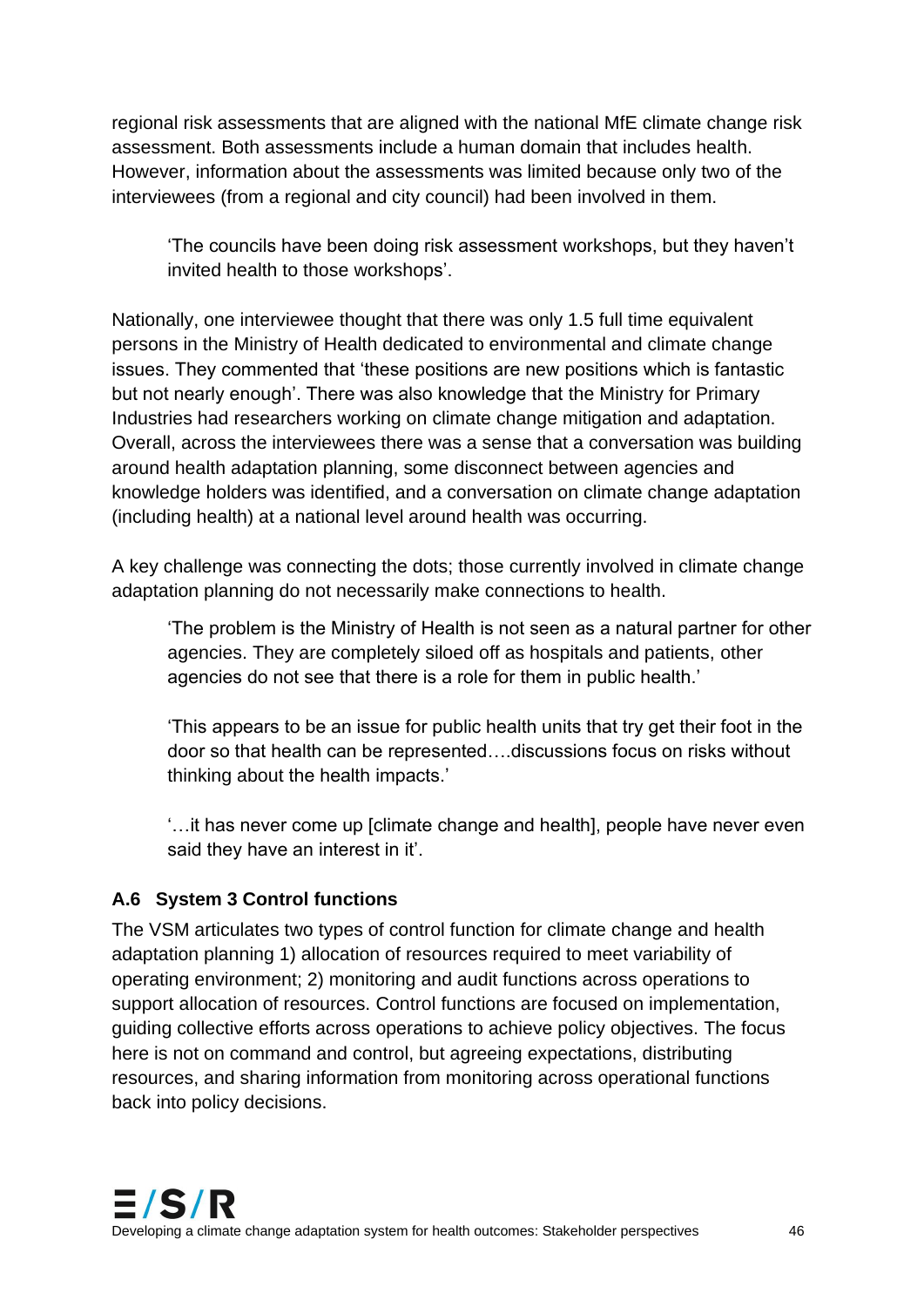## **A.6.1 Central government control functions**

At the central government level, participants identified control functions that gave 'health a greater voice', which could be achieved by all agencies applying a 'health' lens across climate change decisions. In addition participants suggested alignment of control functions between local and national levels (eg, plans, contracts, policies) that will need resourcing to allow health considerations in climate change adaptation.

## **A.6.2 Regional level control functions**

Regional and local government control functions include activities such as air quality plans and water resource management. Local government has a control role under the RMA to conduct land use planning, as well a development of district plans and community needs assessments.

Control functions identified for health and health allied sectors included business continuity planning, life and utility, provision of psychosocial support, climate change and emergencies, risk assessment of climate-sensitive diseases, education and training and prepositioning supplies.

Contributing to local government and RMA decisions was identified as control a function for iwi.

At a regional/local government level participants were asked **where they thought key decisions** for how adaptation to climate change for health are currently being made and where they thought decisions **should** be made.

Some participants did not know where decisions were being made. For example, one participant did not think health impacts from climate change were in anyone's mind as there were lots of important issues that people had to deal with. Another said there is a willingness to work on adaptation but did not sense any form of local leadership or direction.

Other participants believed decisions were being made at central government level. One participant said they were waiting for the climate change commission to give direction. Another interviewee said they hoped that these conversations are happening at a local level, however they were unsure who the decision makers were in their region. There was recognition from some that iwi are currently considering climate change mitigation and adaptation. It was also noted there are nuances for mana whenua to be taken into consideration, and anyone with decision making powers needs to uphold their Te Tiriti o Waitangi obligations.

When considering where decisions **should** sit in the future, comments can be grouped under two interacting themes. First, central government sets decisions and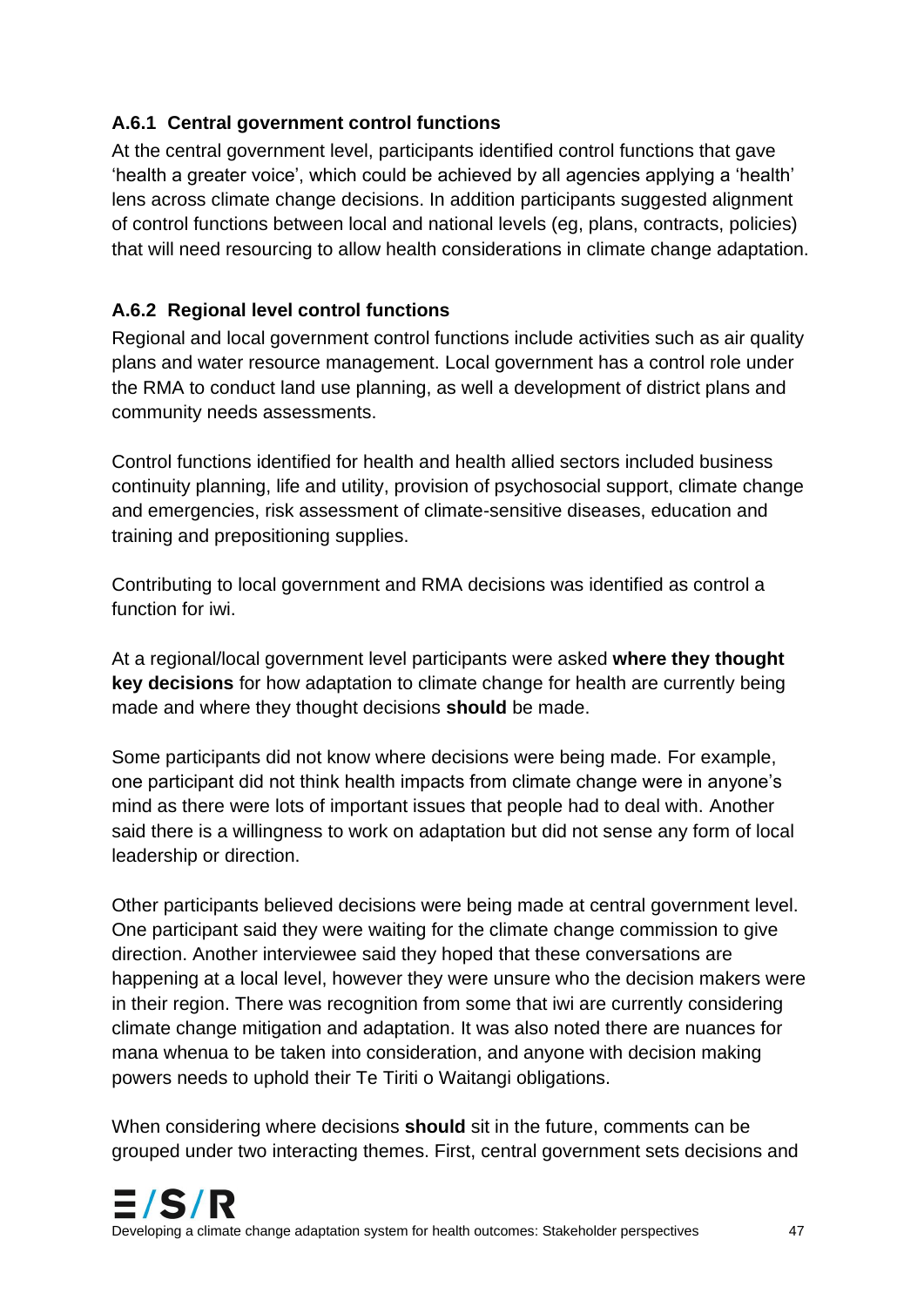interacts with regional government and agencies. Second, the Ministry of Health will set decisions that interact with health and non-sectors.

The majority of participants thought decisions should be made nationally at central government as climate related health is a national issue and will require resources of central government. However, given the cross-sectoral nature of the issues, there was no one clear location suggested for the control decision making. One suggestion was ensuring cabinet had advisors who would be required to join-up decision making. Another participant thought that the State Sector Act reform could be used as a mechanism to create more formal climate adaptation dialogue.

Although most participants thought central government should be making the decisions, a few also thought that while central government was taking the national view and planning for events around the country, individual DHBs need to be focused on their own geographical areas. So, the national level would be identifying what to focus on and at the regional level the focus would be on how to implement central decisions, given expected regional differences in the effects of climate change. It was noted that in order for DHBs to do this, they needed national leadership.

One participant thought adaptation should be built into Ministry of Health projects, by ensuring that each considers sustainability. This was also reiterated by another interviewee who said it should be similar to Health in All Policies (HiAP), in that climate change adaptation should not be the target of every policy, but it should always be considered in every policy.

It was noted that if 'health' is viewed as being wider than physical health, and if it is viewed as being determined by wider social, economic and environmental factors, then health is about all sectors of Government.

Audit and monitoring functions are important for control functions, but most focus beyond the performance of individual operational functions and provide a whole system performance perspective.

Most participants were aware of monitoring that provides information on aspects of the environment, incidence and prevalence of disease, and some wellbeing measures. There have been early attempts at monitoring impacts of climate change, but most data are collected for other purposes. It is not clear if data are being used for the purpose of supporting control and co-ordination functions. Understanding change over time was seen as important for monitoring impacts of climate change. One participant suggested that, while changes in the value of environmental indicators can be seen over time, there does not appear to be an associated change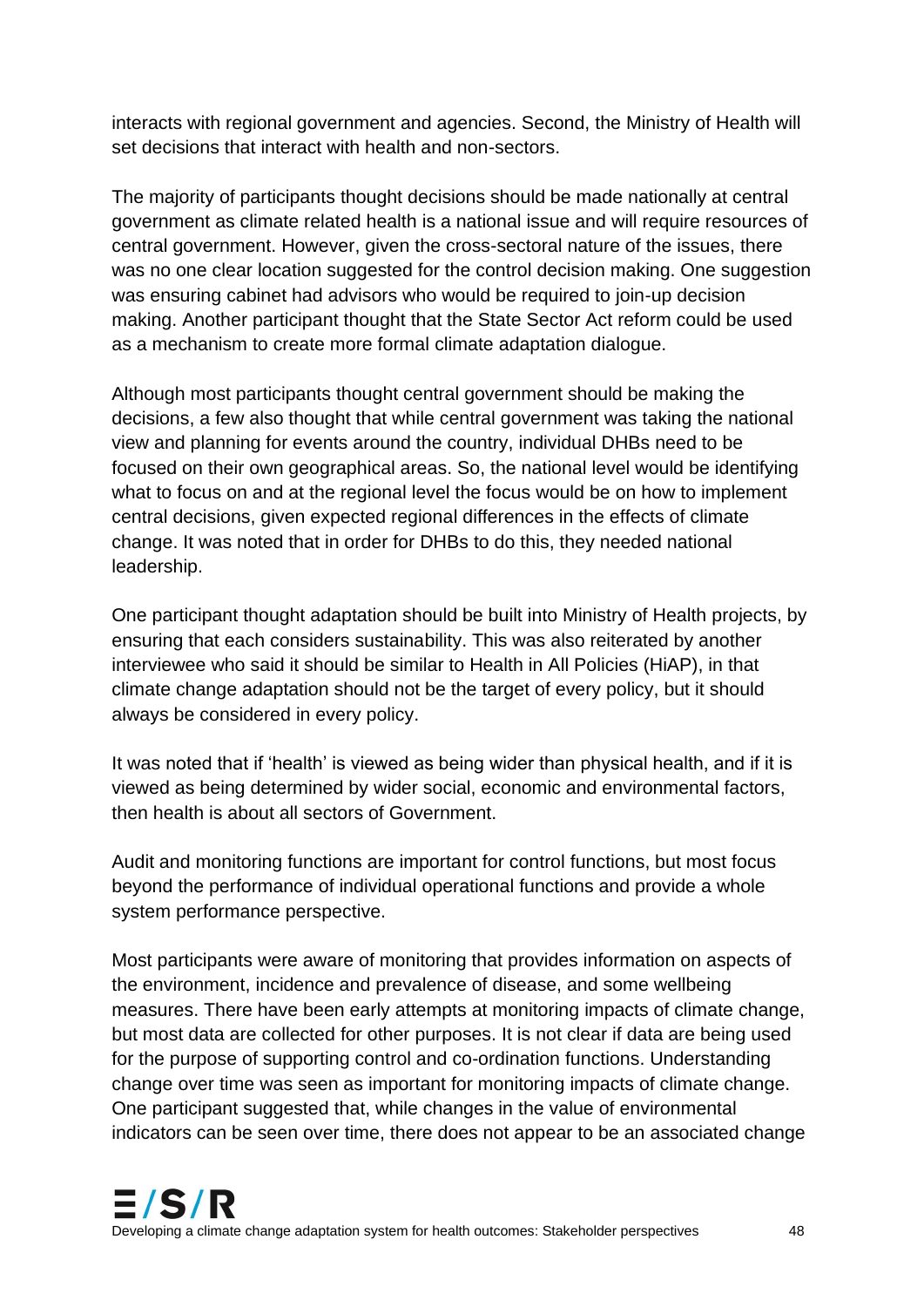in decisions about activities affecting the environment. This suggests that monitoring is not yet informing control functions.

Monitoring health impacts of climate change was considered the responsibility of the Ministry of Health by most participants, with a supporting role at regional level for public health units. A cautious perspective was noted by one participant, suggesting public health units are not sufficiently elevated within hierarchy of district health boards to support a strong relationship between monitoring and resource decisionmaking. A role for universities and crown research institutes was noted by one participant.

One view was that iwi/Māori should be leading the monitoring because Māori have a holistic worldview. Therefore, if Māori led monitoring it would be a holistic approach based in te ao Māori. They said:

'Because we [Māori] have never separated what is occurring in our water and actually the health of our people and all of those concepts that come with it…just like I cannot talk about health outcomes without talking about education. It's actually a given in the worldview.'

Related to a holistic view, and acknowledging the interconnected determinants of health, one participant felt that central government needed to take a coordinating role of data collection across sectors.

The Climate Commission was mentioned by one participant as the agency that should do the monitoring as well as the State Services Commission. If they did not, they said there needs to be some sort of other stewardship agency to have some oversight.

## **A.7 System 4 Intelligence functions**

The intelligence function seeks to combine information from monitoring conducted under the control function and with a view of changes in wider operating environments. Information is then presented in a way that can support decision making for both policy and control functions.

## **A.7.1 Central government intelligence functions**

At central government level, participants described intelligence functions as:

- data stewardship use of existing tools/information/data
- collection/analysis/dissemination; accuracy; emergency health threats knowledge gaps; knowledge management
- health impact assessment/needs analysis to inform planning
- hazard identification/risk assessment– to inform planning

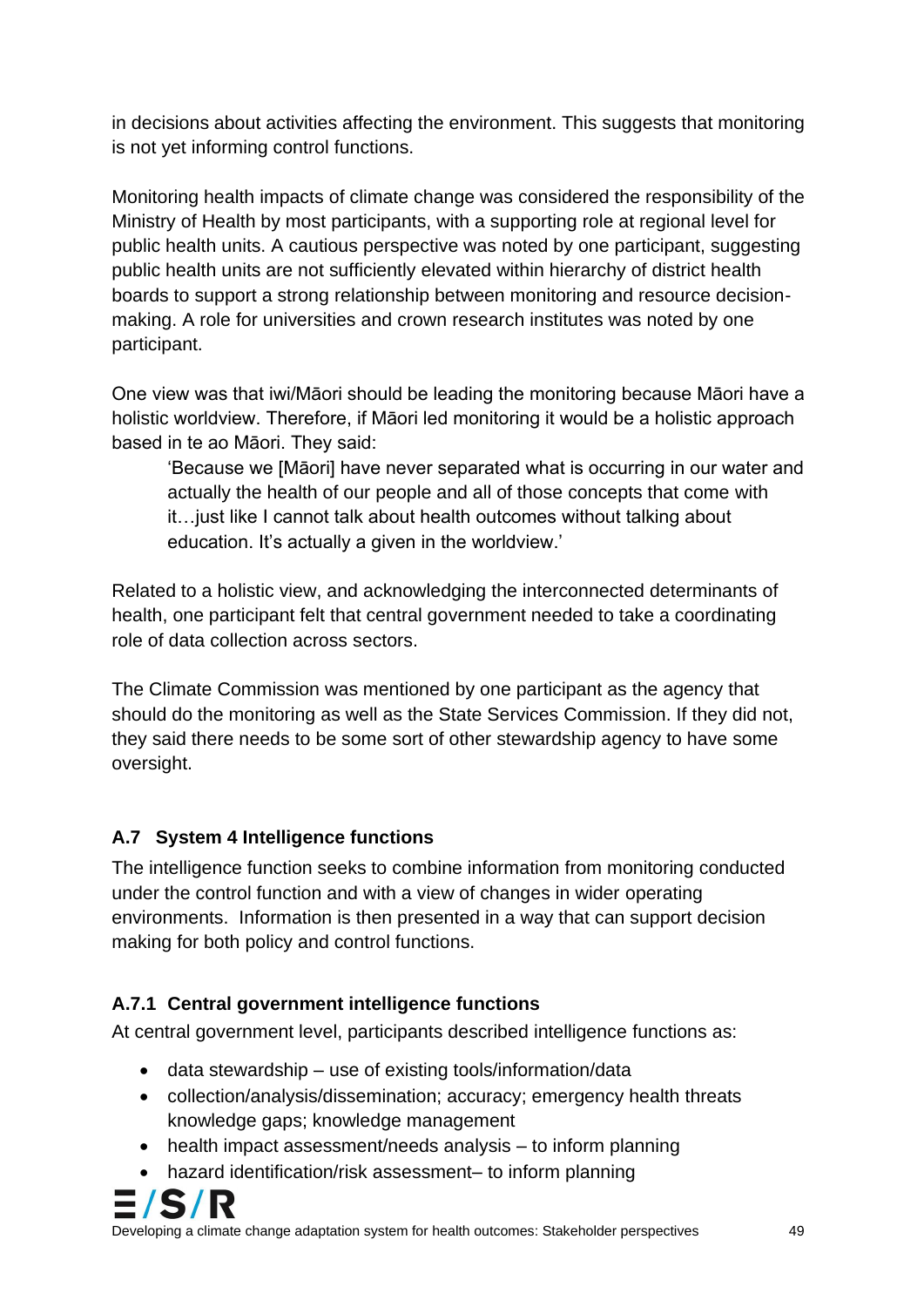• vulnerability assessment – to inform planning.

Examples of current intelligence functions included:

- characteristics of the local environment
- natural hazards
- social networks/whakapapa
- mātauranga Māori
- transport infrastructure
- statistics New Zealand/integrated data infrastructure
- research from eg, national institute of water and atmospheric research, institute for environmental science and research, the national science challenges (deep south, building better homes, towns and cities), forest and bird,
- places of significance
- impact analysis/vulnerabilities.

## **A.7.2 Regional level intelligence functions**

At a regional level there seems to be a mixture of existing monitoring and intelligence functions:

- DHB reports
- Commission reports
- Treasury reports
- network meetings with external stakeholder groups
- situation reports from civil defence
- general and social media
- health census data
- wellbeing index
- resident's satisfaction surveys
- state of the environment reporting indexes and indicators
- deprivation index.

Some of these functions are useful for thinking about climate change impacts on health whereas other were identified as needing further development to make links with climate change more explicit. It is not clear whether there were any systems in place that could monitor the adequacy of services or interventions for supporting health outcomes in response to changing climate.

Participants were asked where they thought responsibility for intelligence lay. That is responsibility for looking externally at the operating environment (political, social,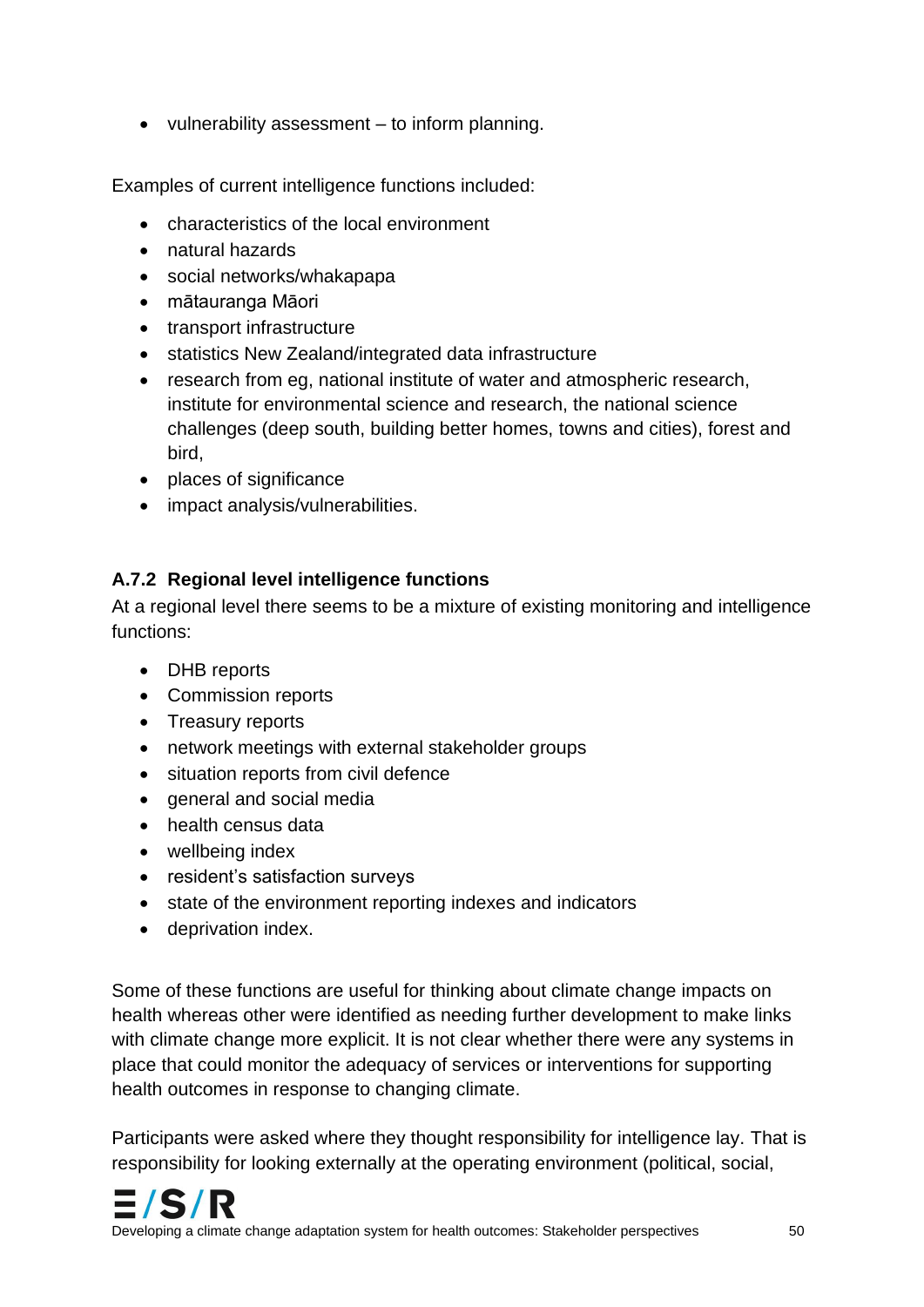legislative, economic, cultural and natural environmental factors that significantly affect the implementation of any co-operation) to support adaptions For this set of questions an assumption was made that, as impacts of climate change increase, there will be changes in health needs and the operating environment for health services.

One participant said that their organisation has an extensive research and monitoring programme. Water and climate change are top priorities as were community wellbeing outcomes.

Another participant thought that more specific data was needed to reflect climate impacts as current systems were designed for other purposes. For example, in thinking about environmental health:

'This ideally would also include environmental data, as there are now links between climate change and drinking water ie, water quantity, tracking of bores – salt intrusion, flooding and turbidity issues.'

It was not clear how existing data are used to support health related policy or implementation decision making. For example, it was noted that:

'The climate is changing everywhere, and it is changing everything. We are not at the point of knowing which communities are going to have to be moved but they do know there will be. This will impact on GPs, hospitals, health infrastructure etc.'

Some participants were quick to note that in order to monitor critical aspects of climate, health and adaptation, resourcing is required:

'Public health needs to have more focus and resourcing; it is very difficult at the moment they are always stretched. The Government needs to acknowledge some of those issues.'

'Resources, if someone is expected to do something for it, they have to be paid for it, but anticipating what people need to do or when, it is really hard and how do you put a value on it?'

Another theme was identifying which organisation has responsibility for monitoring, and strategy, when the impact could be health related but not in the health sectors control. For example, who was responsible for climate related impacts on housing or food issues:

'One person is thinking about housing but doesn't not think climate change is part of that remit. They don't have anyone currently working on food issues.'

Another interviewee commented that generally the health sector addressed acute issues rather than long-term resilience building and capacity.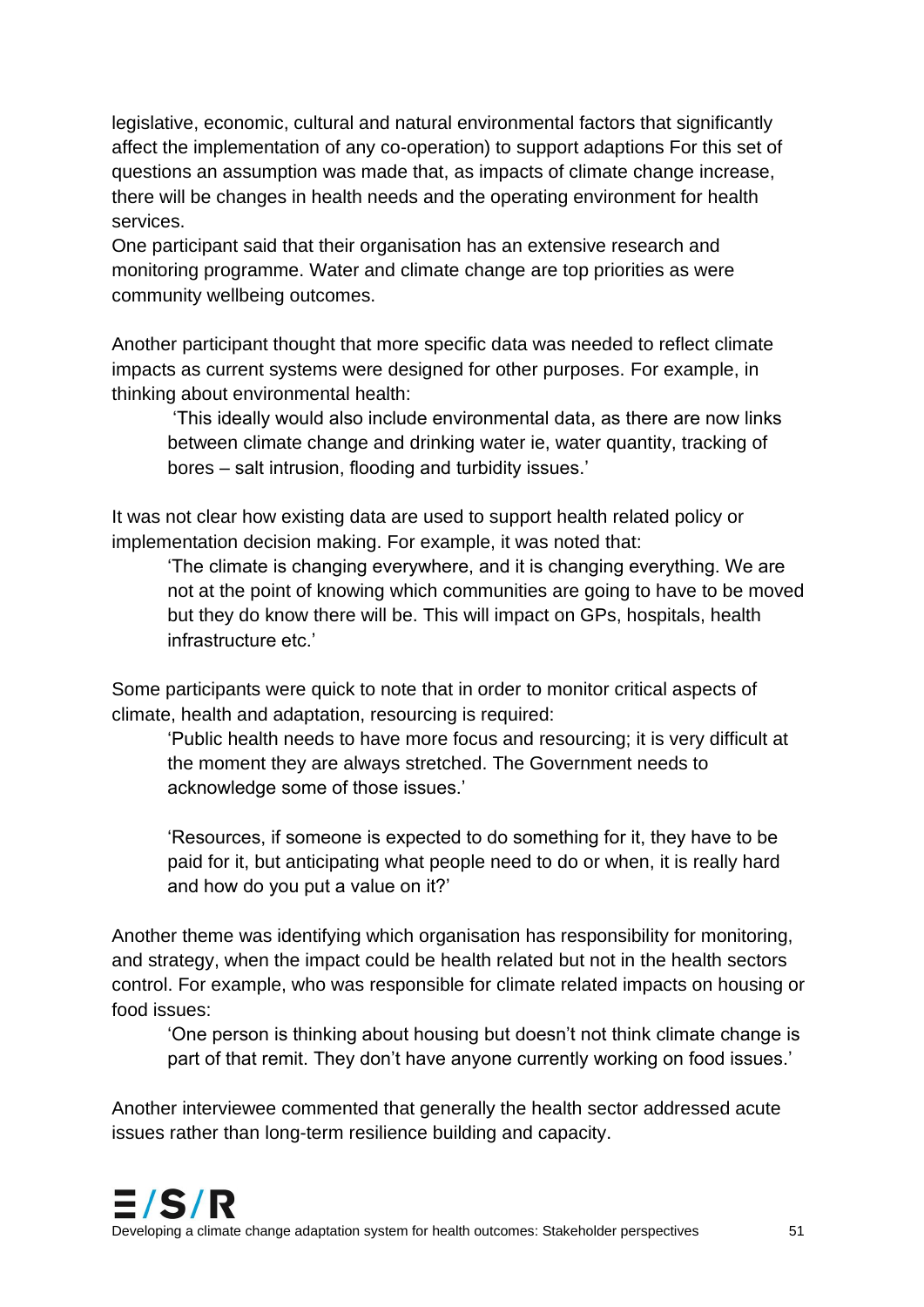Most participants believed that monitoring information should be shared across other organisations and be publicly available.

'Information should be shared for the greater good. There is also a question around who should have responsibility for sharing information? One organisation thought it was important that monitoring information was clear on who was being represented within a given community and what responsibilities were held with other organisations. 'Generational thinking' was also important 'so that will hopefully always be in play, looking at the legacy'.

From a VSM perspective, information will need to be shared across organisations responsible for delivering operational functions, as well as organisations involved in co-ordination, control and policy functions.

Many participants are already sharing information between local government and DHBs. Two models of sharing and using data were given by interviewees, the police integrated response approach and the use of wellbeing indexes.

'They had the right people and the right agency paying for it, the police paid for all of it but they still had the other agencies involved so having a really awesome lead agency, funded properly and bring the right people in and give it the time is all important.'

There were different views on **how** information should be shared and used.

'Information should be shared via a central repository because the data belongs to everyone and everyone should be able to access it.' 'There should be some grand coalition led by the Crown and [iwi], for the Crown I would have the DHB, local Ministry of Education, Ministry of Health, Te Puni Kōkiri, and key community leaders in a special working group to develop a response to regional climate change. Hopefully it would be meaningful.'

One participant specifically suggested open collaboration using monitoring information for decision making and prioritising the voice of mana whenua.

Collation of relevant information was considered by one participant as challenging. 'NZ is bit fragmented, trying to get all the information together is tricky.' For example, 'in terms of air quality the environmental health indicators are reported nationally but you can't pull it down to your region. That would be more helpful'.

## **A.8 System 5 Policy functions**

The VSM includes a policy function that defines the goals of the whole system. It is responsible for overall governance and direction. The policy function must work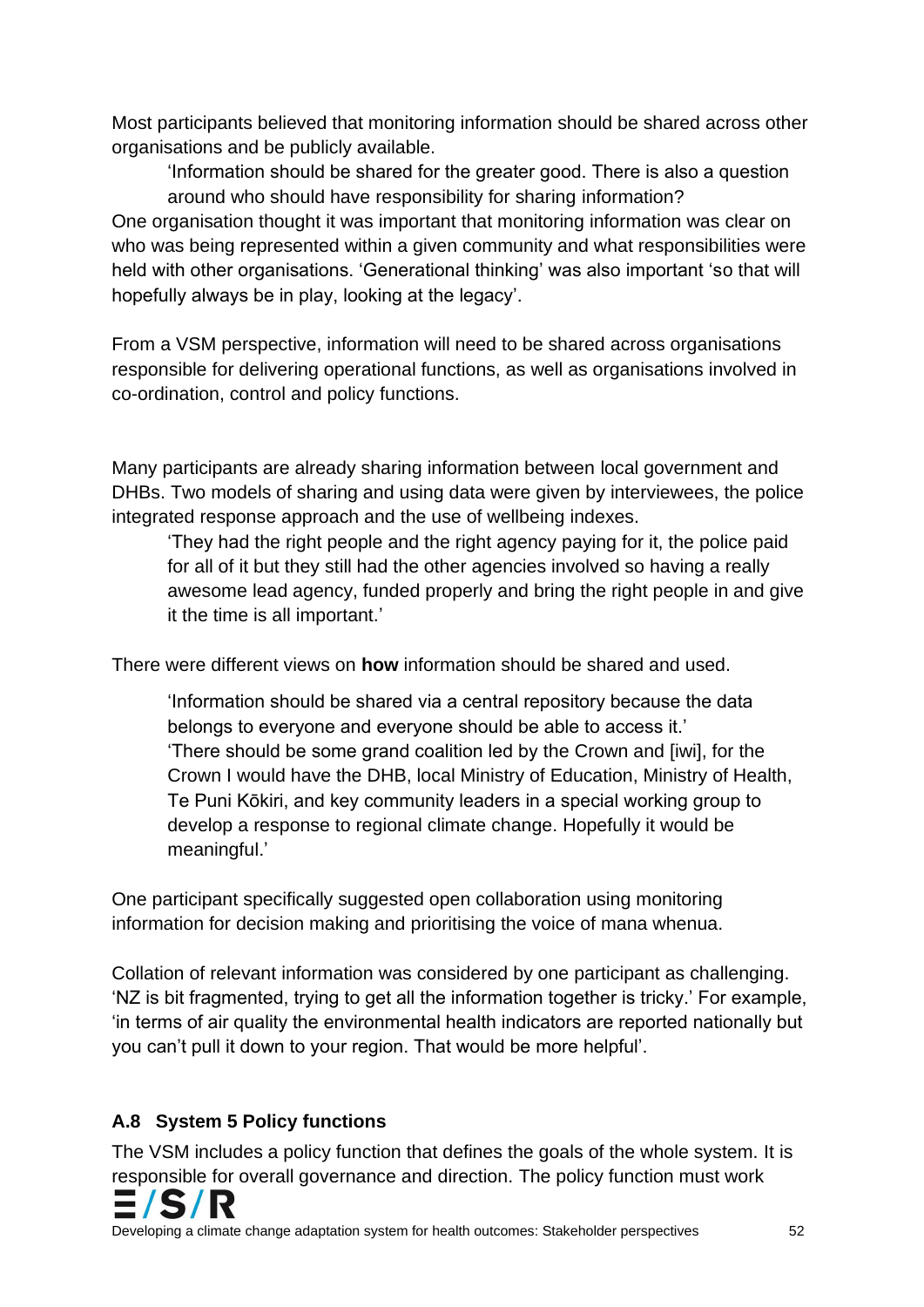closely with operational functions, which implement the policy direction. To be responsive to changing operating environments, policy must understand challenges and successes experienced across operations. The connection of the coordinating function, control functions of audit and monitoring, and intelligence functions are key to this policy/operations connection.

## **A.8.1 Central government policy functions**

Central government participants identified some key policy insights:

- all levels of Government to engage on the topic of climate change and health adaptation
- co-design policy consultation, particularly with iwi, DHBs and local government
- use existing levers such as the RMA and national environmental standards infrastructure requests when considering climate related health adaptation activities
- use annual planning guidance for DHBs from the Ministry of Health to include climate change and health considerations
- that stronger direction was required from the Ministry of Health to DHBs, eg. incentives for compliance to do adaptation and accountability structures.

## **A.8.2 Regional level policy functions**

## **Use of existing policy mechanisms**

As described by participants, the health sector is seen as implementing strategic direction from the Minister of Health and Ministry of Health. District health boards Direction receive annual direction from the Ministry.

It was also noted by one participant that the Health Act 1956 gives power to Medical Officers of Health to take into account environment impacts on health. The Health Act also tasks local government with a role in protecting public health (part 2, section 23). The four wellbeing's (social, economic, environmental and cultural wellbeing, present and future<sup>10</sup>) of the Treasury's living standards framework, city council long term plans and the RMA were also mentioned as policy levers.

Given the requirement for local government to consider climate change in decision making, and local government's influence on natural and built environment within a region, several participants described local government as a key actor within regional climate change adaptation. There was little discussion of the adequacy of

<sup>10</sup> Local government Act 2002 (2019 amendment) – Part 2, 10 Purpose of local government (1) The purpose of local government is— (a) to enable democratic local decision-making and action by, and on behalf of, communities; and (b) to promote the social, economic, environmental, and cultural well-being of communities in the present and for the future.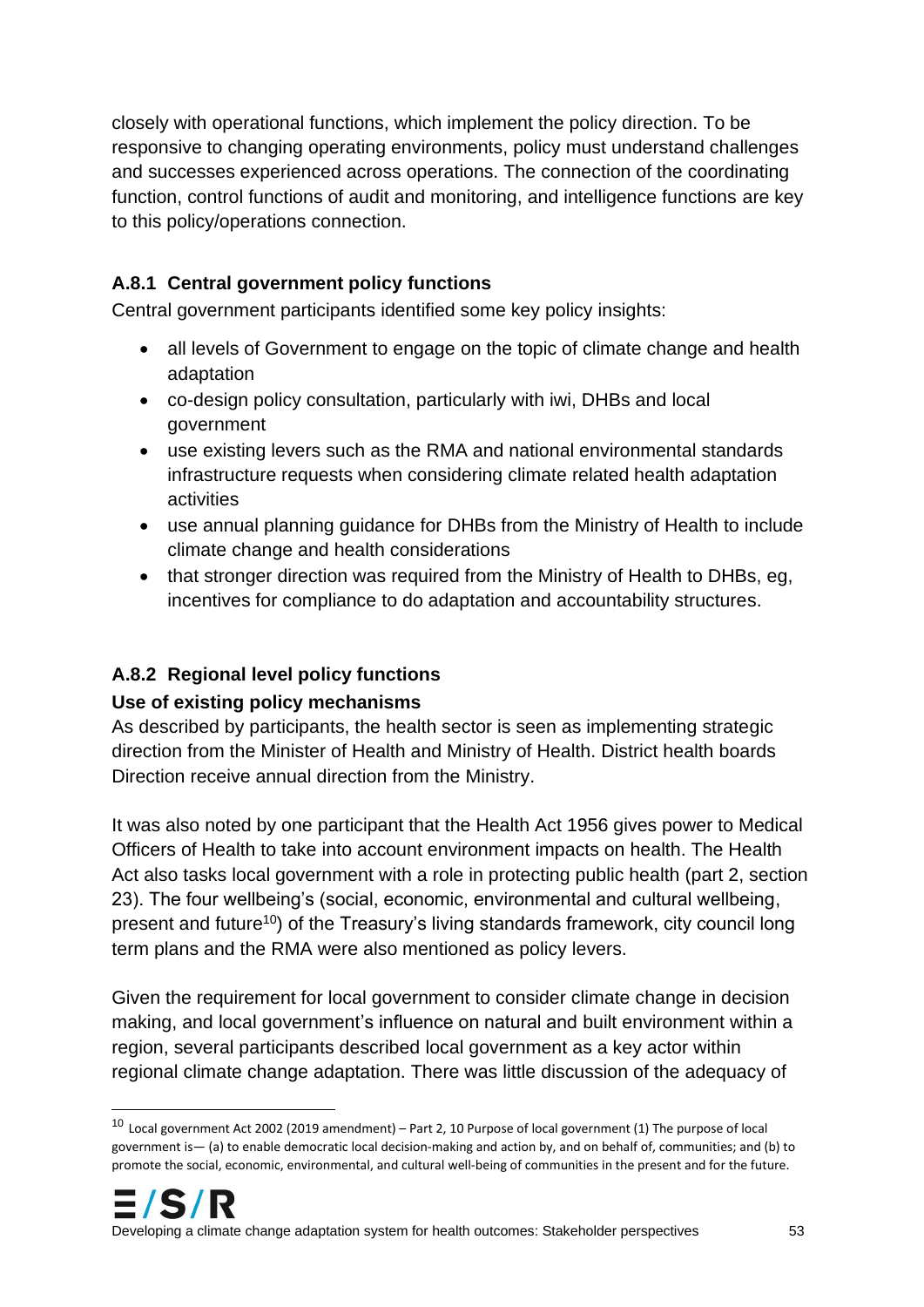the current legislative framework for local government in ensuring effective climate adaptation actions.

The lack of policy direction from Central government to local government and local/regional agencies, such as DHBs was discussed. One interviewee said there needs to be a separate strategy that is guided nationally by the Ministry of Health. This strategy should look at social, health, mental, education, climate change. They said; 'Unless there is a strategy [for health] we have found that there is no policy'. They also stated that there is a need for an over-arching strategy that other strategies can connect with. 'You can't get politicians to buy into something unless there's a document. It gets their attention.' They also continued and said that the goals in the strategy needed to be achievable and that sustainability within the organisation as well as adaptation needed to be considered. For instance, the organisation should be trying to slow down greenhouse gas emissions to reduce the need for continuing adaptation. While numerous impacts on health from climate change were noted by participants, to date, the impacts of heat on health was the only topic identified for which the Ministry of Health had provided direction.

While numerous impacts on health from climate change were noted by participants, to date, the impacts of heat on health was the only topic identified for which the Ministry of Health had provided direction.

### **What types of legislation and policy would support adaptation?**

Several participants talked about policy (and legislation where needed) as providing important strategic direction for regional and local agencies. It was clear that participants thought such policy should be enabling, rather than prescriptive, allowing for local contexts to be considered. For example, one geographical area was identified as unlikely to be impacted by excessive heat, whereas only four hours' drive away, another area was at increasing heat risk.

#### **What are the features of enabling policy?**

Policy expectations from central government require adequate resourcing for local action. Within the health sector, several participants noted the high demand for more health care service delivery. Even within the public health sector-public participants spoke of high competition for resources with little capacity for staff to take on additional workloads. Participants suggested that activities directed at adaptation could not be delivered without additional resource.

It was clear that most participants thought central government needed to set clear policy direction, which would support local level policy and activities. Equally clear, was the idea that policy needed to support local variation, with local people being involved in defining problems and solutions. There was a desire that central government direction would reflect issues and priorities from communities. Key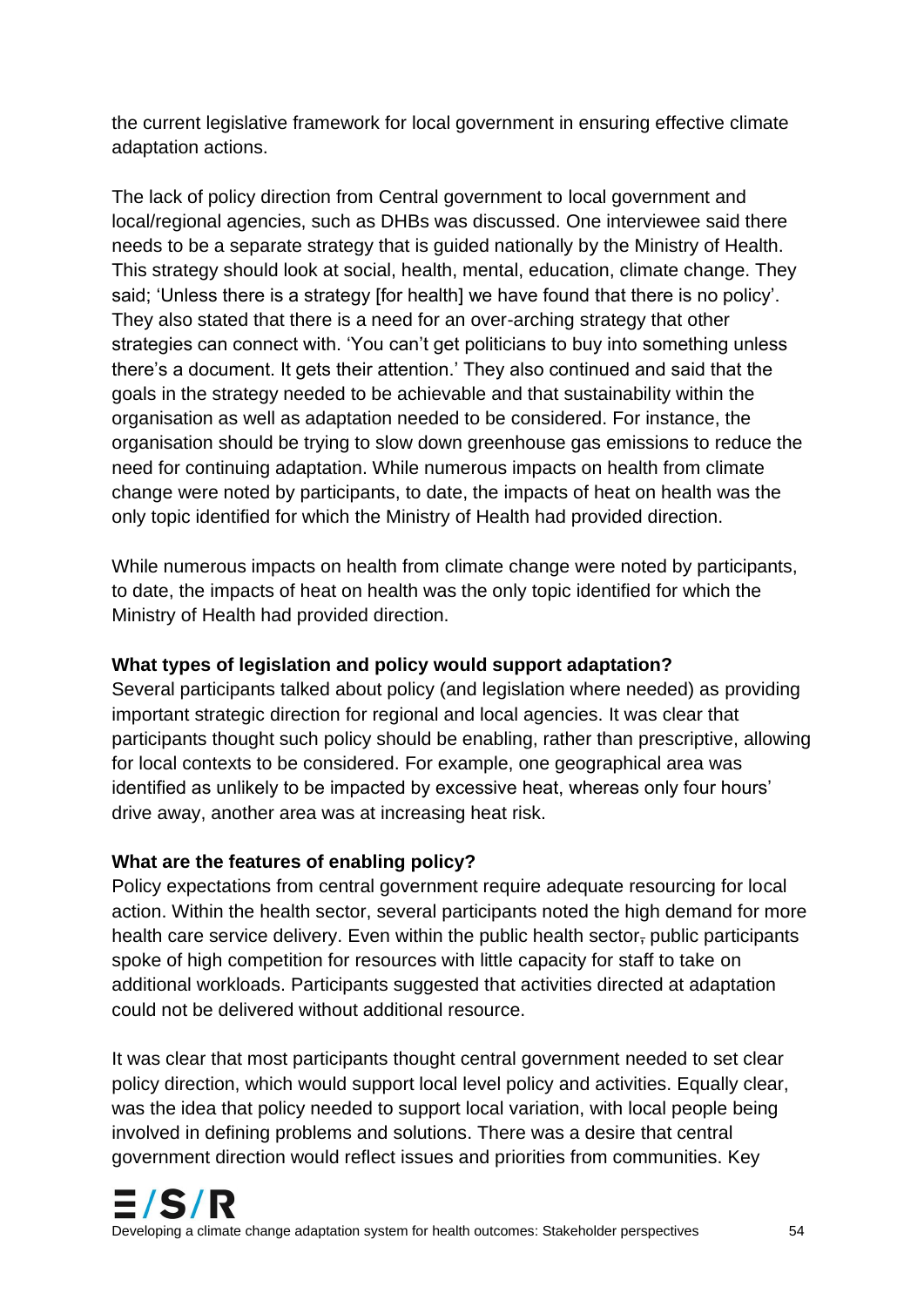within local community voice is the position of mana whenua, ensuring that adaptation reflects Te Tiriti o Waitangi relationships.

Within the region, climate change was seen as a cross-sector issue, requiring collaborative efforts across local government, environmental management, health, social service agencies and community organisations. While all participants could identify some likely health impacts of climate change, these issues were viewed by most as symptoms of interconnected causes. There was a desire that policy would support intersectoral action and not silo natural environment, built environment and people. Again, intersectoral action needs to be resourced.

'When you head is chocka of the narrow thing you are tasked to do you, there is just not enough headspace to think laterally and you are not thinking about who else do I need to be collaborating with to get my job done'.

An enabling policy was also described by some as one that sets minimum standards and expectations, whilst also supporting action that goes beyond the minimum. Some participants talked about the Building Code, Emissions Trading Scheme or the RMA, as examples where policy sets minimum standards expected. In areas, like the building code, the minimum standards themselves need to be changed to support more effective climate mitigation and adaptation goals. However, several participants noted that it is likely efforts will need to go beyond the minimum standards to increase resilience to climate change over time, and that minimum standards will need to rise over time.

#### **Interaction with monitoring and intelligence**

Monitoring the health impacts of climate change interacts with policy by identifying issues adaption should consider and the effects that adaptation efforts have had. Most participants considered monitoring should be led by central government. However, it was also recognised that monitoring would be used to support local adaptation activities, so the data needed to be available locally. This mirrors, to some degree, the discussion regarding central government policy that sets direction for local level adaptation action.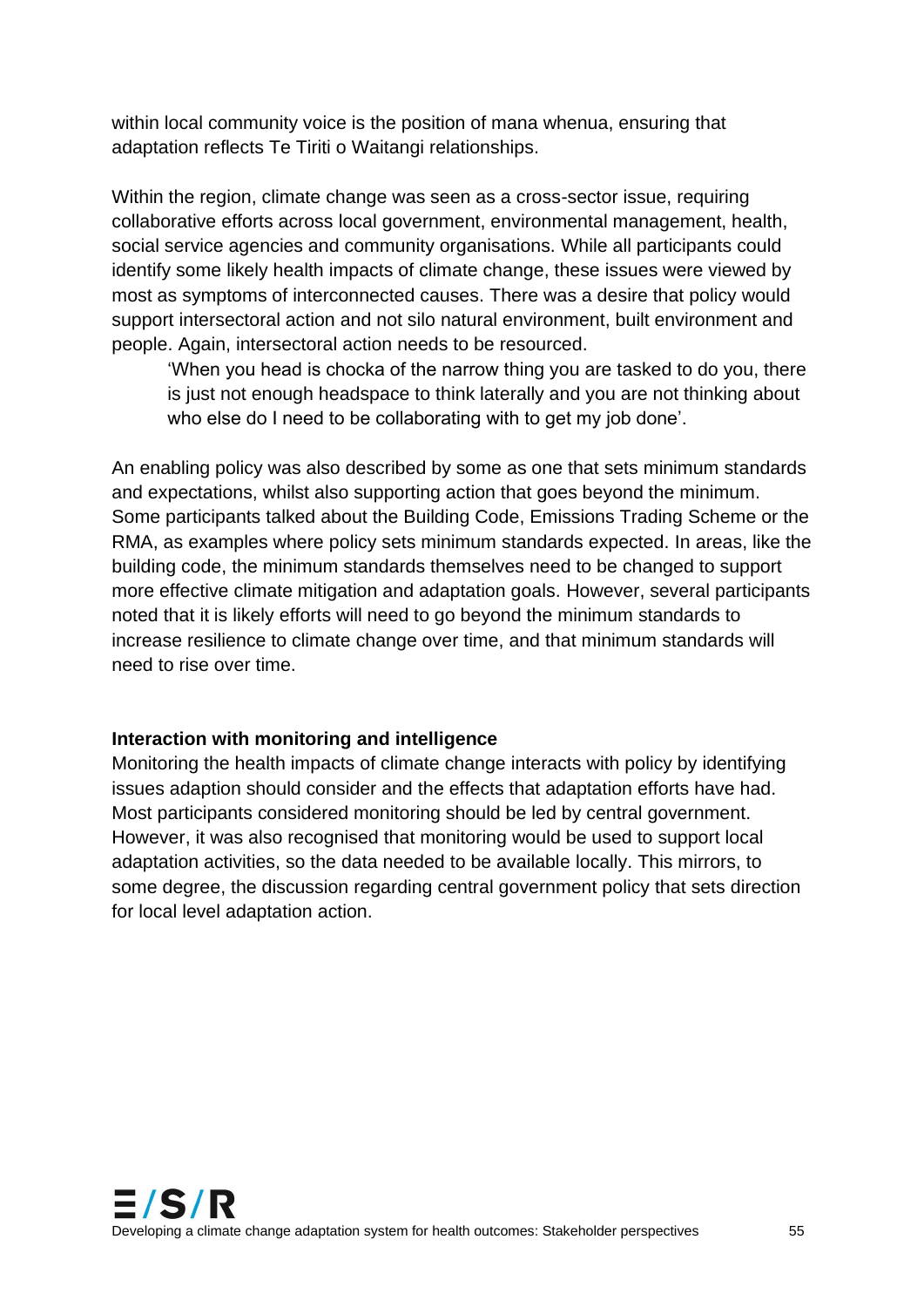#### Appendix B: Boundaries Sheet

Scenario 1 -Health care services (e.g. hospitals, aged care facilities) have heat health plans in place for heat wave events

Scenario 2 - DHB infrastructure planning identifies and plans to reduce risk to health care facilities vulnerable to sea level risk, flooding, storms and wildfire

Scenario 3 - Hapū are supported to relocate urupā (cemetery) to avoid damage from storm surges

Scenario 4 - Council infrastructure planning reduces risk from sea level rise and increased rainfall and drinking water contamination through sewerage and storm water management.

Scenario 5 - Urban areas are supported to increase urban forests as both carbon and heat sinks

Scenario 6 - Economic development activities seek to diversify types of rural business in order to reduce risk from climate related shocks (e.g. flooding, drought) and increase local biodiversity

Scenario 7 - Public Health Unit capacity to respond to communicable disease (food borne, vector borne, etc) is increased through workforce capacity building.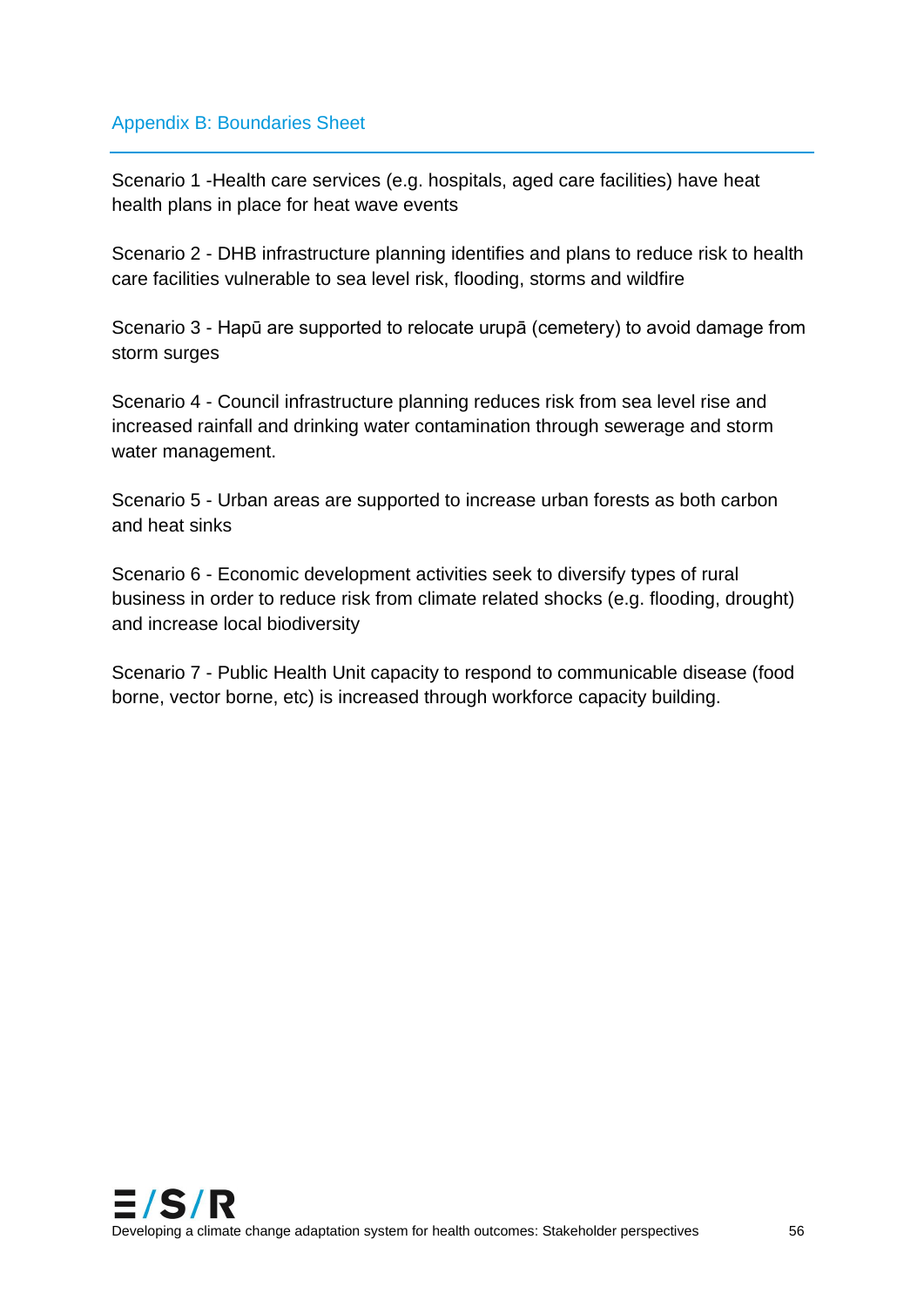### Appendix C: Relevant Legislation

#### **The Climate Change (Zero Carbon) Act 2019**

The Climate Change (Zero Carbon) Act 2019 provides a legislative framework for national climate change risk assessment processes and national adaptation planning.

Under the Act, a national risk assessment must be produced every six years, from which a national adaptation plan (NAP) is developed. The risk assessment must (section 5Zp part 1 a and b):

'assess the risks to New Zealand's economy, society, environment, and ecology from the current and future effects of climate change; and

identify the most significant risks to New Zealand, based on the nature of the risks, their severity, and the need for co-ordinated steps to respond to those risks in the next 6-year period.'

The Act directs the Climate Change Commission as responsible for developing the national risk assessment, and that it must take into account (Section 5ZQ): (3) In preparing a national climate change risk assessment, the Commission must take into account the following:

(a) economic, social, health, environmental, ecological, and cultural effects of climate change

(b) the distribution of the effects of climate change across society, taking particular account of vulnerable groups or sectors

(c) New Zealand's relevant obligations under international agreements

(d) how the assessment aligns or links with any other relevant national risk assessments produced by central government entities

(e) current effects and likely future effects of climate change

(f) any information received as a result of requests made under section 5ZW

(g) scientific and technical advice.

In response to the national risk assessment, the Climate Change (Zero Carbon) Act 2019 directs the Minister for Climate Change to prepare a national adaptation plan, which (Section 5ZS):

(2) A national adaptation plan must set out—

(a) the Government's objectives for adapting to the effects of climate change; and

(b) the Government's strategies, policies, and proposals for meeting those objectives; and

(c) the time frames for implementing the strategies, policies, and proposals; and

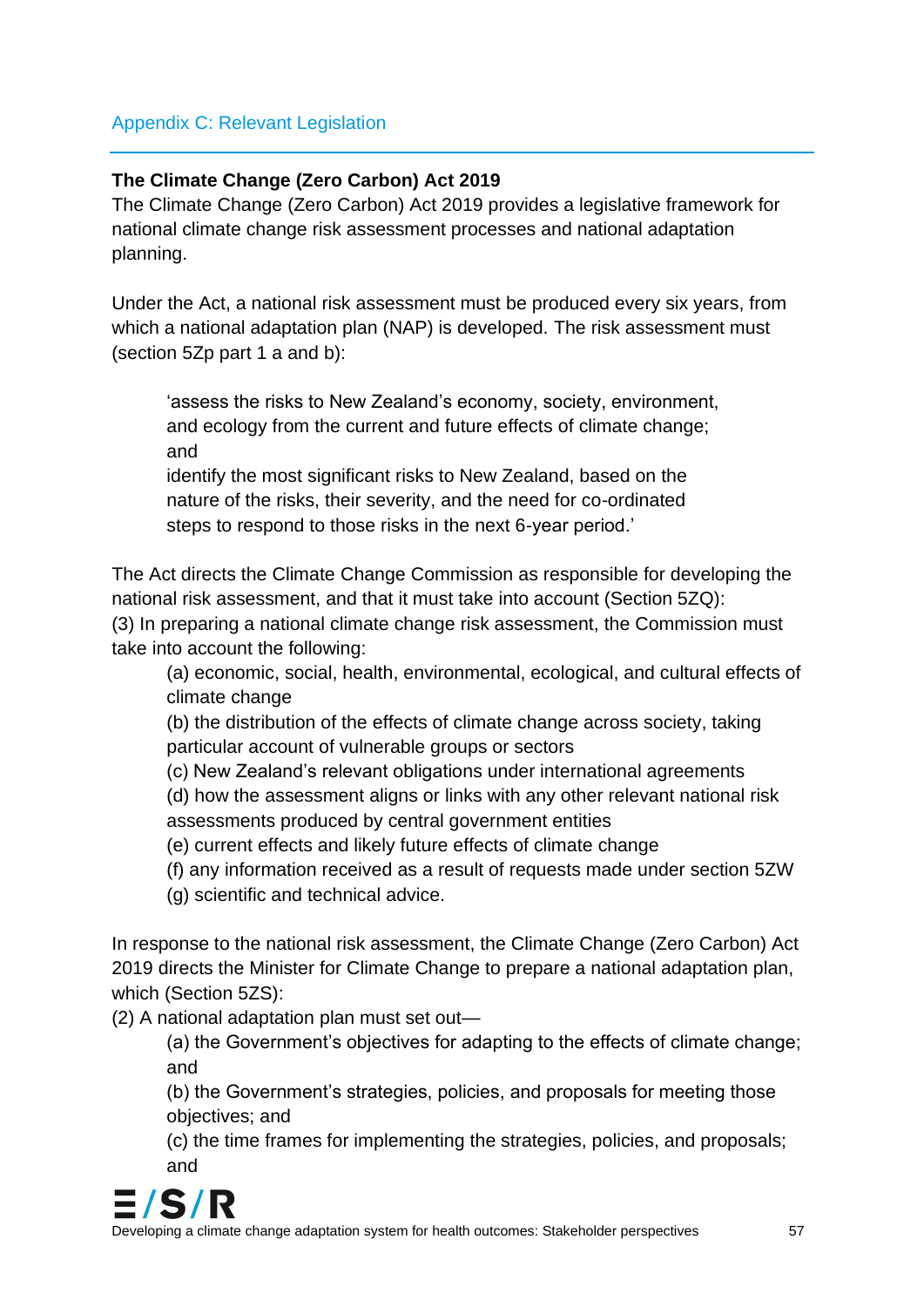(d) how the matters in paragraphs (a) to (c) address the most significant risks identified in the most recent national climate change risk assessment; and (e) the measures and indicators that will enable regular monitoring of and

reporting on the implementation of the strategies, policies, and proposals.

(3) A national adaptation plan may include any other matter that the Minister considers relevant.

(4) In preparing a national adaptation plan, the Minister must take into account the following:

(a) economic, social, health, environmental, ecological, and cultural effects of climate change, including effects on iwi and Māori:

(b) the distribution of the effects of climate change across society, taking particular account of vulnerable groups or sectors:

(c) New Zealand's relevant obligations under international agreements:

(d) any information received as a result of requests made under section 5ZW:

(e) any relevant advice or reports received from the Commission:

(f) the ability of communities or organisations to undertake adaptation action, including how any action may be funded:

(g) scientific and technical advice.

## **The Resource Management Act (1991)**<sup>11</sup>

Under the Resource Management Act 1991 (RMA) local government is required to consider the effects of a changing climate on communities. It is also required to incorporate climate change into existing frameworks, plans, projects and standard decision-making procedures. A climate change perspective is now integrated into activities such as flood management, water resources, planning, building regulations and transport.

The Quality Planning website has a guidance note that provides:

- an overview of how particular regard may be given to the effects of climate change
- information on expected climate change effects in New Zealand
- advice on methods for considering and addressing climate change effects under the RMA.

One of the changes introduced by the Resource Legislation Amendment Act 2017 is that 'the management of significant risks from natural hazards' is a new matter of national importance in section 6 of the RMA.

[government#:~:text=Under%20the%20Resource%20Management%20Act,and%20standard%20decis](https://www.mfe.govt.nz/climate-change/climate-change-and-government/adapting-climate-change/adaptation-and-local-government#:~:text=Under%20the%20Resource%20Management%20Act,and%20standard%20decision%2Dmaking%20procedures.) [ion%2Dmaking%20procedures.](https://www.mfe.govt.nz/climate-change/climate-change-and-government/adapting-climate-change/adaptation-and-local-government#:~:text=Under%20the%20Resource%20Management%20Act,and%20standard%20decision%2Dmaking%20procedures.)



<sup>11</sup> Sourced from: [https://www.mfe.govt.nz/climate-change/climate-change-and-government/adapting](https://www.mfe.govt.nz/climate-change/climate-change-and-government/adapting-climate-change/adaptation-and-local-government#:~:text=Under%20the%20Resource%20Management%20Act,and%20standard%20decision%2Dmaking%20procedures.)[climate-change/adaptation-and-local-](https://www.mfe.govt.nz/climate-change/climate-change-and-government/adapting-climate-change/adaptation-and-local-government#:~:text=Under%20the%20Resource%20Management%20Act,and%20standard%20decision%2Dmaking%20procedures.)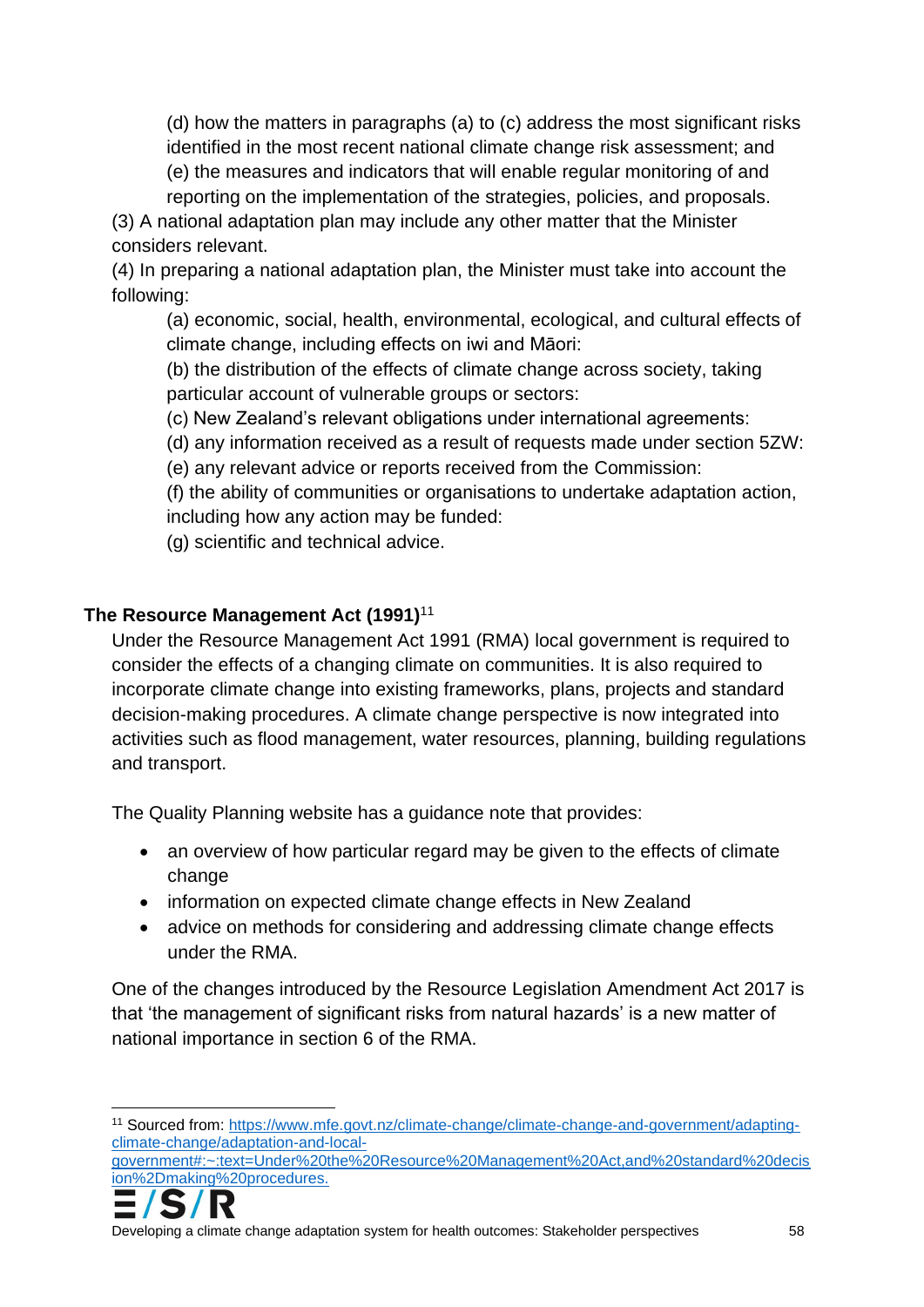## **Local government (Community Well-being) Amendment Act 2019**

This act reinstates 4 aspects of community well-being. In Part 1, Section 3 amended, the purpose of the act is:

(d) provides for local authorities to play a broad role in promoting the social, economic, environmental, and cultural well-being of their communities, taking a sustainable development approach.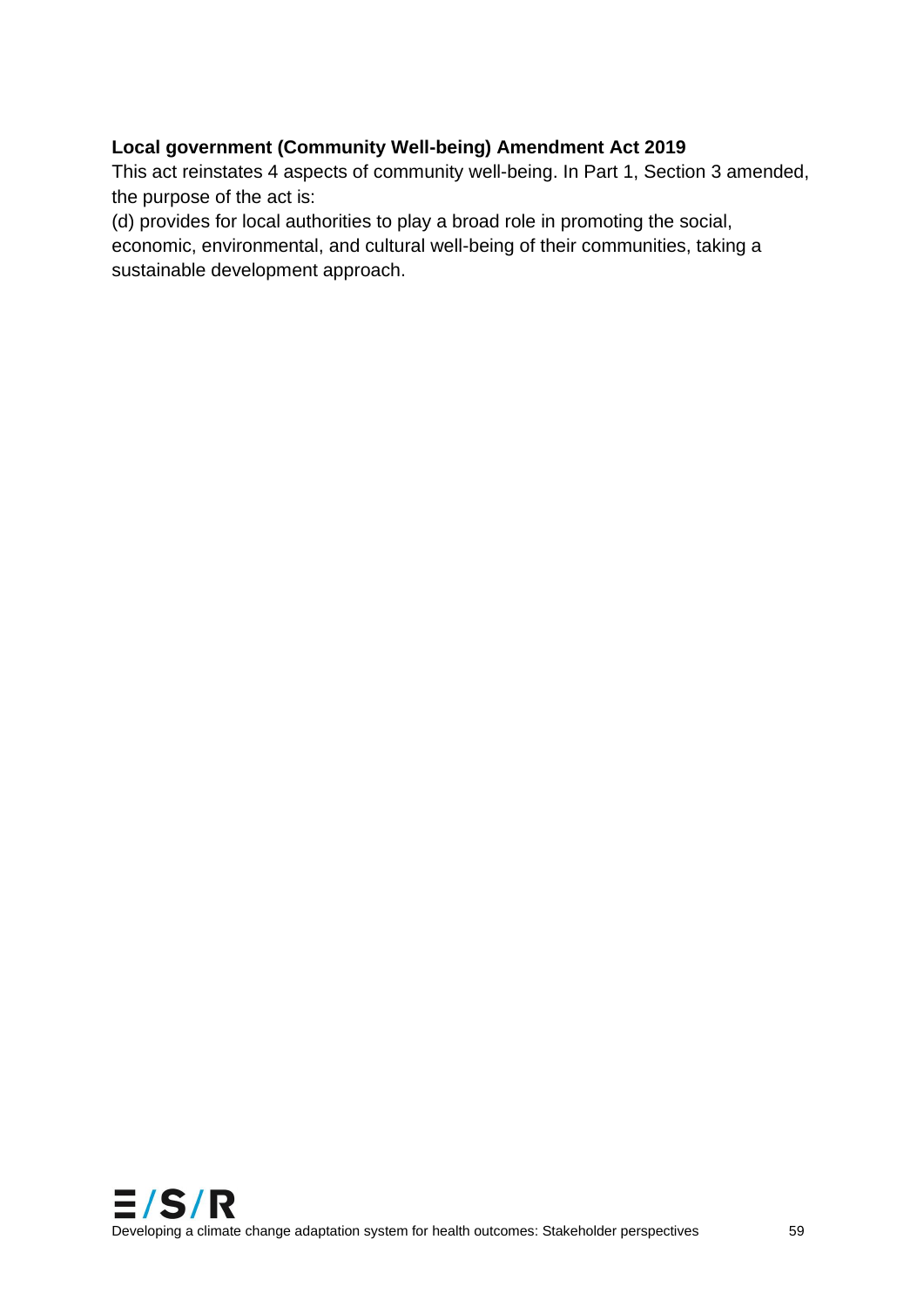Health Adaptation Planning – Key informant interview questions

#### 11 November 2019

ESR in partnership with the Ministry of Health are gathering stakeholder views and expert knowledge to inform health national adaptation planning for climate change. The questions that you answer today, will support the Ministry of Health in developing climate change and health related adaptation approaches; identify key issues and options for climate related adaptation planning for health; and inform adaptation strategy development.

Rather than discussing mitigation or reducing green house gas emissoins, we are focussing on adaptation, or things that we can do to anticipate and reduce the impacts that are expected. An example might be Identification and application of short-term incentives to change behaviours to reduce long term vulnerability to health impacts.

Your participation is crucial for understanding different perspectives and opportunities to address immediate, medium and long term health adaptation to climate change.

#### **Introductory and context questions**

Can you tell me about your role here [organisation they work for]? Is [your organisation] active in planning for climate change?

Yes – in what ways?

No – are there any current plans to begin adaptation planning?

Do you know of climate change related adaptation planning for health within the region?

What is your understanding of what **key challenges or impacts on 'health'** are likely to be related to climate change?

*[Idea with this question is to think about their response to questions below in terms of what they understand key challenges for health to be]*

## **System goals**

How would you describe what the **goals** of adaptation planning for health should be? Are there different goals at a **national l**evel compared to **regional** level? What do think the goals of **your organisation** might be?

#### **Operations – system 1 – questions**

What are the **key activities or tasks** you think are required for effective adaptation to climate change for health?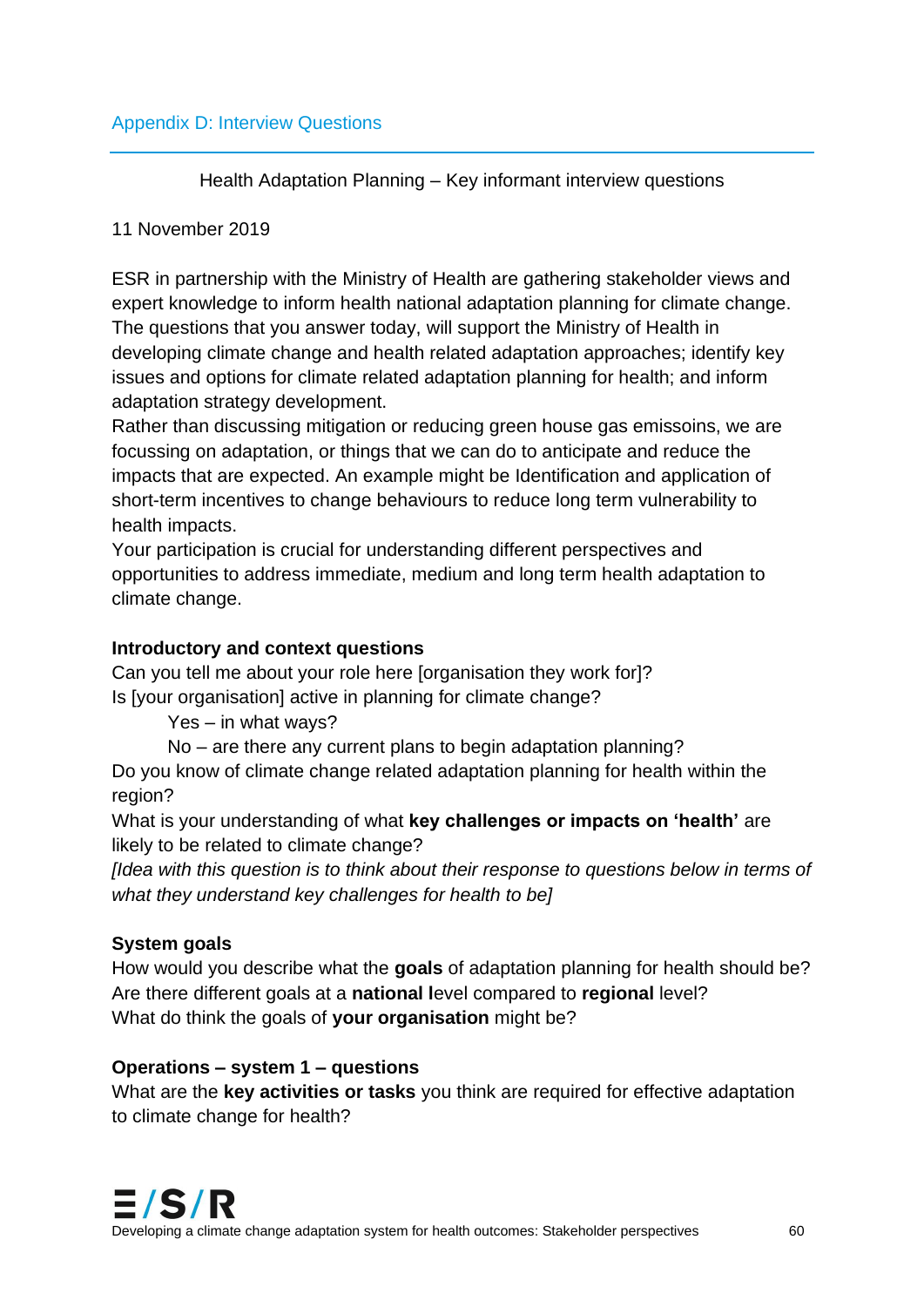• Prompts: eg, within health services; health promotion; environmental health; public health or related social services; urban planning, etc.

What are the **key organisations** you think would be involved in adaptation to climate change for health within the region?

Has [your organisation] dedicated any **resources** to climate change related adaptation or services?

Do you know of any resources within other organisations in the region being dedicated to support health related adaptation to climate change?

## **Co-ordination – system 2 – questions**

Are you aware of any co-ordination on adaptation planning or activities between different organisations within the region currently?

How do you think adaptation efforts should be coordinated?

• Prompt: is there a particular organisation that should take the lead on coordination?

Can you describe what good co-ordination would look like?

• Prompt: what would you be seeing happen or not happening?

### **Control – system 3 – questions**

**Where** do you think **key decisions** for how adaptation to climate change for health are currently being made?

**Where** do you think decisions **should** be made – which organisations should have responsibility?

• Prompt: can you think about both nationally and within this region?

Do you know of any current monitoring of climate impacts on health? Do you know of any current monitoring of health system adaptation to climate change?

eg, *how do you know if you are adapting well, enough, in the right way? Who is adapting? Is the adaptation meeting emerging health risks?*

Which agencies do you think should be taking a lead on **monitoring** climate change related health impacts and adaptations?

• Prompt: can you think about both nationally and within this region?

## **Intelligence – system 4 – questions**

*[Some of the questions on monitoring under system 3 may also be relevant here] Explanation:*

We are making an assumption that, as impacts of climate change increase, there will *be changes in the operating environment for health services, and the health needs.*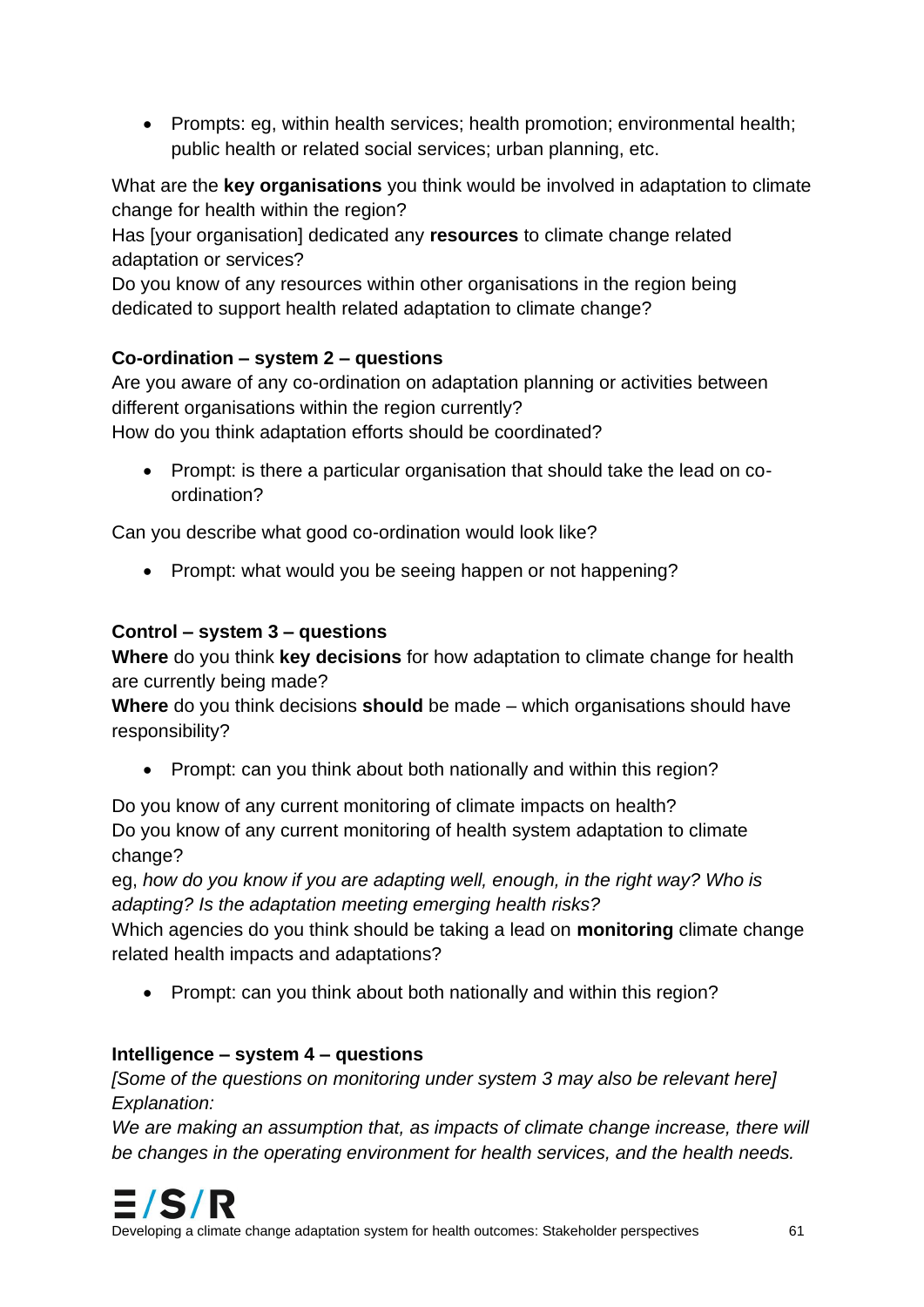*We are interested in thinking about how we should keep track of changes to the environment and to people, so that our health services can respond.*

How does [your organisation] **currently know** if there are changes in social, economic or physical environment that need to be considered for how services are planned and delivered?

What do you think are the **critical aspects** of [your organisations] that should be monitored in terms of the environment that you operate in eg, legislation, physical infrastructure, resources?

*Example: if you are responsible for providing a service, and that service is impacted by climate, how would you know things were changing or likely to happen so that you were prepared?* 

Which organisations within the region do you think should be tracking changes in the environment they operate in?

How should this monitoring information be **shared and used**?

## **Policy – System 5 – Questions**

What policies do you think need to be in place to support adaptation planning for health impacts of climate change?

• Prompt: what policies nationally; what policies within your region?

Who should get to make policy decisions?

- Prompt: what policies nationally; what policies within your region?
- Prompt: which organisations should be involved? Which groups of people should have a say?

How do you think policy can support effective adaptation planning and actions within the region, and for [your organisation]?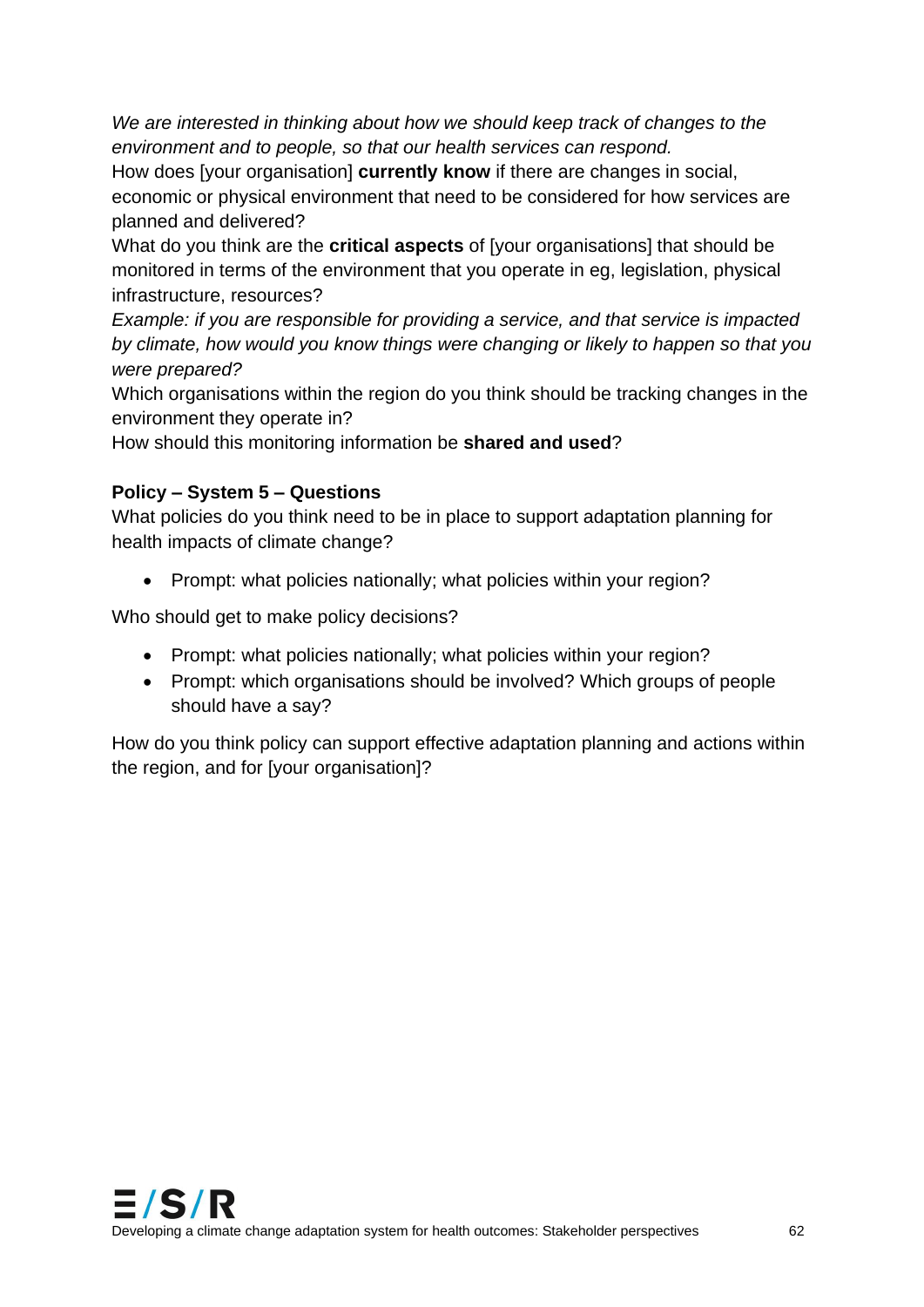## **Information Sheet: Stakeholder Perspectives on National Health Adaptation Planning for Climate Change**

#### **DECEMBER 2019**

ESR in partnership with the Ministry of Health would like to invite you to participate in a project to gather stakeholder views and expert knowledge on **health national adaptation planning for climate change**. The information gathered will help support the Ministry of Health when considering climate change and health related adaptation approaches and strategy development. As health is a cross-cutting issue, your agency's participation and feedback is crucial for understanding different perspectives and opportunities to addresses immediate, medium and long term health adaptation to climate change.

The research will draw on insights gained through:

- interviews with health sector stakeholders from the region
- a workshop with stakeholders from the region

This information sheet relates to the interview component of this research only. Interviews will follow a structured conversational approach to explore issues in-depth with interviewees. The interview will be in person, at a time and place that is convenient to both parties. The interview will take  $45 - 60$  minutes. Interviews will be audiorecorded (by consent of participants) and kept confidential to the research team for analysis purposes only. Participants can request a copy of their recorded interview and the outcome of the project during the interview or by contacting the researchers listed below.

All reports and publications from this project will ensure that views are not attributed to individuals or organisations without checking with the person and organisation concerned first. Publications arising from this research will include a report to the Ministry of Health and peer reviewed journal articles. A summary of research findings may be made available on Ministry of Health or ESR websites. Participants can withdraw from the study at any time prior to publication.

The research will be conducted by experienced social and science researchers from ESR, a Crown Research Institute.

#### **For further information:**

Annette Bolton ESR DDI: 03 351 0027 Email: [Annette.bolton@esr.cri.nz](mailto:Annette.bolton@esr.cri.nz) Maria Hepi ESR DDI: 03 351 0084 Email: [maria.hepi@esr.cri.nz](mailto:maria.hepi@esr.cri.nz)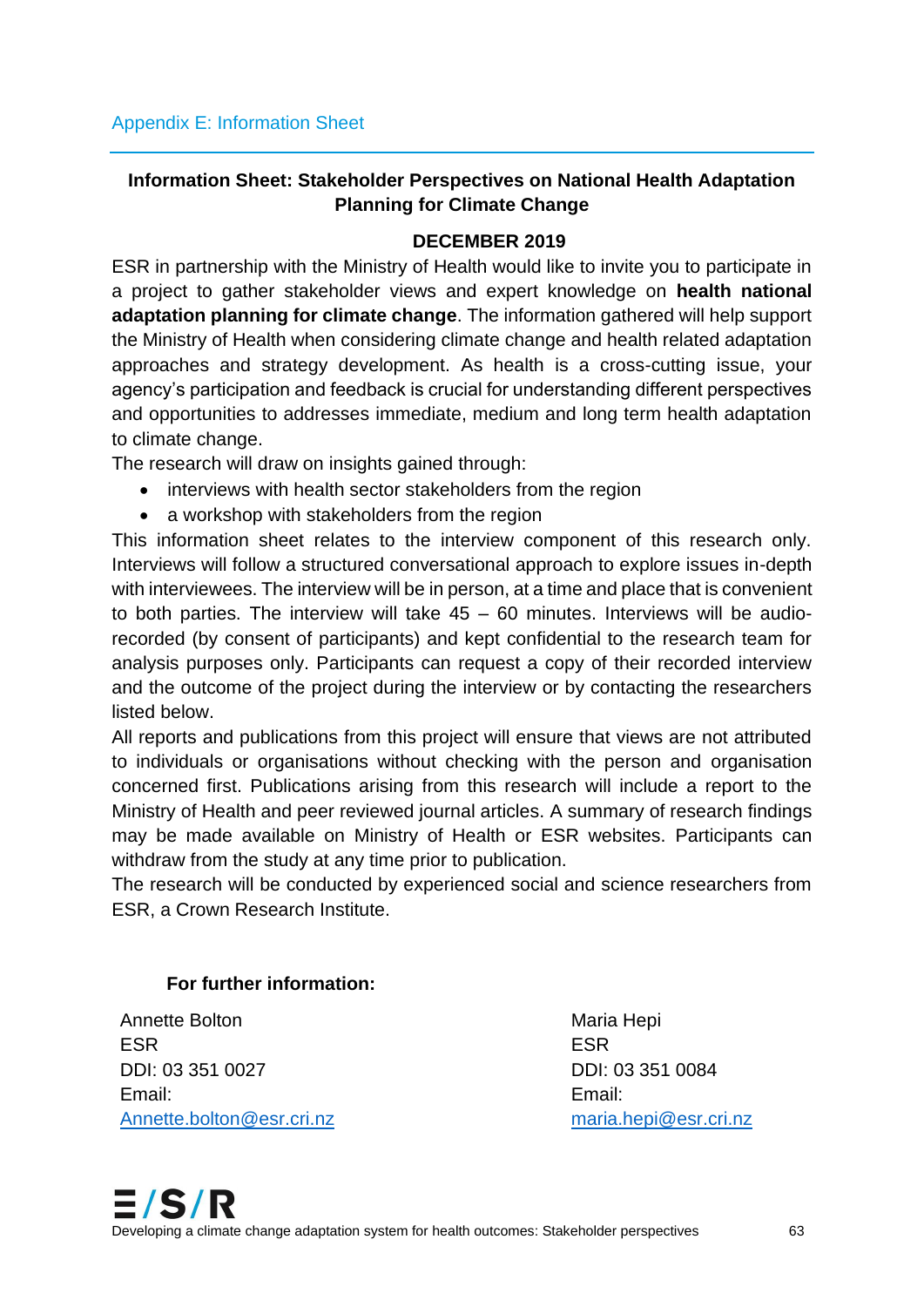#### **Consent Form: Stakeholder Perspectives on National Health Adaptation Planning for Climate Change December 2019**

| I have read and understood the information sheet<br>for taking part in<br>dated<br>the project to gather stakeholder views and expert<br>knowledge on health national adaptation planning<br>for climate change. | <b>YES/NO</b> |
|------------------------------------------------------------------------------------------------------------------------------------------------------------------------------------------------------------------|---------------|
| I understand that in written reports, comments will<br>attributed<br>identifiable<br>not<br>be<br>to<br>individuals/organisations unless permission is<br>given.                                                 | <b>YES/NC</b> |
| I have had time to consider whether to take part in<br>the study, and I know who to contact if I have any<br>questions.                                                                                          | <b>YES/NO</b> |
| I consent to my interview being audio-recorded.                                                                                                                                                                  | <b>YES/NO</b> |
| I agree to be contacted again for a follow-up<br>working on climate change and health adaptation<br>planning.                                                                                                    | YES/NO        |

I \_\_\_\_\_\_\_\_\_\_\_\_\_\_\_\_\_\_\_\_\_\_\_\_\_\_\_\_ (full name) consent to take part in this study.

Date: \_\_\_\_\_\_\_\_\_\_\_\_\_\_\_\_\_\_\_\_\_\_\_\_

Signature: \_\_\_\_\_\_\_\_\_\_\_\_\_\_\_\_\_\_\_\_\_\_\_\_\_\_\_\_\_